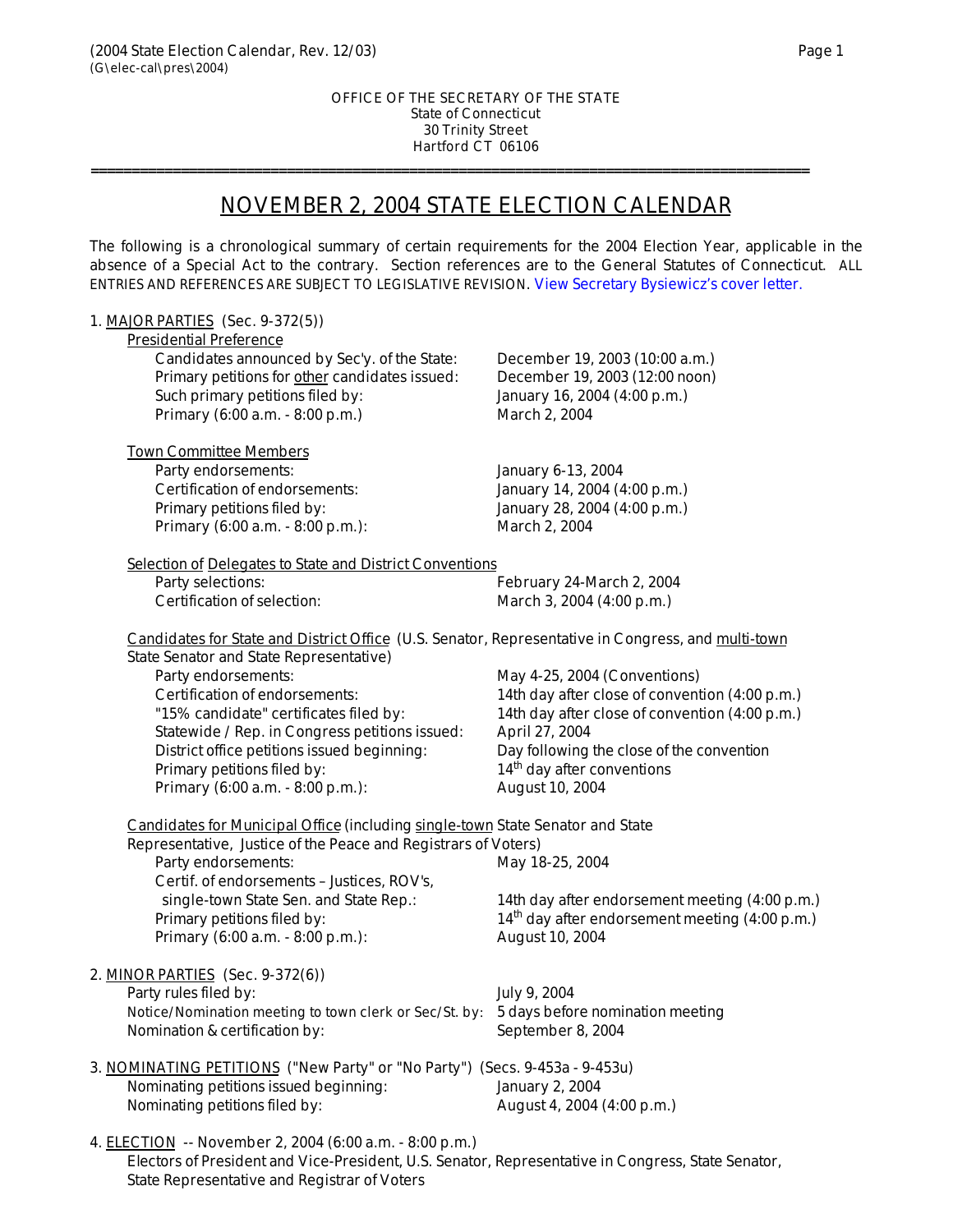# NOVEMBER, 2003

|                                                                                                                                                                                                                                            | INU V LIVIDLIN, 4000                                                                                                                                                                                                                                                                                                                                                                                                                                                                                                                                                                                                                                                                                                                                                 |
|--------------------------------------------------------------------------------------------------------------------------------------------------------------------------------------------------------------------------------------------|----------------------------------------------------------------------------------------------------------------------------------------------------------------------------------------------------------------------------------------------------------------------------------------------------------------------------------------------------------------------------------------------------------------------------------------------------------------------------------------------------------------------------------------------------------------------------------------------------------------------------------------------------------------------------------------------------------------------------------------------------------------------|
| NOVEMBER 5, 2003 to<br><b>FEBRUARY 26, 2004</b><br>(Wednesday - Thursday)<br><b>REGISTRARS</b>                                                                                                                                             | REGISTRATION BY MAIL -- PRESIDENTIAL PREFERENCE AND TOWN<br>COMMITTEE PRIMARIES -- NOTICE OF ACCEPTANCE OR REJECTION TO BE<br>SENT WITHIN 10 DAYS. When an application for registration by mail is received<br>during this period, registrar must send by first-class mail a notice of acceptance or<br>rejection within 10 days of receipt of application. The privileges as an elector<br>attach immediately upon approval of the application, and the new elector's name is<br>added to the registry list. If a notice of approval is later returned undelivered,<br>registrars must proceed with confirmation of voting residence notice under Conn.<br>Gen. Stat. Sec. 9-35 or Sec. 9-43 and may challenge applicant at polls. (Sec. 9-<br>$23g(c)$ and $(d)$ ) |
| NOVEMBER 7, 2003<br>(Friday)<br>POLITICAL PARTIES                                                                                                                                                                                          | <b>PARTY RULES.</b> Last day to file change in party rules with the Secretary of the State<br>regarding party endorsement for candidates to run for town committee if<br>endorsement made on January 6, 2004. If endorsement is made on January 13.<br>2004, then November 14, 2004 is last day. At least 60 days before endorsement,<br>one copy of party rules governing such endorsement, must be filed with the<br>Secretary of the State. One copy of revised local party rules (and any amendments<br>thereto) must also be filed forthwith with town clerk and with state central<br>committee. (Applies only when new rules are adopted or existing rules are<br>amended or rescinded.) (Secs. 9-374 and 9-375)                                              |
| DECEMBER 2, 2003<br>(Tuesday)<br><b>REGISTRARS</b>                                                                                                                                                                                         | DECEMBER, 2003<br>PARTY TRANSFER -- PRESIDENTIAL PREFERENCE AND TOWN COMMITTEE<br>PRIMARIES. Last day that enrolled elector can transfer from one party to another<br>and be eligible to vote in presidential preference or town committee primary of<br>new party. (Sec. 9-59)                                                                                                                                                                                                                                                                                                                                                                                                                                                                                      |
| DECEMBER 2, 2003<br>(Tuesday)<br><b>REGISTRARS</b><br><b>TOWN CLERK</b>                                                                                                                                                                    | POLLING PLACE -- ADJACENT DISTRICT -- PRESIDENTIAL PREFERENCE AND<br>TOWN COMMITTEE PRIMARIES. Last day for registrars, when necessary, to<br>designate to the town clerk a polling place in an adjacent voting district for<br>presidential preference or town committee primary. Within 10 days after such<br>filing, town clerk to publish notice. (Sec. 9-168b)                                                                                                                                                                                                                                                                                                                                                                                                  |
| DECEMBER 2, 2003<br>(Tuesday)<br>LEGISLATIVE BODY<br><b>DECEMBER 19, 2003</b><br>(Friday)<br>10:00 a.m.<br><b>SECRETARY OF THE STATE</b><br><b>DECEMBER 19, 2003</b><br>(Friday)<br>12:00 noon<br><b>PRESIDENTIAL</b><br><b>CANDIDATES</b> | VOTING DISTRICTS. Last day to make changes in the boundaries of voting<br>districts for presidential preference or town committee primary. (Sec. 9-169)<br><b>PRESIDENTIAL PREFERENCE PRIMARY.</b> On the seventy-fourth day before<br>primary, Secretary of the State announces list of candidates to appear on ballot<br>unless withdrawal request filed by January 26, 2004, 4:00 p.m. (Sec. 9-466)<br><b>PRESIDENTIAL PREFERENCE PRIMARY PETITIONS.</b> Petitions available for those<br>candidates whose names did not appear on Secretary of the State's list. (Sec. 9-<br>467)                                                                                                                                                                                |
| <b>DECEMBER 26, 2003</b><br>(Friday)<br>POLITICAL PARTIES                                                                                                                                                                                  | <b>PARTY RULES.</b> Last day to file with the Secretary of the State change in party rules<br>regarding the method of party endorsement for candidates to be selected as<br>delegates if endorsement is made on February 24, 2004. If endorsement is made<br>on March 2, 2004, then January 2, 2004 is last day. At least sixty days before<br>endorsement, one copy of party rules governing such endorsement must be filed<br>with the Secretary of the State. One copy of revised local party rules (and any<br>amendments thereto) must also be filed forthwith with town clerk and state central                                                                                                                                                                |

committee. (Applies only when new rules are adopted or existing rules are

amended or rescinded.) (Secs. 9-374 and 9-375)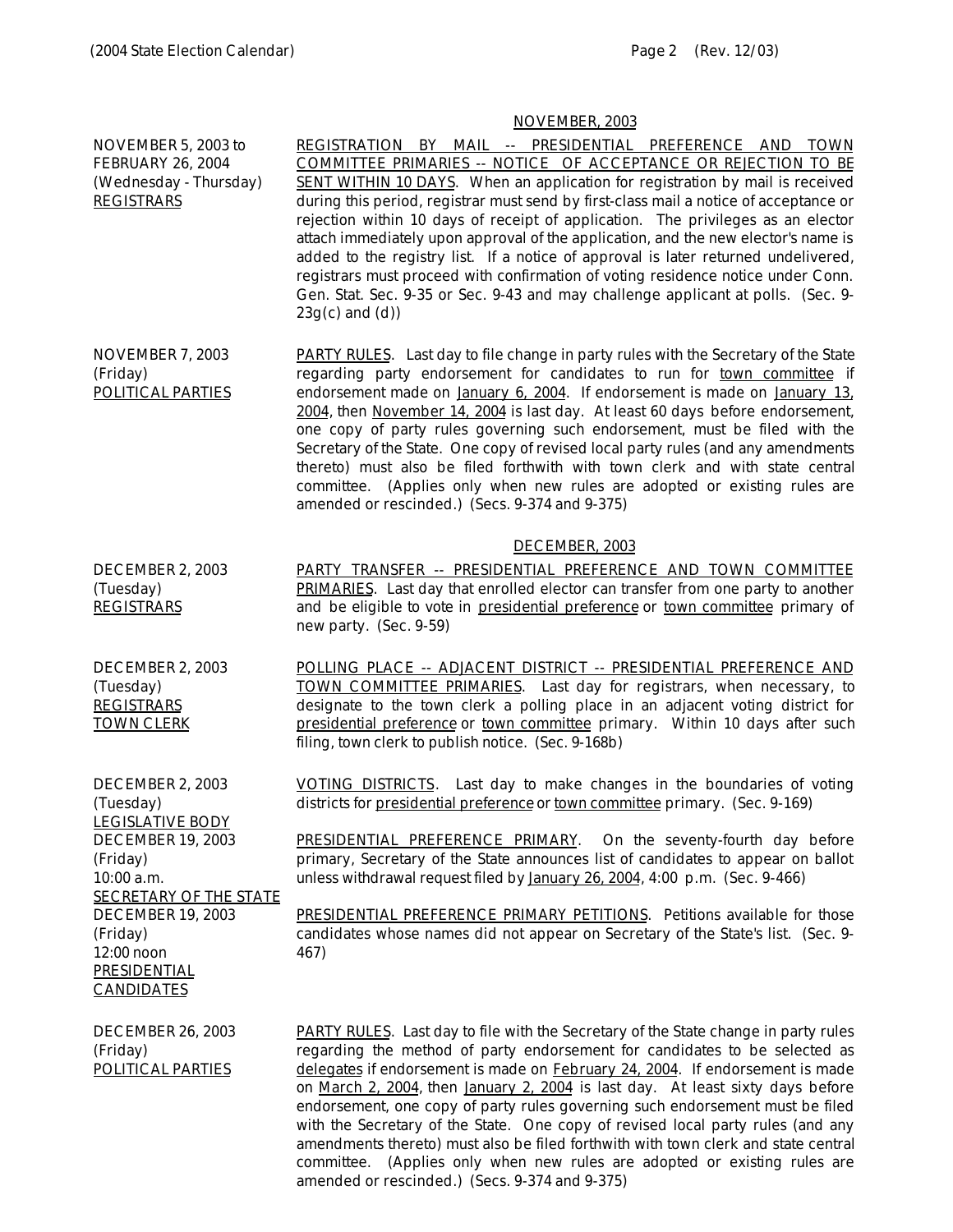| <b>DECEMBER 31, 2003</b><br>(Wednesday)<br><b>TOWN CHAIRMEN</b>                                                | NOTICE OF CAUCUS. Last day to publish notice of town committee endorsement<br>caucus, if caucus held on January 6th. If caucus is held January 13th, then January<br>7th is last day. Notice must be published at least five full days before the caucus.<br>Party rules may require earlier notice. (Sec. 9-390)                                                                                                                                                                                                                                                                                                                                                                                              |
|----------------------------------------------------------------------------------------------------------------|----------------------------------------------------------------------------------------------------------------------------------------------------------------------------------------------------------------------------------------------------------------------------------------------------------------------------------------------------------------------------------------------------------------------------------------------------------------------------------------------------------------------------------------------------------------------------------------------------------------------------------------------------------------------------------------------------------------|
|                                                                                                                | JANUARY, 2004                                                                                                                                                                                                                                                                                                                                                                                                                                                                                                                                                                                                                                                                                                  |
| JANUARY 2, 2004 thru<br><b>APRIL 30, 2004</b><br>(Friday - Friday)<br><b>REGISTRARS</b>                        | CANVASS. Period for conducting annual house-to-house canvass of electors to be<br>done (1) in person, (2) by mail or by the National Change of Address System<br>(NCOA) of the U.S. Postal Service, (3) by telephone, or (4) by a combination<br>thereof, by registrars or their designees. Canvass by mail should be completed by<br>March 31st because regulations give electors thirty days to respond to canvass by<br>mail, and May 1st is the last day to send Confirmation of Voting Residence Notice to<br>electors on the basis of the canvass. (NOTE: Confirmation of Voting Residence<br>Notice may only be sent between March 2, 2004 and May 1, 2004.) (Sec. 9-32, and<br>Regs. 9-32-1 to 9-32-9) |
| <b>JANUARY 2, 2004</b><br>(Friday)<br><b>REGISTRARS</b>                                                        | ADMISSION OF ELECTORS AT PUBLIC HIGH SCHOOLS. Between January 1st and<br>the last day of the school year, registrars must hold one registration session at each<br>public high school in town. (Sec. 9-17(c))                                                                                                                                                                                                                                                                                                                                                                                                                                                                                                  |
| <b>JANUARY 2, 2004</b><br>(Friday)                                                                             | NOMINATING PETITION FORMS.<br>Secretary of the State may begin issuing<br>nominating petition forms for offices to be contested at the regular election. (Sec.<br>$9-453b)$                                                                                                                                                                                                                                                                                                                                                                                                                                                                                                                                    |
| <b>JANUARY 2, 2004</b><br>(Friday)<br>PRESIDENTIAL WRITE-IN<br><b>CANDIDATES</b>                               | <b>WRITE-IN REGISTRATION -- PRESIDENTIAL CANDIDATES.</b> First day that write-in<br>candidates for president can register as write-in candidates with the Secretary of<br>the State. Registration must include names of vice-presidential candidate and<br>seven Connecticut electors to serve as presidential electors. (Sec. 9-175)                                                                                                                                                                                                                                                                                                                                                                          |
| <b>JANUARY 2, 2004</b><br>(Friday)<br><b>REGISTRARS</b>                                                        | WAIVER OF ACCESSIBILITY OF POLLING PLACE. Last day that registrars may<br>file with Secretary of the State a request for a waiver to provide accessible polling<br>place for physically disabled, for presidential preference or town committee<br>primary. (Sec. 9-168d)                                                                                                                                                                                                                                                                                                                                                                                                                                      |
| JANUARY 6, 2004 to<br><b>JANUARY 13, 2004</b><br>(Tuesday - Tuesday)<br>POLITICAL PARTIES<br><b>REGISTRARS</b> | <b>PARTY ENDORSEMENT.</b> Endorsement for <b>town committee</b> members by caucus<br>between these days. (Secs. 9-390 and 9-391)                                                                                                                                                                                                                                                                                                                                                                                                                                                                                                                                                                               |
|                                                                                                                | <b>PRIMARY PETITIONS AVAILABLE.</b> Petition forms for persons desiring to oppose<br>party-endorsed candidates for town committee must be available from the<br>registrar of voters beginning on the day following the making of the party's<br>endorsement of candidates for town committee or beginning on the day following<br>the final day for the making of such endorsements, whichever comes first. (Sec. 9-<br>409)                                                                                                                                                                                                                                                                                   |
| <b>JANUARY 7, 2004</b><br>(Wednesday)                                                                          | CAMPAIGN FINANCE FILING DATE.<br>All committees except state central<br>committees. The period disclosed is October 22, 2003 through December 31,<br>2003. (Sec. 9-333j)                                                                                                                                                                                                                                                                                                                                                                                                                                                                                                                                       |
| <b>JANUARY 14, 2004</b><br>(Wednesday)<br>4:00 p.m.                                                            | <b>PARTY ENDORSEMENTS -- CERTIFICATION.</b> Last day for the chairman or<br>presiding officer and the secretary of the caucus to certify to the town clerk the<br>names and street addresses of party-endorsed candidates for town committee.                                                                                                                                                                                                                                                                                                                                                                                                                                                                  |

file. (Secs. 9-391 and 9-395)

Clerk must forthwith publish notice of certification and that list of candidates is on

POLITICAL PARTIES TOWN CLERK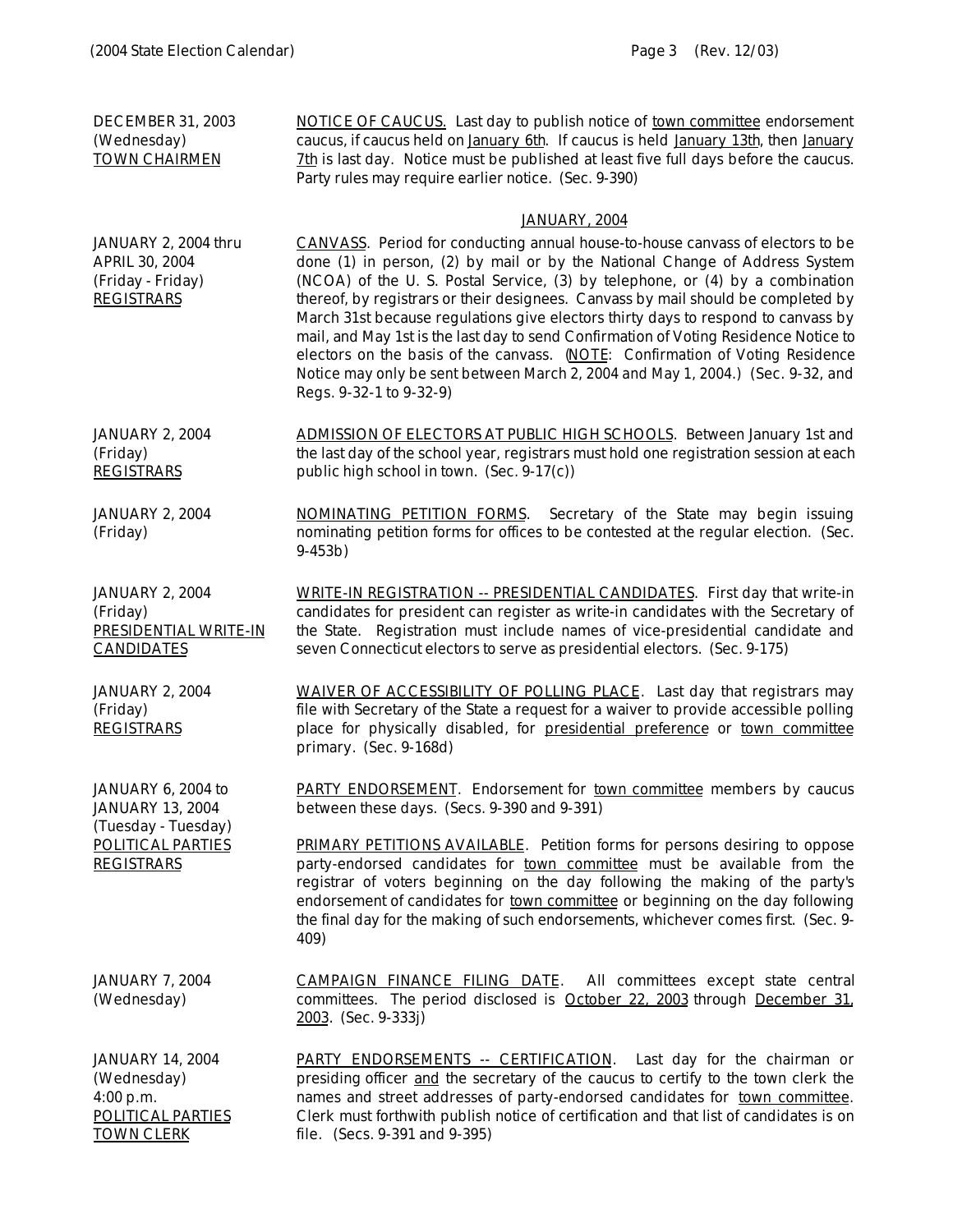JANUARY 16, 2004 (Friday) 4:00 p.m. **REGISTRARS** PRESIDENTIAL PRIMARY PETITIONS -- FILING BY CANDIDATE. Primary petitions for additional presidential candidates must be submitted to respective registrars by 4:00 p.m. of this day. If prior to this day a primary petition was issued, registrar of voters, deputy registrar or assistant registrar must be in their office or office facilities between 1:00 p.m. and 4:00 p.m. to accept petitions. (Sec. 9-468) JANUARY 20, 2004 (Tuesday) 4:00 p.m. REGISTRARS PRESIDENTIAL PRIMARY PETITIONS -- FILING WITH THE SECRETARY OF THE STATE. Verified presidential preference primary petition pages must be forwarded to Secretary of the State by 4:00 p.m. of this day. (Sec. 9-468) JANUARY 26, 2004 (Monday) 4:00 p.m. **PRESIDENTIAL** CANDIDATES; SEC'Y OF THE STATE PRESIDENTIAL PREFERENCE PRIMARY -- WITHDRAWAL AND TABLULATION. 4:00 p.m. deadline for Statement of Withdrawal by candidates placed on ballot by Secretary of the State. Secretary must also complete tabulation of petition signatures by this date. (Secs. 9-466 and 9-469) JANUARY 27, 2004 (Tuesday) SEC'Y OF THE STATE PRESIDENTIAL PREFERENCE PRIMARY -- ORDER ON BALLOT. Secretary of the State determines order of candidates on ballot by lot in public ceremony and sends notice of primary to town clerks. (Sec. 9-470) JANUARY 28, 2004 (Wednesday) 4:00 p.m. **REGISTRARS** PRIMARY PETITIONS -- FILING. Primary petitions for opposition candidates for town committee must be submitted to respective registrars by 4:00 p.m. of this day. Registrar of voters, deputy registrar or assistant registrar must be in their office or office facilities between 1:00 p.m. and 4:00 p.m. to accept petitions. (Secs. 9-405 and 9-406) REGISTRARS TOWN CLERK NOTICE OF PRIMARY. On filing of valid petition for town committee, and after checking the same, registrar notifies town clerk that primary is to be held and clerk publishes registrar's notice and information concerning candidates, primary date, hours and location of polls, files one copy with Secretary of the State, and records said notice. If central counting designated by registrars, the notice of primary shall include such central location. (Secs. 9-147a and 9-435) TOWN CLERK PRINTING ABSENTEE BALLOTS. Immediately after the deadline for the certification of all town committee candidates whose names are to appear on the ballot label (and receipt of notice of presidential preference primary, if any), the town clerk must begin making arrangements to have the primary absentee ballots printed.  $(Sec. 9-135b(a))$ TOWN CLERK SAMPLE ABSENTEE BALLOT AVAILABLE. A layout model of each different absentee ballot shall be available for public inspection at town clerk's office prior to printing. (Sec. 9-135b(b)) TOWN CLERK ABSENTEE BALLOTS -- FILING. Immediately upon receiving the printed absentee ballots for town committee primary, municipal clerk must file a printed absentee ballot for the municipality or for each different political subdivision, as the case may be, with Secretary of the State, and file an affidavit as to number of such ballots printed. (Sec. 9-135b(c))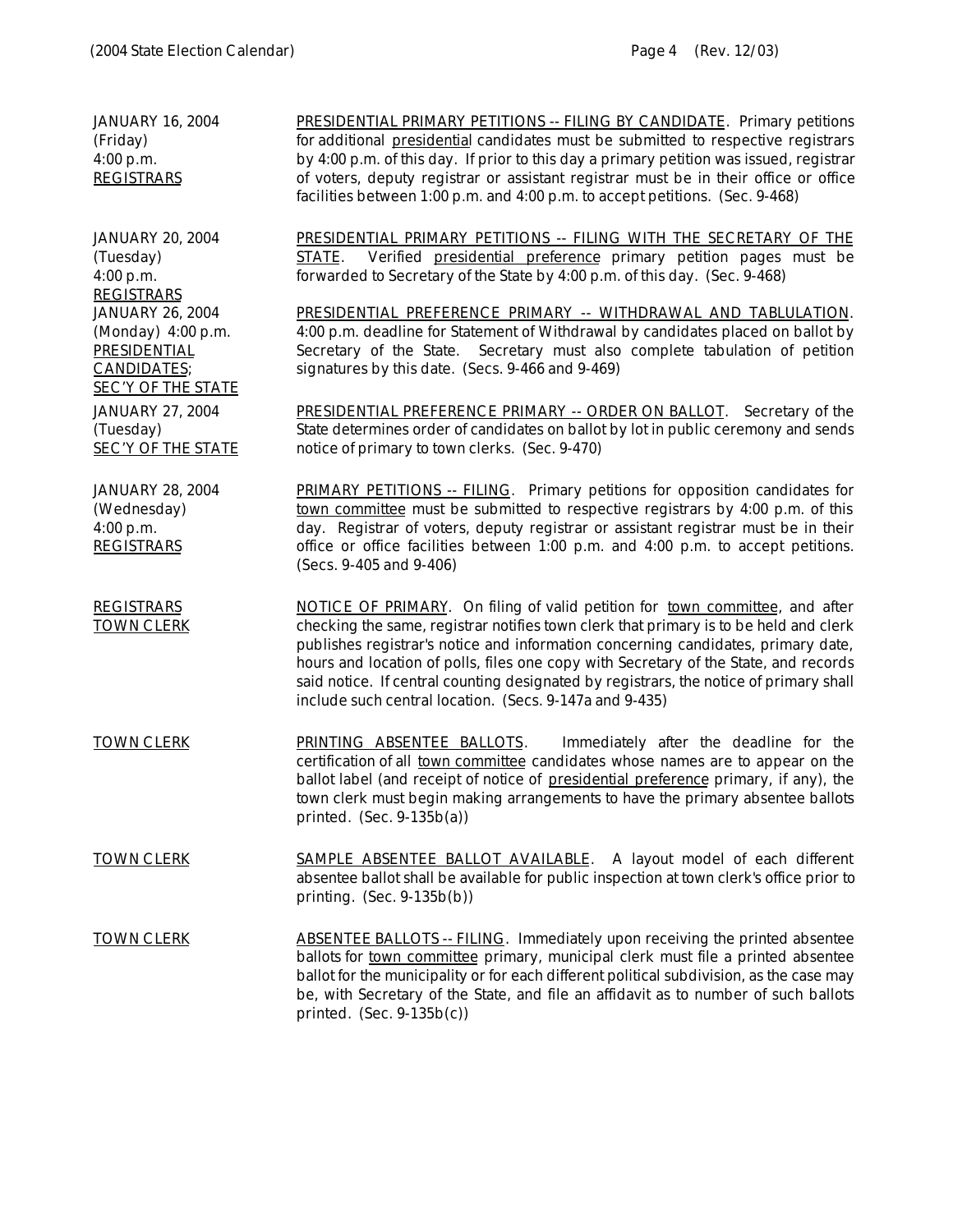| <b>TOWN CLERK</b>                                                                                                                                  | BLANK BALLOTS TO ELECTORS TEMPORARILY LIVING (OR EXPECTING TO BE<br>TRAVELING) OUTSIDE U.S. AND TO SERVICEMEN, SPOUSES AND DEPENDENTS<br>WHETHER LIVING WITHIN OR OUTSIDE U.S. Beginning as soon as possible after<br>a complete list of candidates is available, blank ballots (for the presidential<br>preference and town committee primaries), together with a complete list of<br>candidates, should be sent to electors residing (or expecting to be traveling)<br>outside the United States and to servicemen, spouses and dependents whether<br>living within or outside the United States who have applied for an absentee ballot<br>and are eligible to vote in the primary. (Sec. 9-153f) |
|----------------------------------------------------------------------------------------------------------------------------------------------------|------------------------------------------------------------------------------------------------------------------------------------------------------------------------------------------------------------------------------------------------------------------------------------------------------------------------------------------------------------------------------------------------------------------------------------------------------------------------------------------------------------------------------------------------------------------------------------------------------------------------------------------------------------------------------------------------------|
| <b>REGISTRARS</b>                                                                                                                                  | Registrars may direct the clerk to mail such blank ballot set to a qualified elector or<br>applicant for admission as an elector who $(1)$ is living outside the U.S. or $(2)$ is a<br>member of the armed forces, spouse or dependent. Town clerk also may so act on<br>his own motion. (Sec. 9-153d)                                                                                                                                                                                                                                                                                                                                                                                               |
| JANUARY 28, 2004 to<br><b>FEBRUARY 24, 2004</b><br>(Wednesday - Tuesday)<br><b>INSTITUTIONAL</b><br><b>ADMINISTRATORS</b><br><b>AND REGISTRARS</b> | <b>SUPERVISED BALLOTING DESIGNATION.</b> In order to have supervised absentee<br>balloting in a nursing home or rest home, etc., with less than 20 electors, a written<br>designation must be made between these dates by either registrar of voters or the<br>administrator of the institution for the presidential preference or town committee<br>primary. These deadlines do not apply to a nursing home or rest home, etc., with<br>20 or more electors because supervised voting is mandated at such institutions.<br>(Secs. 9-159q and 9-159r)                                                                                                                                                |
| <b>JANUARY 30, 2004</b><br>(Friday)<br><b>REGISTRARS</b>                                                                                           | POLLING PLACES -- PRIMARY. Last day to determine polling places for<br>presidential preference or town committee primary. Polling places may be<br>changed within thirty-one day period only if town clerk and registrars of voters<br>unanimously find that polling place has been rendered unusable. If polling place<br>found unusable, another polling place must be designated forthwith and adequate<br>notice of such change given. (Secs. 9-168 and 9-169)                                                                                                                                                                                                                                   |
|                                                                                                                                                    | <b>FEBRUARY, 2004</b>                                                                                                                                                                                                                                                                                                                                                                                                                                                                                                                                                                                                                                                                                |
| FEBRUARY 1, 2004<br>(Sunday)<br><b>TOWN CLERK</b>                                                                                                  | <b>OVERSEAS BALLOTS.</b><br>Overseas ballots for presidential preference primary<br>become available for overseas electors on this day. (Sec. 9-158c)                                                                                                                                                                                                                                                                                                                                                                                                                                                                                                                                                |
| FEBRUARY 1, 2004 to<br>FEBRUARY 7, 2004<br>(Sunday - Saturday)<br><b>TOWN CLERK</b>                                                                | REPORT TO SECRETARY OF NUMBER OF VOTING MACHINES. Town Clerks shall<br>notify the Secretary of the State during the first week of February in each year of the<br>total number of names on the registry list and on each enrollment list and the total<br>number of unaffiliated electors, and the total number of voting machines, by<br>district, in such town. If the number of machines is less than the number required<br>under Section 9-238, the town clerk shall include an explanation of the discrepancy.<br>Each town clerk shall also file a duplicate copy of such notification with officials who<br>are required to provide voting machines under Section 9-238. (Sec. 9-238a)       |
| FEBRUARY 2, 2004<br>(Monday)                                                                                                                       | CAMPAIGN FINANCE FILING DATE. State Central Committees.<br>The period<br>disclosed is October 17, 2003 through December 31, 2003. (Sec. 9-333j)                                                                                                                                                                                                                                                                                                                                                                                                                                                                                                                                                      |
| FEBRUARY 2, 2004<br>(Monday)<br><b>CANDIDATES</b>                                                                                                  | <b>CHANGE OF NAME.</b> Candidates in town committee primary must have changed<br>their name on the registry list by this date in order to have that change reflected on<br>the primary ballot. (Sec. 9-42a)                                                                                                                                                                                                                                                                                                                                                                                                                                                                                          |
| FEBRUARY 2, 2004 to<br>FEBRUARY 11, 2004<br>(Monday - Wednesday)<br><b>REGISTRARS</b>                                                              | NOTICE OF 14TH DAY BEFORE PRIMARY DAY ENROLLMENT SESSION.<br>- If<br>presidential preference or town committee primary will be held, notice must be<br>published at least once on or between any of these dates of the enrollment session<br>to be held on February 17, 2004; such notice shall state that the registrars will, at<br>such time, hear requests by persons removed for adding their names to the registry                                                                                                                                                                                                                                                                             |

list. This newspaper notice need not be a legal notice. (Secs. 9-37 and 9-53)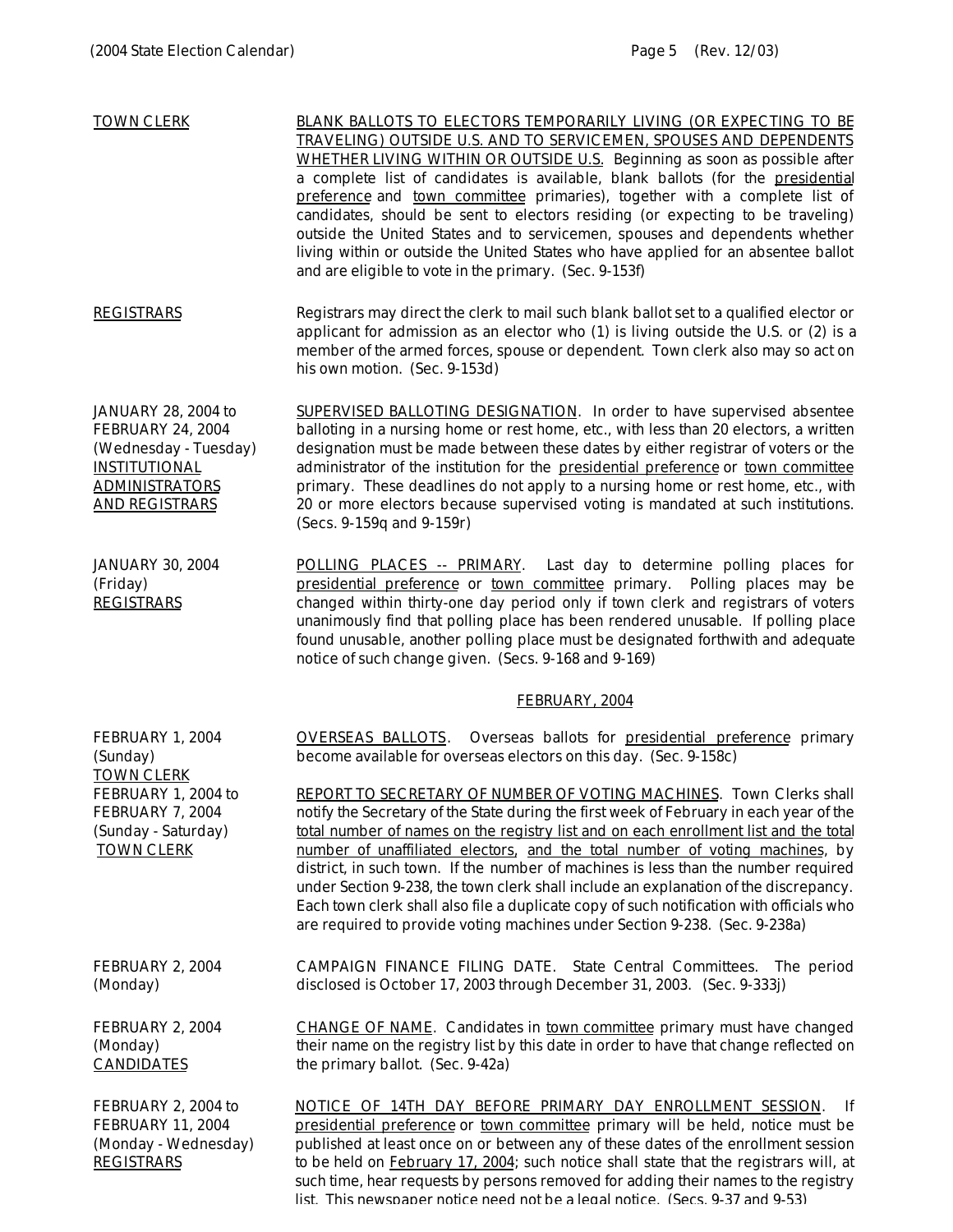| FEBRUARY 9, 2004<br>(Monday)<br><b>CANDIDATES</b>                                             | LIST OF MODERATORS. Last day for candidate to submit to registrars list of<br>desired certified primary moderators for town committee primary. Registrar must<br>notify all candidates of their right to submit a list of designees. (Sec. 9-436)                                                                                                                                                                                                                                                                                                                                                                                                                                                                                                                                                                                                       |
|-----------------------------------------------------------------------------------------------|---------------------------------------------------------------------------------------------------------------------------------------------------------------------------------------------------------------------------------------------------------------------------------------------------------------------------------------------------------------------------------------------------------------------------------------------------------------------------------------------------------------------------------------------------------------------------------------------------------------------------------------------------------------------------------------------------------------------------------------------------------------------------------------------------------------------------------------------------------|
| FEBRUARY 10, 2004<br>(Tuesday)<br><b>REGISTRARS</b>                                           | <b>CENTRAL COUNTING -- ABSENTEE BALLOTS.</b> Last day for registrars to designate<br>in writing to the town clerk central location for the counting of absentee ballots for<br>presidential preference or town committee primary. Such location shall be<br>published by the town clerk in the notice for the primary. (Sec. 9-147a)                                                                                                                                                                                                                                                                                                                                                                                                                                                                                                                    |
| <b>FEBRUARY 10, 2004</b><br>(Tuesday)                                                         | Absentee ballots for presidential preference or town<br><b>ABSENTEE BALLOTS.</b><br>committee primary become available on this day. (Secs. 9-135 and 9-140(f))                                                                                                                                                                                                                                                                                                                                                                                                                                                                                                                                                                                                                                                                                          |
| <b>TOWN CLERK</b>                                                                             | Registrars of voters may direct town clerk to mail absentee ballot forms to a<br>qualified elector or applicant for admission as an elector who (1) is living outside<br>the U.S. or (2) is a member of the armed forces or the spouse or dependent of a<br>member of the armed forces living where such member is stationed. Town clerk<br>also may so act on his own motion. (Secs. 9-133f, 9-140(f) and 9-153d)                                                                                                                                                                                                                                                                                                                                                                                                                                      |
| FEBRUARY 10, 2004 to<br><b>FEBRUARY 26, 2004</b><br>(Tuesday - Thursday)<br><b>REGISTRARS</b> | REGISTRATION BY MAIL -- PRESIDENTIAL PREFERENCE AND TOWN<br>COMMITTEE PRIMARIES -- NOTICE OF ACCEPTANCE OR REJECTION TO BE<br>SENT ON DAY OF RECEIPT. When an application for registration by mail is<br>received during the period beginning on the 21st day before a primary and ending<br>on the fifth day before a primary, registrar must send by first-class mail a notice of<br>acceptance or rejection on day of receipt of application. The privileges as an<br>elector attach immediately upon approval of the application, and the new elector's<br>name is added to the registry list. If a notice of approval is later returned<br>undelivered, registrars must proceed with Confirmation of Voting Residence Notice<br>under Conn. Gen. Stat. Sec. 9-35 or Sec. 9-43 and may challenge applicant at polls.<br>$(Sec. 9-23g(c)$ and $(d))$ |
| FEBRUARY 17, 2004<br>(Tuesday)<br><b>REGISTRARS</b>                                           | PRIMARY ENROLLMENT SESSION. If primary is to be held, mandatory enrollment<br>session must be held on this date (14th day before primary) for the purpose of<br>registration and/or enrollment of electors entitled to vote in presidential preference<br>or town committee primary. At least two consecutive hours required, between the<br>hours of 12:00 noon and 9:00 p.m. (Sec. 9-51)                                                                                                                                                                                                                                                                                                                                                                                                                                                              |
|                                                                                               | If primary is to be held, registrars must also hold a session to hear requests for<br>adding names to the registry list by persons removed. This session may be held<br>simultaneously with the enrollment session. (Sec. 9-37)                                                                                                                                                                                                                                                                                                                                                                                                                                                                                                                                                                                                                         |
| FEBRUARY 17, 2004<br>(Tuesday)<br><u>STATE PARTY</u><br><b>CHAIRMEN</b>                       | <b>CERTIFICATION OF DELEGATES.</b> Deadline for state chairmen to certify to<br>Secretary of the State the number of national convention delegates to which the<br>parties are entitled, and the formula, if any, prescribed by national party rules for<br>apportioning delegates among presidential preference primary candidates based<br>on the primary vote; or, if applicable, the fact that such party rules provide "winner<br>takes all".                                                                                                                                                                                                                                                                                                                                                                                                      |
| FEBRUARY 18, 2004<br>(Wednesday)<br><b>TOWN CHAIRMEN</b>                                      | <b>NOTICE OF CAUCUS.</b> Last day to publish notice of selection caucus, if caucus is<br>the selecting authority for delegates if caucus held on February 24, 2004. If caucus<br>is held March 2, 2004, then February 25, 2004 is last day. Notice must be published<br>at least five full days before the caucus. Party rules may require earlier notice.<br>$(Sec. 9-390)$                                                                                                                                                                                                                                                                                                                                                                                                                                                                            |
| FEBRUARY 20, 2004<br>(Friday)<br><b>REGISTRARS</b><br><b>CANDIDATES</b>                       | LIST OF PRIMARY OFFICIALS. Last day for candidates to submit to registrar lists of<br>desired primary day officials, except moderators, for town committee primary.<br>Registrar must notify all candidates of their right to submit a list of designees. (Sec.<br>$9-436$                                                                                                                                                                                                                                                                                                                                                                                                                                                                                                                                                                              |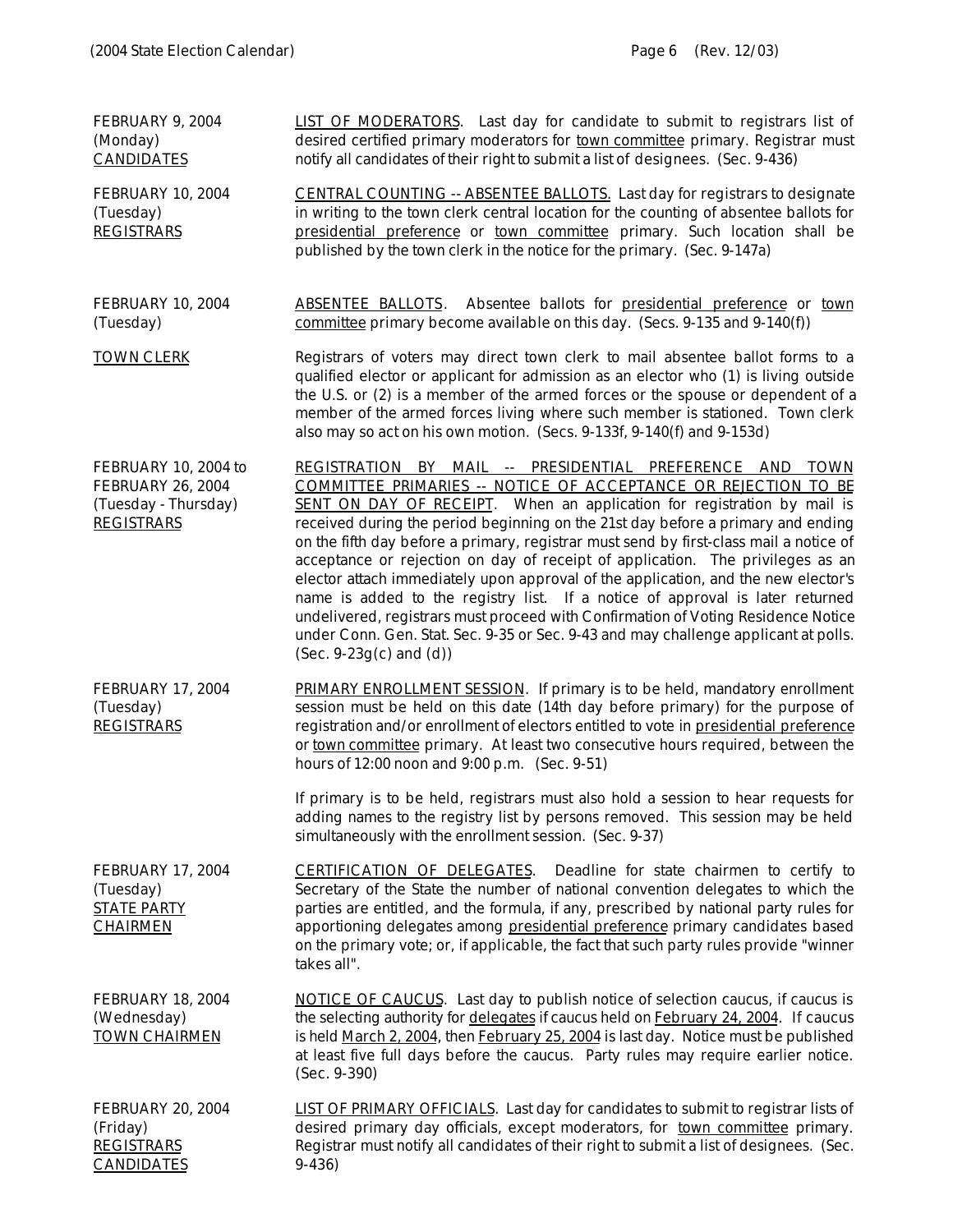FEBRUARY 24, 2004 (Tuesday) PRIMARY CANDIDATES

FEBRUARY 24, 2004 (Tuesday) REGISTRARS

FEBRUARY 24, 2004 (Tuesday) **REGISTRARS** 

committees, which have made or received a contribution or expenditure in connection with the town committee primary. The period disclosed is January 1, 2004 through February 17, 2004. (Sec. 9-333j)

CAMPAIGN FINANCE FILING DATE. All committees, except state central

ENROLLMENT LISTS. Supplementary or updated enrollment list for use at presidential preference and town committee primaries, if any, to be printed by this date. If two parties have a primary, towns which have eliminated separate enrollment lists must print enrollment lists. (Sec. 9-55)

ABSENTEE BALLOT CHECK-OFF -- PRESIDENTIAL PREFERENCE OR TOWN COMMITTEE PRIMARY. Whether central counting of absentee ballots has been designated or not, beginning as soon after 11:00 a.m. as the absentee ballots are available from the town clerk, the registrars may begin checking the absentee ballots on this day and each weekday before the presidential preference or town committee primary. The ballots shall be checked not later than the last weekday before the primary. The registrars shall check, without opening the outer envelopes, the names of such absentee voters on the official check list to be used at such primary by indicating "absentee" or "A" preceding such name, and in the case of central counting shall also note such designation on a duplicate list. After checking is completed, town clerk seals unopened ballots for delivery between 10:00 a.m. and 12:00 noon, primary day. (Sec. 9-140c)

FEBRUARY 24, 2004 (Tuesday) **INSTITUTIONAL** ADMINISTRATORS AND REGISTRARS

SUPERVISED BALLOTING DESIGNATION. Last day to request supervised absentee balloting in a nursing home or rest home, etc. with less than 20 electors. A written designation must be made by this date by either registrar of voters or the administrator of the institution for the presidential preference or town committee primary. This deadline does not apply to a nursing home or rest home, etc., with 20 or more electors because supervised voting is mandated at such institutions. (Secs. 9-159q and 9-159r)

FEBRUARY 24, 2004 to MARCH 2, 2004 (Tuesday – Tuesday) POLITICAL PARTIES FEBRUARY 26, 2004 (Thursday) **REGISTRARS** 

PARTY SELECTION OF DELEGATES. Selection for delegates to state and district conventions by town committee or caucus between these days. (Secs. 9-390 and 9-391)

REGISTRATION AND ENROLLMENT CUT-OFF. Deadline for registering and/or enrolling for voting in presidential preference and town committee primaries unless register in person with town clerk or registrar or unless file application for enrollment in person with registrar of voters. (Secs. 9-23g, 9-56 and 9-57)

Mail-in application of new voter must be received by registrar of voters of the town of residence by this day, except that a mail-in application of new voter postmarked by this day or received by a voter registration agency or the Department of Motor Vehicles by this day may be received by the registrar of voters until 12:00 noon of March 1, 2004. (Sec. 9-23g(c) and (d))

However, enrollment application of unaffiliated voter must be received by this day by registrar of voters of town of residence, unless unaffiliated voter files application for enrollment in person with registrar of voters by 12:00 noon of March 1, 2004. (Sec. 9-56)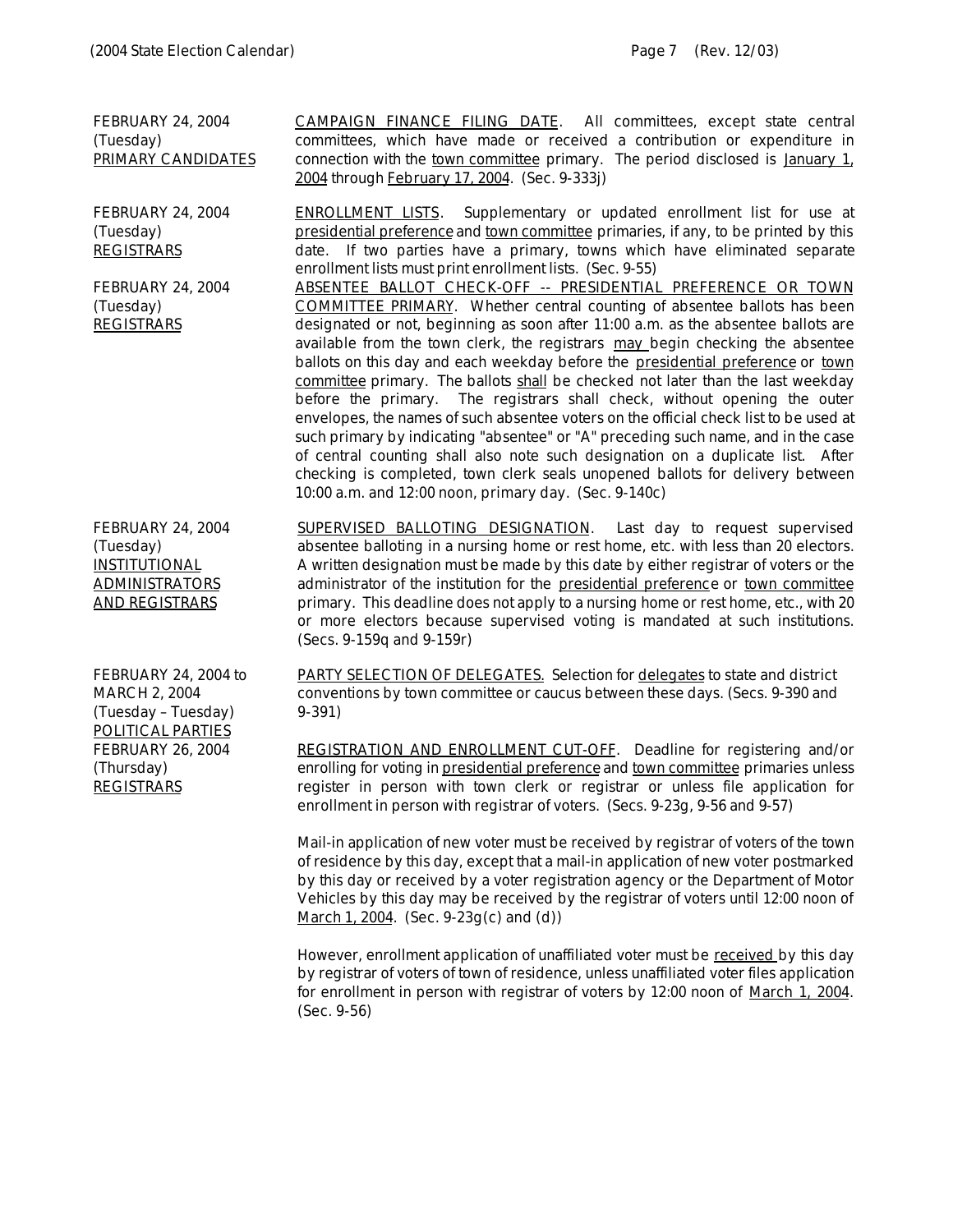FEBRUARY 27 2004 thru MARCH 2, 2004 (Friday - Tuesday) REGISTRARS REGISTRATION BY MAIL -- PRESIDENTIAL PREFERENCE AND TOWN COMMITTEE PRIMARIES -- NOTICE OF ACCEPTANCE OR REJECTION TO BE SENT WITHIN 10 DAYS. PRIVILEGES OF AN ELECTOR SHALL NOT ATTACH UNTIL THE DAY AFTER THE PRIMARY OR THE DAY APPLICATION IS APPROVED BY REGISTRAR, WHICHEVER IS LATER. When a mail-in application handdelivered by someone other than the applicant is received during this period by registrars in applicant's town of residence (or by the DMV or a voter registration agency), or a mailed mail-in application for registration is postmarked during this period, registrar must act on the application and send by first-class mail a notice of acceptance or rejection within 10 days of receipt of the application, but privileges of an elector shall not attach until March 3, 2004, or until the application is approved by registrar, whichever is later. (Sec.  $9-23g(d)(2)$ ) *IMPORTANT EXCEPTION: If an application of a new voter indicates that it was (1) received by February 26, 2004 by the DMV or a voter registration agency, or (2) postmarked by February 26, 2004 the registrar of voters of the town of residence shall mail a notice of acceptance or rejection on the day of receipt of such application during the period February 27th through noon March 1st. Such persons whose applications are accepted by noon March 1st acquire privileges of an elector immediately and may vote in the primary. (Sec. 9- 23g(c) and (d)*) FEBRUARY 29, 2004 (Sunday) 6:00 a.m. TOWN CLERK PRINTING OF SAMPLE BALLOTS. Town clerk prepares primary ballot labels for presidential preference and town committee primaries, if any; and at least 48 hours before the primary provides a number of sample ballot labels for distribution as he deems necessary. (Sec. 9-437) FEBRUARY 29, 2004 (Sunday) 6:00 a.m. CANDIDATES UNOFFICIAL CHECKERS. Deadline for candidates or candidates' representatives to submit list of designees for unofficial checkers to the registrar of voters. Such list must be submitted at least 48 hours prior to the opening of the polls for presidential preference or town committee primary. The registrar must notify all candidates for town committee of their right to submit a list of designees. (Secs. 9-436a, 9-476) In addition, any person (other than the candidate or primary official) may serve as a runner. (Sec. 9-235b) MARCH, 2004 MARCH 1, 2004 (Monday) **REGISTRARS** SUPERVISED BALLOTING DEADLINE. Supervision of absentee balloting shall be not later than the last business day before the presidential preference or town committee primary. (Secs. 9-159q and 9-159r) MARCH 1, 2004 (Monday) REGISTRARS ABSENTEE BALLOT CHECK-OFF -- PRESIDENTIAL PREFERENCE OR TOWN COMMITTEE PRIMARY. Whether central counting of absentee ballots has been designated or not, beginning as soon after 11:00 a.m. as the absentee ballots are available from the town clerk, the registrars shall check, without opening the outer envelopes, the names of absentee voters on the official check list by indicating "absentee" or "A" preceding the name, and in the case of central counting shall also note such designation on the duplicate list. After checking is completed, town clerk seals unopened ballots for delivery between 10:00 a.m. and 12:00 noon, primary day. Although checking may begin on February 24, 2004 it must be completed by this day. (Sec. 9-140c) MARCH 1, 2004 (Monday) REGISTRARS ENROLLMENT LIST. PRESIDENTIAL PREFERENCE AND TOWN COMMITTEE PRIMARIES. Separate supplementary list compiled, which list shall include the name of any person who was admitted as an elector or whose privileges of party

enrollment attached since the printing of the supplementary enrollment list on

February 24, 2004. An updated list may be printed instead. (Sec. 9-55)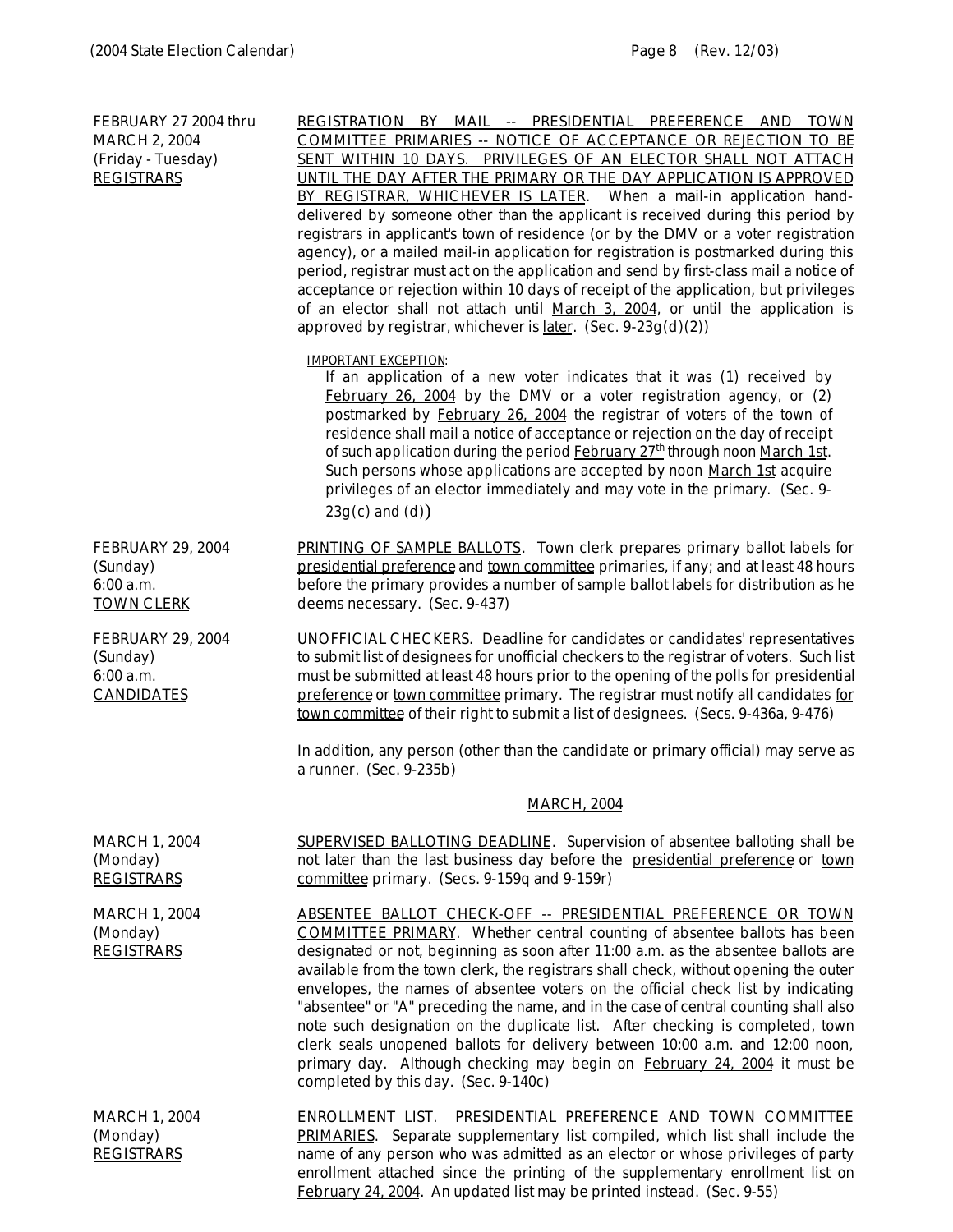| <b>MARCH 1, 2004</b><br>(Monday)<br><b>TOWN CLERK</b>                 | <u> ABSENTEE BALLOTS -- PRIMARY -- DEADLINE TO ISSUE</u> . Absentee ballots for<br>presidential preference or town committee primary may not be issued on primary<br>day, except overseas ballots for presidential preference primary and except<br>electors who suddenly become ill within six days immediately preceding the close<br>of the polls at the primary, or who are patients in a hospital within such six-day<br>period, may be issued an absentee ballot up to the close of the polls. (Secs. 9-<br>140(h) and 9-150c)                                                                                                                                                                                                                                                                                                                                                                                                                                                                                                                                                                                                                                                                                                                                                                                                                                                                                                                                                                                                             |
|-----------------------------------------------------------------------|--------------------------------------------------------------------------------------------------------------------------------------------------------------------------------------------------------------------------------------------------------------------------------------------------------------------------------------------------------------------------------------------------------------------------------------------------------------------------------------------------------------------------------------------------------------------------------------------------------------------------------------------------------------------------------------------------------------------------------------------------------------------------------------------------------------------------------------------------------------------------------------------------------------------------------------------------------------------------------------------------------------------------------------------------------------------------------------------------------------------------------------------------------------------------------------------------------------------------------------------------------------------------------------------------------------------------------------------------------------------------------------------------------------------------------------------------------------------------------------------------------------------------------------------------|
| <b>MARCH 1, 2004</b><br>(Monday)<br>12:00 noon<br><b>REGISTRARS</b>   | REGISTRATION BY MAIL -- PRESIDENTIAL PREFERENCE AND TOWN<br><b>COMMITTEE PRIMARIES.</b> Deadline for the registrar of the mail-in applicant's town<br>of residence to receive mail-in application (postmarked by the fifth day before<br>primary or received by DMV or voter registration agency by such fifth day) so that<br>the applicant may be enrolled in time to vote in primary. (Secs. 9-23a and 9-23g(c)<br>and $(d)$                                                                                                                                                                                                                                                                                                                                                                                                                                                                                                                                                                                                                                                                                                                                                                                                                                                                                                                                                                                                                                                                                                                  |
| <b>MARCH 1, 2004</b><br>(Monday)<br><b>REGISTRARS</b>                 | <b>ENROLLMENT LIST.</b> Last day before presidential preference or town committee<br>primary to remove electors from registry list (and enrollment list) who have died,<br>become disfranchised or confirmed in writing that they have moved out of town.<br>An elector is deemed to have confirmed in writing that he has moved out of town if<br>(1) the registrars have received a cancellation form or (2) the elector has notified<br>DMV of a change of address out of town concerning a driver's license. (DMV<br>notifies the registrars, and the registrars send Notice of Removal.) The names of<br>persons removed are not sent to the polls and such persons may be restored on<br>primary day only if the registrar is contacted and consents to approve the<br>applicant's request for restoration. (Secs. 9-32 and 9-35)<br><b>INACTIVE LIST</b> . The registrars prepare an inactive list of (1) any person whose<br>notice of approval of mail-in was returned undeliverable and who did not respond<br>to a Confirmation of Voting Residence Notice sent thirty days prior to this date, and<br>(2) any person who was sent a Confirmation of Voting Residence Notice between<br>January 2, 2003--May 1, 2003, or between January 2, 2002--May 1, 2002, or<br>between January 2, 2001--May 1, 2001, or between March 7, 2000--May 1, 2000,<br>on the basis of the canvass and did not respond within thirty days after it was sent<br>(and was not restored). The inactive list is sent to the polls. Electors on the inactive |
|                                                                       | list may sign a restoration form at the polls and, if the registrar or assistant registrar<br>of voters in the polls consents, such elector may vote. (Secs. 9-23g(c), 9-35 and 9-<br>42(c)                                                                                                                                                                                                                                                                                                                                                                                                                                                                                                                                                                                                                                                                                                                                                                                                                                                                                                                                                                                                                                                                                                                                                                                                                                                                                                                                                      |
|                                                                       | REMOVE FROM INACTIVE LIST. Last day before primary to remove electors from<br>inactive registry list (and enrollment list) who were sent a Confirmation of Voting<br>Residence Notice four years ago and did not respond within thirty days after it was<br>sent (and were never restored to the active list). (Sec. 9-35)                                                                                                                                                                                                                                                                                                                                                                                                                                                                                                                                                                                                                                                                                                                                                                                                                                                                                                                                                                                                                                                                                                                                                                                                                       |
| <b>MARCH 1, 2004</b><br>(Monday)<br>$12:00$ noon<br><b>REGISTRARS</b> | REGISTRATION AND ENROLLMENT CUT-OFF IN PERSON.<br>Deadline for<br>registering in person with the registrar of voters or town clerk of the town of<br>residence and deadline for enrolling in person with the registrar of voters for voting<br>in presidential preference and town committee primaries. Deadline for cross-town<br>registrations to be received by registrar of town of residence.                                                                                                                                                                                                                                                                                                                                                                                                                                                                                                                                                                                                                                                                                                                                                                                                                                                                                                                                                                                                                                                                                                                                               |
|                                                                       | Applications from servicemen and persons out of the country under Secs, 9-26 and                                                                                                                                                                                                                                                                                                                                                                                                                                                                                                                                                                                                                                                                                                                                                                                                                                                                                                                                                                                                                                                                                                                                                                                                                                                                                                                                                                                                                                                                 |

Applications from servicemen and persons out of the country under Secs. 9-26 and 9-23a may be received throughout the day. (Secs. 9-19e, 9-23a, 9-56 and 9-57)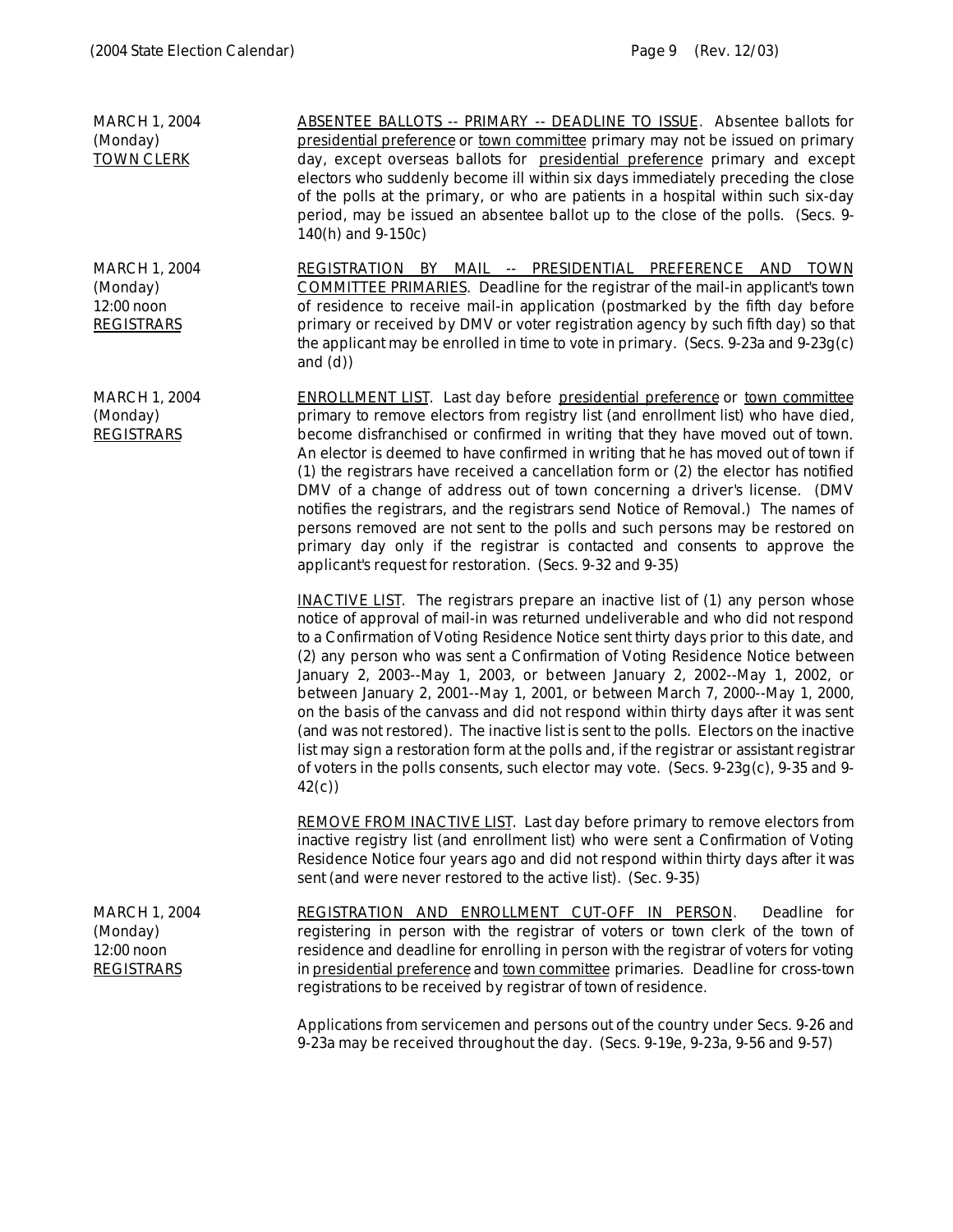| <b>MARCH 2, 2004</b><br>(Tuesday)<br>$6:00$ a.m. to<br>8:00 p.m.                                  | PRIMARY. Presidential preference primary. (Sec. 9-476). Primary for town<br>committee if valid petition or petitions have been filed. Hours: 6:00 a.m. to 8:00<br>p.m. (Sec. 9-425)                                                                                                                                                                                                                                                                                                                                                                                                                                                                                                                                                                                                                                                                                                                                                                                                                                                                                                                                                                               |
|---------------------------------------------------------------------------------------------------|-------------------------------------------------------------------------------------------------------------------------------------------------------------------------------------------------------------------------------------------------------------------------------------------------------------------------------------------------------------------------------------------------------------------------------------------------------------------------------------------------------------------------------------------------------------------------------------------------------------------------------------------------------------------------------------------------------------------------------------------------------------------------------------------------------------------------------------------------------------------------------------------------------------------------------------------------------------------------------------------------------------------------------------------------------------------------------------------------------------------------------------------------------------------|
|                                                                                                   | <b>ABSENTEE BALLOTS</b> . In order to be cast at a primary, the absentee ballot must be<br>received by the municipal clerk (1) by the close of the polls if it is mailed or if it is<br>returned by a member of the immediate family of the applicant in person or by the<br>qualified designee of an ill or physically-disabled ballot applicant in person, or (2)<br>by the day before the primary if it is returned in person by the applicant. (Sec. 9-<br>140b)                                                                                                                                                                                                                                                                                                                                                                                                                                                                                                                                                                                                                                                                                              |
|                                                                                                   | All absentee ballots received before 11:00 a.m. of March 1, 2004 are to be<br>delivered to the registrars of voters between 10:00 a.m. and 12:00 noon on primary<br>day. If the registrars choose the optional 6:00 p.m. count, ballots received after<br>11:00 a.m. of March 1, 2004 and before 6:00 p.m. of primary day are to be<br>delivered at 6:00 p.m. (except that some may be retained until the polls close, if<br>desired, in order to ensure ballot secrecy); and all ballots timely received after 6:00<br>p.m. are to be delivered at the close of the polls. If the optional 6:00 p.m. count is<br>not designated, then all ballots timely received after 11:00 a.m. of the day before<br>the primary are to be delivered to the registrars at the close of the polls and not<br>before. In municipalities that have central counting of absentee ballots, at close of<br>polls, registrars or assistant registrars shall deliver official check list to moderator<br>of central location for checking. When counting of absentee ballots is complete,<br>moderator delivers check list and other information to head moderator. (Sec. 9-<br>140c) |
|                                                                                                   | <b>OVERSEAS BALLOTS.</b> Overseas ballots for presidential preference primary may<br>be issued up to the close of the polls. However, they must be received by town<br>clerk by close of the polls on primary day in order to be cast. (Secs. 9-158c and 9-<br>158g)                                                                                                                                                                                                                                                                                                                                                                                                                                                                                                                                                                                                                                                                                                                                                                                                                                                                                              |
| <b>MARCH 3, 2004</b><br>(Wednesday)<br>4:00 p.m.<br><b>POLITICAL PARTIES</b><br><b>TOWN CLERK</b> | <b>PARTY ENDORSEMENTS -- CERTIFICATION.</b> Last day for chairman or presiding<br>officer and the secretary of the caucus or the town committee, as the case may be,<br>to certify to the town clerk the names and street addresses of party-endorsed<br>candidates for <u>delegates</u> . Certification must also be accompanied by (1) The name<br>and street address of each person selected, and (2) The name and number of the<br>political subdivision or district for which each such person is elected. Clerk must<br>forthwith publish notice of certification and that list of candidates is on file. (Secs.<br>$9-391$ and $9-395$ )                                                                                                                                                                                                                                                                                                                                                                                                                                                                                                                   |
| <b>MARCH 3, 2004</b><br>(Wednesday)<br><b>MODERATOR</b>                                           | <b>RETURN OF VOTES TO SECRETARY OF THE STATE. Head moderator to forthwith</b><br>transmit to Secretary of the State one copy of duplicate certificate of votes cast for<br>candidates for town committee. (Secs. 9-314 and 9-440). The other copy of the<br>return is filed with the town clerk on or before this date.                                                                                                                                                                                                                                                                                                                                                                                                                                                                                                                                                                                                                                                                                                                                                                                                                                           |
| <b>MARCH 3, 2004</b><br>(Wednesday)<br>2:00 p.m.<br><b>MODERATORS</b>                             | <b>RETURN OF VOTES TO SECRETARY OF THE STATE. Head moderator to deliver</b><br>presidential preference primary returns immediately by hand to the Secretary of<br>the State or to the State Police, by 2:00 p.m. (Sec. 9-476)                                                                                                                                                                                                                                                                                                                                                                                                                                                                                                                                                                                                                                                                                                                                                                                                                                                                                                                                     |
|                                                                                                   | Final date for moderator in each town to deliver to town clerk one copy of duplicate<br>certificate of votes cast for candidates. (Secs. 9-314, 9-440 and 9-476)                                                                                                                                                                                                                                                                                                                                                                                                                                                                                                                                                                                                                                                                                                                                                                                                                                                                                                                                                                                                  |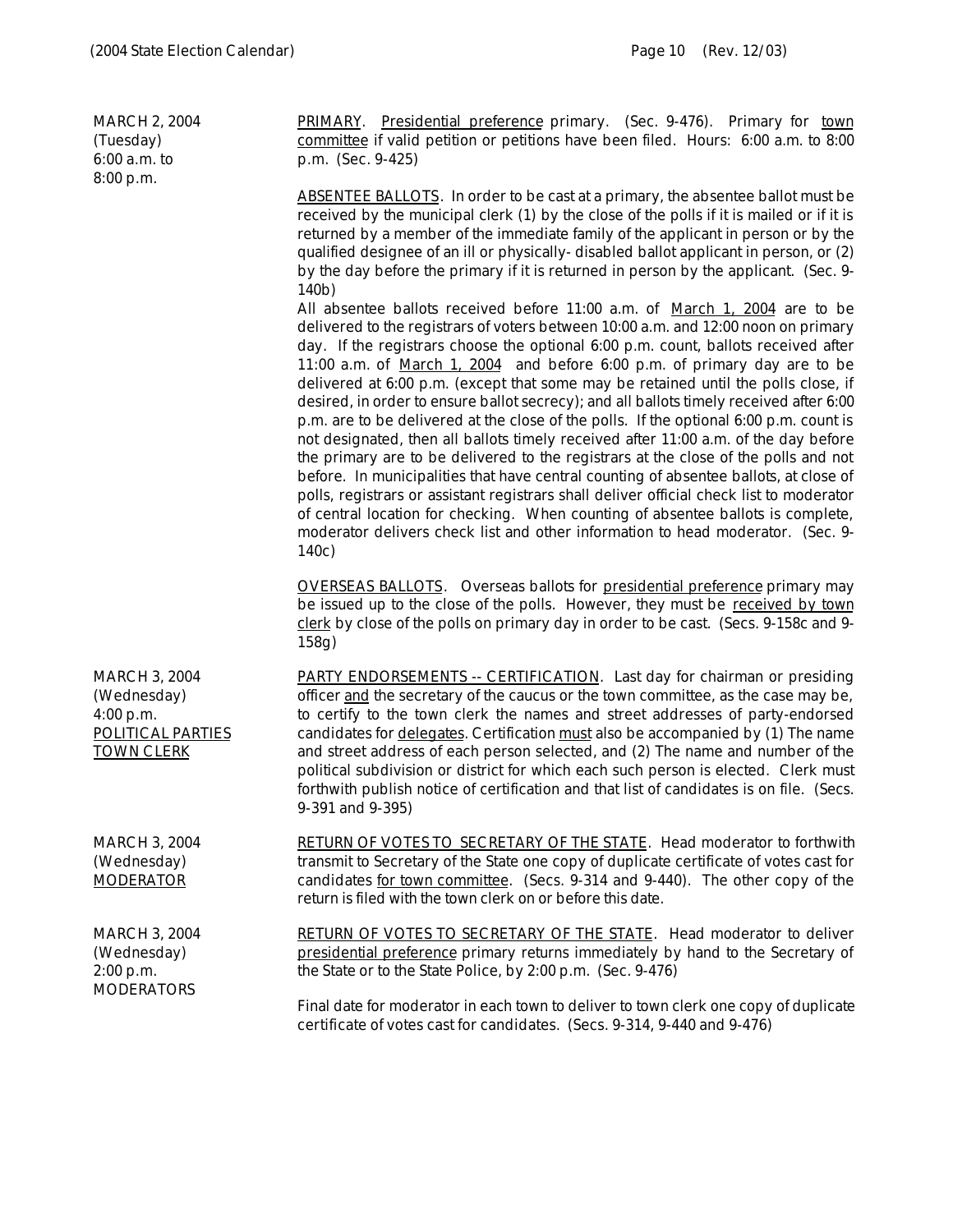| <b>MARCH 3, 2004 to</b><br>JULY 27, 2004<br>(Wednesday - Tuesday)<br><b>REGISTRARS</b>                                                     | REGISTRATION BY MAIL -- NOTICE OF ACCEPTANCE OR REJECTION TO BE<br>SENT WITHIN 10 DAYS. When an application for registration by mail is received<br>during this period, registrar must send by first class mail a notice of acceptance or<br>rejection within 10 days of receipt of application. The privileges as an elector<br>attach immediately upon approval of the application, and the new elector's name is<br>added to the registry list. If a notice of approval is later returned undelivered,<br>registrars must proceed with a Confirmation of Voting Residence Notice under<br>Conn. Gen. Stat. Sec. 9-35 or Sec. 9-43 and may challenge applicant at polls. (Sec.<br>$9-23g(c)$ and $(d)$ )                  |
|--------------------------------------------------------------------------------------------------------------------------------------------|-----------------------------------------------------------------------------------------------------------------------------------------------------------------------------------------------------------------------------------------------------------------------------------------------------------------------------------------------------------------------------------------------------------------------------------------------------------------------------------------------------------------------------------------------------------------------------------------------------------------------------------------------------------------------------------------------------------------------------|
| <b>MARCH 5, 2004</b><br>(Friday)<br><b>MODERATORS</b>                                                                                      | <b>DISCREPANCY</b> -- RECOUNT. Last day for head moderator to order recount of<br>presidential preference or town committee primary when there is a discrepancy in<br>returns. (Secs. 9-310 and 9-311)                                                                                                                                                                                                                                                                                                                                                                                                                                                                                                                      |
| <b>MARCH 9, 2004</b><br>(Tuesday)<br><b>MODERATORS</b>                                                                                     | CLOSE VOTE OR DISCREPANCY RECOUNT. Last day to conduct close vote or<br>discrepancy recount of presidential preference or town committee primary. (Secs.<br>9-310, 9-311, 9-311a, 9-311b, 9-370a, 9-445 and 9-446)                                                                                                                                                                                                                                                                                                                                                                                                                                                                                                          |
| <b>MARCH 12, 2004</b><br>(Friday)<br><b>TOWN CLERK</b>                                                                                     | <b>ABSENTEE BALLOTS -- REPORT.</b> Last day for town clerk to file with Secretary of<br>the State statement accounting for number of absentee voting forms and<br>challenged ballot forms used at presidential preference or town committee<br>primary. (Secs. 9-139c and 9-232e)                                                                                                                                                                                                                                                                                                                                                                                                                                           |
| <b>MARCH 16, 2004</b><br>(Tuesday)                                                                                                         | VOTING MACHINES. Voting machines used at presidential preference or town<br>committee primary to remain locked through this date. (Sec. 9-447)                                                                                                                                                                                                                                                                                                                                                                                                                                                                                                                                                                              |
| <b>MARCH 16, 2004</b><br>(Tuesday)<br><b>CANDIDATES</b><br><b>AND ELECTORS</b><br><b>MARCH 18, 2004</b><br>(Thursday)<br>POLITICAL PARTIES | <b>COMPLAINT</b> . Last day for bringing complaint to the Superior Court contesting<br>ruling of official or count of votes at presidential preference or town committee<br>primary. (Sec. 9-329a)                                                                                                                                                                                                                                                                                                                                                                                                                                                                                                                          |
|                                                                                                                                            | PARTY RULES. Last day to file with Secretary of the State change in party rules<br>regarding the method of party endorsement for a candidate to run for municipal<br>office if endorsement made on, May 18, 2004. If endorsement is made on May 25.<br>2004, then March 25, 2004 is last day. At least 60 days before endorsement, one<br>copy of party rules governing such endorsement must be filed with the Secretary of<br>the State. One copy of revised local party rules (and any amendments thereto)<br>must also be filed forthwith with town clerk and state central committee. (Applies<br>only when new rules are adopted or existing rules are amended or rescinded.)<br>(Secs. 9-372(5)(B), 9-374 and 9-375) |
|                                                                                                                                            | <b>APRIL, 2004</b>                                                                                                                                                                                                                                                                                                                                                                                                                                                                                                                                                                                                                                                                                                          |
| <b>APRIL 1, 2004</b><br>(Thursday)                                                                                                         | <b>CAMPAIGN FINANCE FILING DATE.</b> Filing date, within 30 days of the town<br>committee primary, for committees of primary candidates. (Sec. 9-333j)                                                                                                                                                                                                                                                                                                                                                                                                                                                                                                                                                                      |
| <b>APRIL 7, 2004</b><br>(Wednesday)                                                                                                        | CAMPAIGN FINANCE FILING DATE.<br>All Committees, except state central<br>committees. The period disclosed is January 1, 2004 through March 31, 2004 (or<br>February 18, 2004 through March 25, 2004 if the committee filed on the seventh<br>day preceding town committee primary). (Sec. 9-333j)                                                                                                                                                                                                                                                                                                                                                                                                                           |
| <b>APRIL 12, 2004</b><br>(Monday)                                                                                                          | <b>CAMPAIGN FINANCE FILING DATE.</b> State Central Committees.<br>The period<br>disclosed is January 1, 2004 through March 31, 2004. (Sec. 9-333j)                                                                                                                                                                                                                                                                                                                                                                                                                                                                                                                                                                          |
| <b>APRIL 27, 2004</b><br>(Tuesday)<br><b>SEC'Y OF THE STATE</b>                                                                            | <b>PRIMARY PETITIONS AVAILABLE.</b> Petition forms for person desiring to oppose<br>party endorsed candidates for state office or the district office of Representative in<br>Congress available from the Secretary of the State beginning on this day.                                                                                                                                                                                                                                                                                                                                                                                                                                                                     |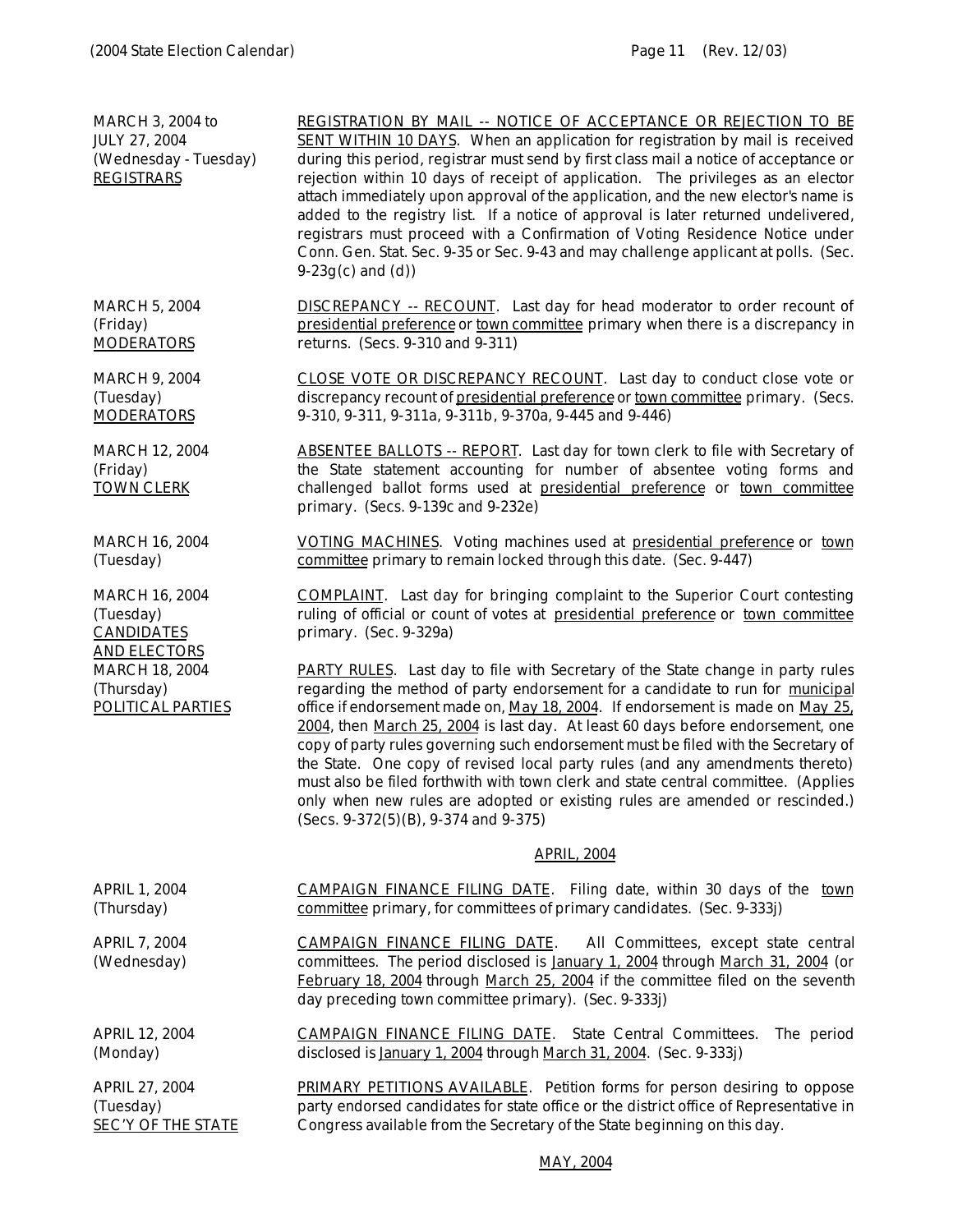| MAY 1, 2004<br>(Saturday)<br><b>REGISTRARS</b>                                         | <b>NOTICE OF CONFIRMATION OF VOTING RESIDENCE.</b> Last day to send Notice of<br>Confirmation of Voting Residence to electors on the basis of the canvass. (Sec. 9-<br>35)                                                                                                                                                                                                                                                                                                                                                                                                                                                                                                                                                                                                                                                                                                                                                                                                                                        |
|----------------------------------------------------------------------------------------|-------------------------------------------------------------------------------------------------------------------------------------------------------------------------------------------------------------------------------------------------------------------------------------------------------------------------------------------------------------------------------------------------------------------------------------------------------------------------------------------------------------------------------------------------------------------------------------------------------------------------------------------------------------------------------------------------------------------------------------------------------------------------------------------------------------------------------------------------------------------------------------------------------------------------------------------------------------------------------------------------------------------|
| MAY 3, 2004<br>(Monday)<br><b>TOWN CLERK</b>                                           | <b>MACHINE REPORTS</b> . Reports of machine mechanics and party watchers provided<br>for in Sections 9-244 and 9-246 from presidential preference and town committee<br>primary to be kept by town clerk through this day. (Secs. 9-245 and 9-436)                                                                                                                                                                                                                                                                                                                                                                                                                                                                                                                                                                                                                                                                                                                                                                |
| MAY 3, 2004<br>(Monday)<br><b>TOWN CLERK</b>                                           | PRIMARY FORMS. Town clerk destroys if no contest is pending, and no subpoena<br>is issued by the State Elections Enforcement Commission, all unused printed<br>absentee ballots for the presidential preference primary and the following forms<br>used at the town committee primary: sealed depository envelopes by district<br>containing inner and outer envelopes from which absentee ballots have been<br>removed, together with the contents of serially-numbered outer envelopes marked<br>"rejected"; all executed absentee ballot applications and direction by registrar<br>forms; the numerical list of serially-numbered absentee envelopes issued; the list of<br>applicants who have been issued more than one absentee ballot under Sec. 9-<br>153c; all unused printed absentee ballots; absentee ballots received after the polls<br>close; and list of absentee ballot applicants who returned their absentee ballots.<br>$(Secs. 9-140(e), 9-150a(f), 9-150b(f), (h) and (j), and 9-153c(c))$ |
|                                                                                        | *If a presidential preference primary was held, all of the above forms (except<br>unused printed absentee ballots for the presidential preference primary) are to be<br>retained until January 9, 2006. (42 U.S.C. 1974)                                                                                                                                                                                                                                                                                                                                                                                                                                                                                                                                                                                                                                                                                                                                                                                          |
| MAY 4, 2004 to<br>MAY 25, 2004<br>(Tuesday - Tuesday)<br>POLITICAL PARTIES             | Period of time when major party conventions to endorse<br><b>CONVENTIONS.</b><br>candidates for state and district office must be held. See Page 1 for list of state and<br>district offices. Party-endorsed candidates must file with the Secretary of the State<br>a certificate of endorsement signed by candidates and attested by either (1) the<br>chairman or presiding officer of the convention or (2) the secretary of the<br>convention not later than 4:00 p.m. of the fourteenth day following close of<br>convention. In order to primary, a 15% candidate must file with the Secretary of<br>the State a certificate signed by him, stating that he received 15% of the<br>convention vote on any roll call, and attested by either (1) the chairman or<br>presiding officer of the convention or (2) the secretary of the convention plus<br>statement of consent not later than 4:00 p.m. of the fourteenth day following close<br>of convention. (Secs. 9-383, 9-388 and 9-400)                 |
|                                                                                        | If a state convention voted that roll call be taken by town delegation, chairmen of<br>town delegations to State Convention file list of names and votes of each delegate<br>with Secretary of the State within 48 hours after the close of State Convention.<br>(Sec. 9-385a)                                                                                                                                                                                                                                                                                                                                                                                                                                                                                                                                                                                                                                                                                                                                    |
|                                                                                        | Forthwith upon the close of a state convention, its chairman must file with the<br>Secretary of the State the names and full residence addresses of persons selected<br>by such convention as the nominees of such party for electors of president and<br>vice-president in accordance with Sec. 9-175. (Sec. 9-388)                                                                                                                                                                                                                                                                                                                                                                                                                                                                                                                                                                                                                                                                                              |
| MAY 5, 2004 to<br>MAY 26, 2004<br>(Wednesday - Wednesday)<br><b>SEC'Y OF THE STATE</b> | <b>PRIMARY PETITIONS AVAILABLE.</b> Petitions forms for persons desiring to oppose<br>candidates for the district offices of state senator or state representative shall be<br>available from the Secretary of the State on the day following the close of the<br>district conventions. (P.A. 03-241)                                                                                                                                                                                                                                                                                                                                                                                                                                                                                                                                                                                                                                                                                                             |
| MAY 6, 2004                                                                            | LIST OF OFFICES -- FILING WITH SECRETARY OF THE STATE. Last day for clerk                                                                                                                                                                                                                                                                                                                                                                                                                                                                                                                                                                                                                                                                                                                                                                                                                                                                                                                                         |

(Thursday) TOWN CLERK to file with Secretary of the State list of offices to be filled. (Sec. 9-254) MAY 10, 2004 (Monday) **REGISTRARS** PARTY TRANSFER -- STATE, DISTRICT AND MUNICIPAL OFFICE PRIMARY. Last day that an enrolled elector can transfer from one party to another and be eligible to vote in state, district or municipal office primary of new party. (Sec. 9-59)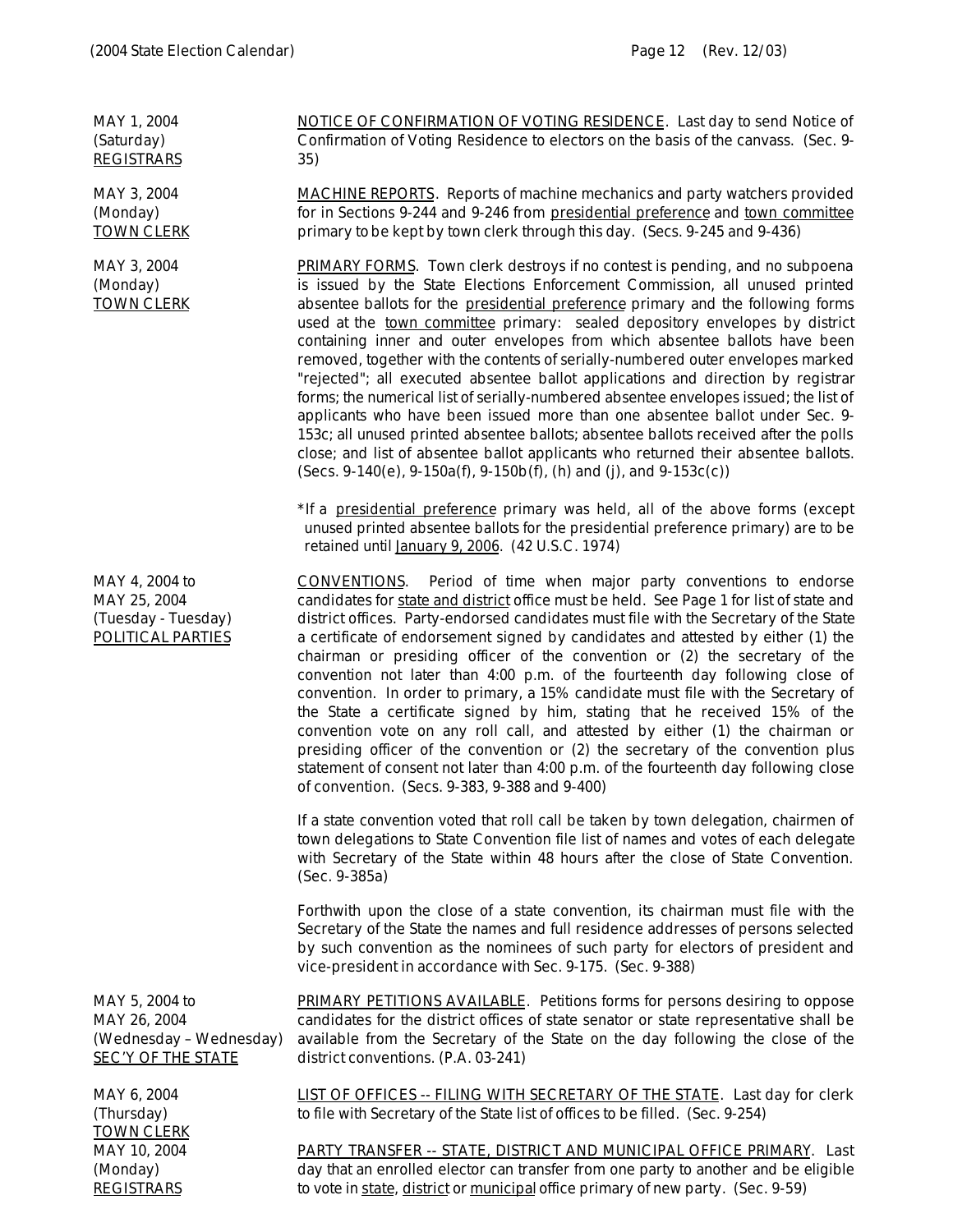| MAY 12, 2004                                                                        | POLLING PLACE -- ADJACENT DISTRICT -- PRIMARY. Last day for registrars,                                                                                                                                                                                                                                                                                                                                                                                                                                                                                                                                                                                                                                                                                                                                                                                     |
|-------------------------------------------------------------------------------------|-------------------------------------------------------------------------------------------------------------------------------------------------------------------------------------------------------------------------------------------------------------------------------------------------------------------------------------------------------------------------------------------------------------------------------------------------------------------------------------------------------------------------------------------------------------------------------------------------------------------------------------------------------------------------------------------------------------------------------------------------------------------------------------------------------------------------------------------------------------|
| (Wednesday)                                                                         | when necessary, to designate to the town clerk a polling place in an adjacent                                                                                                                                                                                                                                                                                                                                                                                                                                                                                                                                                                                                                                                                                                                                                                               |
| <b>REGISTRARS</b>                                                                   | voting district for state, district and municipal primary. Within 10 days after such                                                                                                                                                                                                                                                                                                                                                                                                                                                                                                                                                                                                                                                                                                                                                                        |
| <b>TOWN CLERK</b>                                                                   | filing, town clerk to publish notice. (Sec. 9-168b)                                                                                                                                                                                                                                                                                                                                                                                                                                                                                                                                                                                                                                                                                                                                                                                                         |
| MAY 12, 2004                                                                        | VOTING DISTRICTS. Last day to make changes in the boundaries of voting                                                                                                                                                                                                                                                                                                                                                                                                                                                                                                                                                                                                                                                                                                                                                                                      |
| (Wednesday)                                                                         | districts for state, district and municipal primary. (Sec. 9-169)                                                                                                                                                                                                                                                                                                                                                                                                                                                                                                                                                                                                                                                                                                                                                                                           |
| <b>LEGISLATIVE BODY</b><br>MAY 12, 2004<br>(Wednesday)<br><b>TOWN CHAIRMEN</b>      | <b>NOTICE OF CAUCUS.</b> Last day to publish notice of endorsement caucus, if caucus<br>is the endorsing authority for municipal office, if caucus is held on May 18, 2004. If<br>caucus is held May 25, 2004, then May 19, 2004 is the last day. Notice must be<br>published at least 5 full days before the caucus. Party rules may require earlier<br>notice. (Sec. 9-390)                                                                                                                                                                                                                                                                                                                                                                                                                                                                               |
| MAY 18, 2004 to                                                                     | <b>PARTY ENDORSEMENT.</b> Endorsement by major party for municipal office by town                                                                                                                                                                                                                                                                                                                                                                                                                                                                                                                                                                                                                                                                                                                                                                           |
| MAY 25, 2004                                                                        | committee, caucus or convention between these days. (Secs. 9-390 and 9-391)                                                                                                                                                                                                                                                                                                                                                                                                                                                                                                                                                                                                                                                                                                                                                                                 |
| (Tuesday - Tuesday)                                                                 | No party may endorse more candidates for municipal office than number for which                                                                                                                                                                                                                                                                                                                                                                                                                                                                                                                                                                                                                                                                                                                                                                             |
| <b>POLITICAL PARTIES</b>                                                            | an elector may vote. (Sec. 9-414)                                                                                                                                                                                                                                                                                                                                                                                                                                                                                                                                                                                                                                                                                                                                                                                                                           |
| MAY 18, 2004 to<br><b>JUNE 8, 2004</b><br>(Tuesday - Tuesday)<br><b>REGISTRARS</b>  | PRIMARY PETITIONS - FILING. Primary petitions for opposing candidates of major<br>party for state office or district office including Representative in Congress must be<br>submitted to the respective registrars of voters by 4:00 p.m. on the $14th$ day<br>following the making of the party's endorsement. Registrars must be in their<br>offices between 1:00 p.m. and 4:00 p.m. to accept petitions. (Secs. 9-400)                                                                                                                                                                                                                                                                                                                                                                                                                                   |
| MAY 18, 2004 to<br><b>JUNE 8, 2004</b><br>(Tuesday - Tuesday)<br>POLITICAL PARTIES  | <b>PARTY ENDORSEMENT -- CERTIFICATION.</b> Certificates of party endorsement for<br>state and district offices must be filed with the Secretary of the State signed by<br>candidate and attested by either (1) the chairman or presiding officer of the<br>convention or (2) the secretary of the convention not later than 4:00 p.m. of the<br>fourteenth day following close of convention. In order to primary, a 15% candidate<br>must file with the Secretary of the State a certificate signed by him, stating that he<br>received 15% of the convention vote on any roll call, and attested by either (1) the<br>chairman or presiding officer of the convention or (2) the secretary of the<br>convention plus statement of consent not later than 4:00 p.m. of the fourteenth day<br>following close of convention. (Secs. 9-383, 9-388 and 9-400) |
| MAY 19, 2004 to                                                                     | PRIMARY PETTIONS - AVAILABLE. Primary petitions persons desiring to oppose                                                                                                                                                                                                                                                                                                                                                                                                                                                                                                                                                                                                                                                                                                                                                                                  |
| MAY 26, 2004                                                                        | candidates of major party for municipal offices shall be available from the                                                                                                                                                                                                                                                                                                                                                                                                                                                                                                                                                                                                                                                                                                                                                                                 |
| (Wednesday - Wednesday)                                                             | registrars of voters on the day following the making of the party's endorsement.                                                                                                                                                                                                                                                                                                                                                                                                                                                                                                                                                                                                                                                                                                                                                                            |
| <b>REGISTRARS</b>                                                                   | $(P.A. 03-241)$                                                                                                                                                                                                                                                                                                                                                                                                                                                                                                                                                                                                                                                                                                                                                                                                                                             |
| MAY 25, 2004 to<br><b>JUNE 15, 2004</b><br>(Tuesday - Tuesday)<br><b>REGISTRARS</b> | <b>PRIMARY PETITIONS FILED WITH SEC'Y OF THE STATE.</b> For State and District<br>primary petitions, the Registrars of voters shall forthwith certify on each such page<br>the number of signers of the page who were enrolled party members and forthwith<br>file such certified page in person or by mail with the Secretary of the State within<br>seven days after receipt of the page. (P.A. 03-241)                                                                                                                                                                                                                                                                                                                                                                                                                                                   |
|                                                                                     | <b>JUNE, 2004</b>                                                                                                                                                                                                                                                                                                                                                                                                                                                                                                                                                                                                                                                                                                                                                                                                                                           |
| <b>JUNE 1, 2004</b>                                                                 | <b>CAMPAIGN FINANCE FILING DATE.</b> Committees of candidates in town committee                                                                                                                                                                                                                                                                                                                                                                                                                                                                                                                                                                                                                                                                                                                                                                             |
| (Tuesday)                                                                           | primary which reported and continued a deficit. (Sec. 9-333j)                                                                                                                                                                                                                                                                                                                                                                                                                                                                                                                                                                                                                                                                                                                                                                                               |
|                                                                                     | Committees of candidates in a primary which reported a surplus must distribute<br>their entire surplus by this date. (Sec. 9-333j)                                                                                                                                                                                                                                                                                                                                                                                                                                                                                                                                                                                                                                                                                                                          |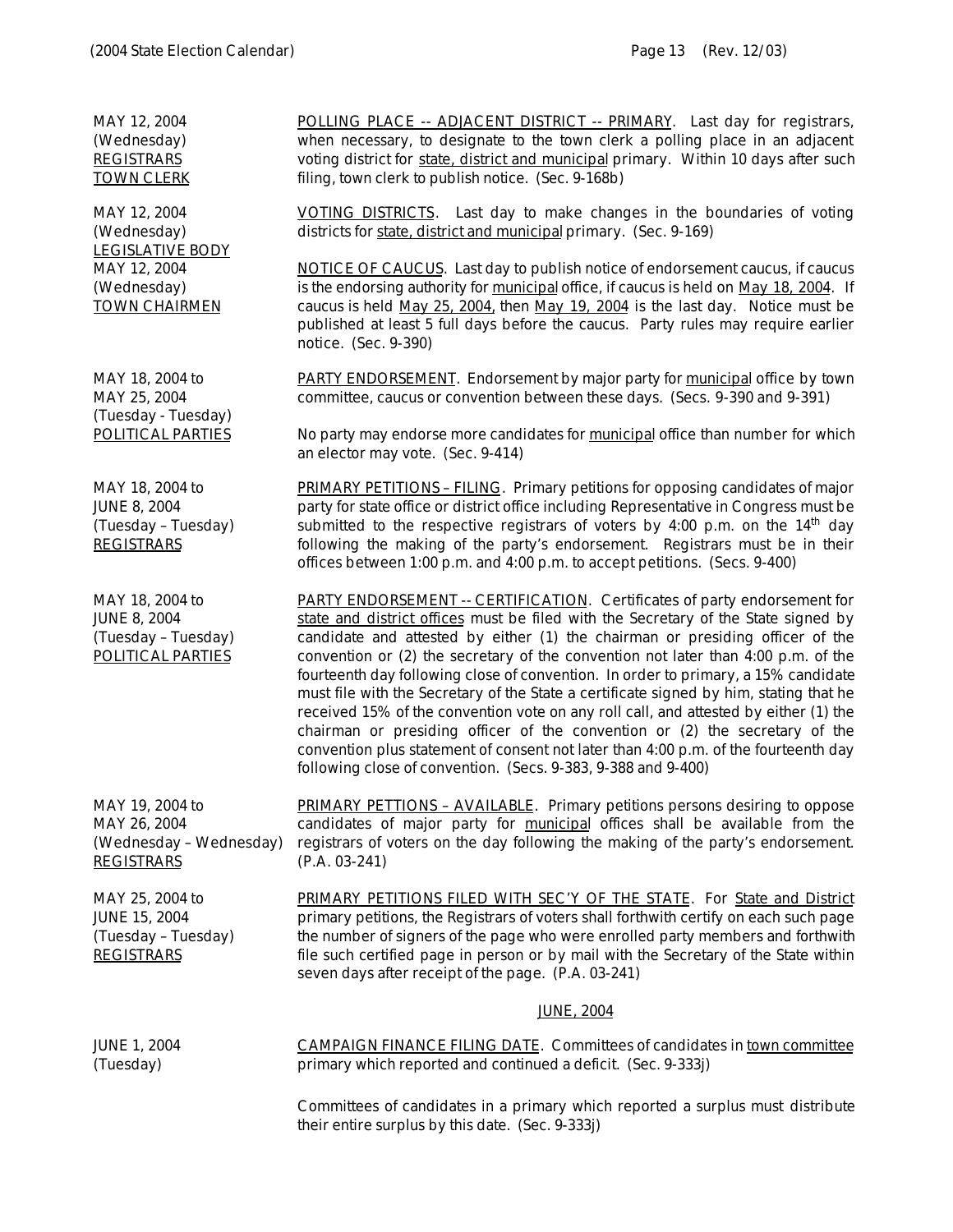| <b>JUNE 1, 2004</b><br>(Tuesday)<br><b>REGISTRARS</b>                                                                                                               | $NACTIVE LIST$ . The registrars prepare inactive registry and enrollment lists of $(1)$<br>any person whose notice of approval of mail-in was returned undeliverable and<br>who did not respond to a Confirmation of Voting Residence Notice sent thirty days<br>prior to this date, and (2) any person who was sent a Confirmation of Voting<br>Residence Notice between March 2, 2004--May 1, 2004, or between January 2,<br>2003--May 1, 2003, or between January 2, 2002--May 1, 2002, or between January<br>2, 2001--May 1, 2001, on the basis of the canvass and did not respond within thirty<br>days after it was sent (and was not restored). The inactive list is sent to the polls.<br>Electors on the inactive list may sign a restoration form at the polls and, if the<br>registrar or assistant registrar of voters in the polls consents, such elector may<br>vote. (Secs. $9-23g(c)$ , $9-35$ and $9-42(c)$ ) |
|---------------------------------------------------------------------------------------------------------------------------------------------------------------------|--------------------------------------------------------------------------------------------------------------------------------------------------------------------------------------------------------------------------------------------------------------------------------------------------------------------------------------------------------------------------------------------------------------------------------------------------------------------------------------------------------------------------------------------------------------------------------------------------------------------------------------------------------------------------------------------------------------------------------------------------------------------------------------------------------------------------------------------------------------------------------------------------------------------------------|
|                                                                                                                                                                     | <b>REMOVE FROM INACTIVE LIST.</b> The registrars remove from the inactive registry<br>list (and enrollment list) all electors who were sent a Confirmation of Voting<br>Residence Notice between March 5, 2000--May 1, 2000 and did not respond within<br>thirty days after it was sent (and were never restored to the active list). (Sec. 9-35)                                                                                                                                                                                                                                                                                                                                                                                                                                                                                                                                                                              |
| JUNE 1, 2004 to<br><b>JUNE 8, 2004</b><br>(Tuesday - Tuesday)<br>4:00 p.m.<br><b>POLITICAL PARTIES</b><br><b>TOWN CLERK</b>                                         | <b>PARTY ENDORSEMENTS -- CERTIFICATION.</b> Certification by a major political<br>party to town clerk of party endorsement for municipal office, except the municipal<br>office of state senator or state representative must occur not later than fourteen<br>days after making such endorsement. Each endorsement must be certified by<br>both the chairman or presiding officer and the secretary of the town committee,<br>caucus or convention which made the endorsement; the certification need not be<br>signed by the endorsed candidate(s). Clerk must forthwith publish notice of<br>certification and that list of candidates is on file. (Secs. 9-391 and 9-395)                                                                                                                                                                                                                                                  |
| JUNE 1, 2004 to<br><b>JUNE 8, 2004</b><br>(Tuesday - Tuesday)<br>4:00 p.m.<br><b>POLITICAL PARTIES</b><br><b>ENDORSED</b><br><b>CANDIDATES</b><br><u>TOWN CLERK</u> | <b>PARTY ENDORSEMENTS -- MUNICIPAL OFFICE OF STATE SENATOR AND STATE</b><br>REPRESENTATIVE -- CERTIFICATION. Each party-endorsed candidate for the<br>municipal office of state senator or state representative (i.e., single-town state<br>legislative districts) must file with the town clerk a certificate of endorsement<br>signed by the candidate and attested by (1) the chairman or presiding officer, and<br>(2) the secretary of the town committee, caucus or convention of the major party<br>which made such endorsement. Such certificate must be filed not later than $4:00$<br>p.m. of the fourteenth day after the close of such town committee meeting, caucus<br>or convention. Clerk must forthwith publish notice of certification and that list of<br>candidates is on file. (Secs. 9-391 and 9-395)                                                                                                    |
| JUNE 1, 2004 to<br><b>JUNE 8, 2004</b><br>(Tuesday - Tuesday)<br>4:00 p.m.<br><b>REGISTRARS</b>                                                                     | PRIMARY PETITIONS -- FILING. Primary petitions for opposition candidates of a<br>major party for municipal offices must be submitted to respective registrars by<br>4:00 p.m. of the fourteenth day following the making of the party's endorsements.<br>Registrars of voters, deputy registrar or assistant registrar must be in their office or<br>office facilities between 1:00 p.m. and 4:00 p.m. to accept petitions. (Secs. 9-405)<br>and 9-406)                                                                                                                                                                                                                                                                                                                                                                                                                                                                        |
| <b>REGISTRARS</b><br><u>TOWN CLERK</u>                                                                                                                              | NOTICE OF PRIMARY. On filing of valid petition for municipal office, and after<br>checking the same, registrar notifies town clerk that primary is to be held and clerk<br>publishes registrar's notice and information concerning candidates, primary date,<br>hours, and location of polls, files one copy with Secretary of the State, and records<br>said notice. If central counting designated by the registrars, the notice of primary<br>shall include such central location. (Secs. 9-147a and 9-435)                                                                                                                                                                                                                                                                                                                                                                                                                 |
| <u>TOWN CLERK</u>                                                                                                                                                   | <b>PRINTING ABSENTEE BALLOTS.</b> Immediately after all the challenge candidates for<br>municipal offices are known from the registrars, and candidates for all the state<br>and district offices are known from the Secretary of the State, the town clerk must<br>begin making arrangements to have the absentee ballots for the primary printed.<br>$(Sec. 9-135b(a))$                                                                                                                                                                                                                                                                                                                                                                                                                                                                                                                                                      |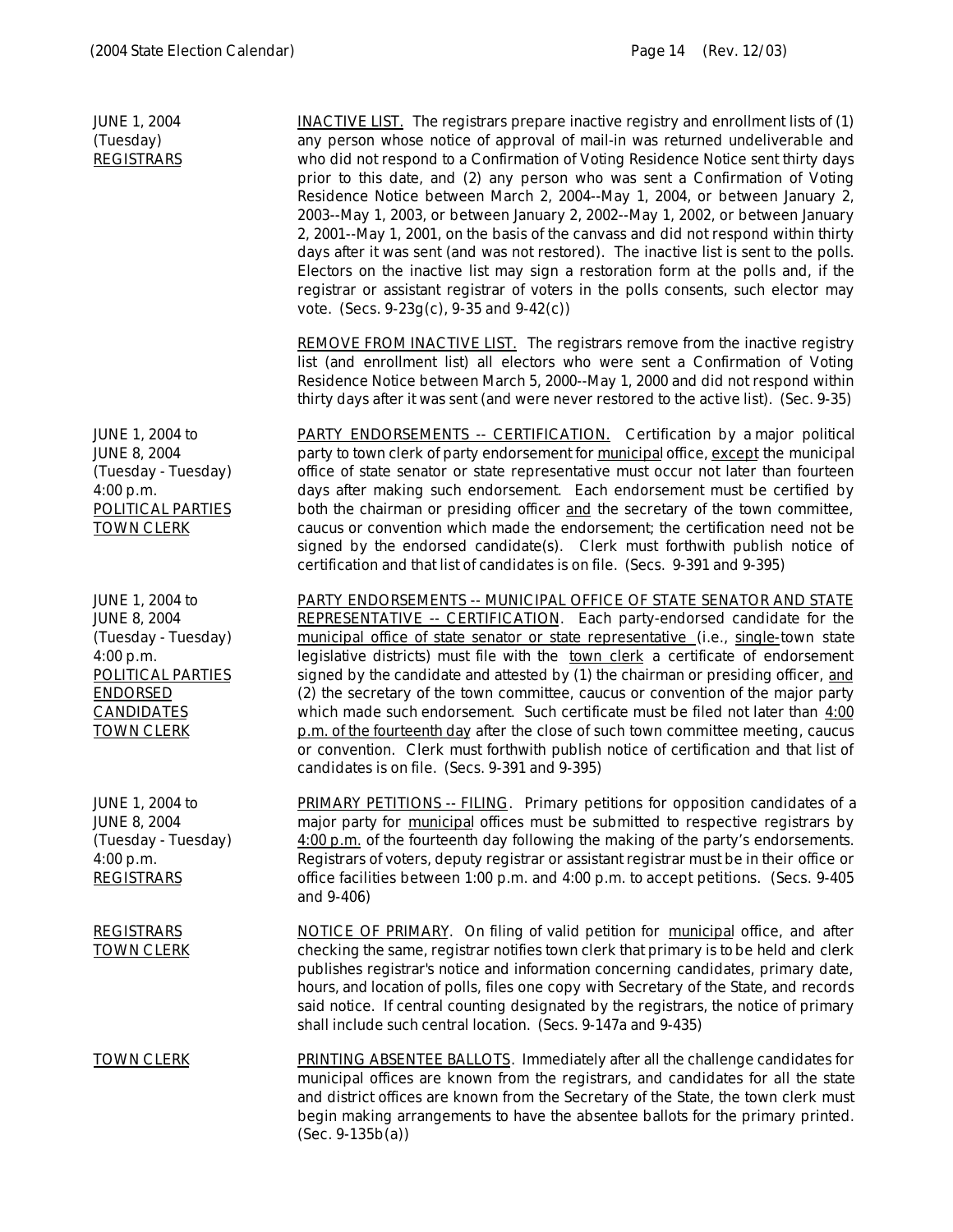| <b>TOWN CLERK</b>                                                                                                                                  | SAMPLE ABSENTEE BALLOT AVAILABLE. A layout model of each different<br>absentee ballot shall be available for public inspection at town clerk's office prior to<br>printing. $(Sec. 9-135b(b))$                                                                                                                                                                                                                                                                                                                                                                                                                                                                                                                       |
|----------------------------------------------------------------------------------------------------------------------------------------------------|----------------------------------------------------------------------------------------------------------------------------------------------------------------------------------------------------------------------------------------------------------------------------------------------------------------------------------------------------------------------------------------------------------------------------------------------------------------------------------------------------------------------------------------------------------------------------------------------------------------------------------------------------------------------------------------------------------------------|
| <b>TOWN CLERK</b>                                                                                                                                  | <b>ABSENTEE BALLOTS--FILING.</b> Immediately upon receiving the printed absentee<br>ballots, municipal clerk must file a printed absentee ballot for the municipality or for<br>each different political subdivision, as the case may be, with Secretary of the State,<br>and file an affidavit as to number of such ballots printed. (Sec. 9-135b(c)                                                                                                                                                                                                                                                                                                                                                                |
| <b>TOWN CLERK</b>                                                                                                                                  | BLANK BALLOTS TO ELECTORS TEMPORARILY LIVING (OR EXPECTING TO BE<br>TRAVELING) OUTSIDE U.S. AND TO SERVICEMEN, SPOUSES AND DEPENDENTS<br>WHETHER LIVING WITHIN OR OUTSIDE U.S. Beginning as soon as possible after<br>a complete list of candidates is available, blank ballots (for all offices being<br>contested at the state, district and municipal primary), together with a complete list<br>of candidates, should be sent to electors residing (or expecting to be traveling)<br>outside the United States and to servicemen, spouses and dependents whether<br>living within or outside the United States who have applied for an absentee ballot<br>and are eligible to vote in the primary. (Sec. 9-153f) |
| <b>REGISTRARS</b>                                                                                                                                  | Registrars may direct the clerk to mail such blank ballot set to a qualified elector or<br>applicant for admission as an elector who (1) is living outside the U.S. or (2) is a<br>member of the armed forces, spouse or dependent. Town clerk also may so act on<br>his own motion. (Sec. 9-153d)                                                                                                                                                                                                                                                                                                                                                                                                                   |
| <b>JUNE 7, 2004</b><br>(Monday)                                                                                                                    | <b>CAMPAIGN FINANCE FILING DATE.</b> Committees of candidates in town committee<br>primary which reported a surplus.                                                                                                                                                                                                                                                                                                                                                                                                                                                                                                                                                                                                 |
|                                                                                                                                                    | The committee must distribute its entire surplus by May 31, 2004, and the manner<br>of its distribution must be disclosed in this report. (Sec. 9-333j)                                                                                                                                                                                                                                                                                                                                                                                                                                                                                                                                                              |
| <b>JUNE 10, 2004</b><br>(Thursday)<br><b>REGISTRARS</b>                                                                                            | WAIVER OF ACCESSIBILITY OF POLLING PLACE. Last day that registrars may<br>file with Secretary of the State a request for a waiver to provide accessible polling<br>place for physically disabled, for state, district and municipal primary. (Sec. 9-<br>168d)                                                                                                                                                                                                                                                                                                                                                                                                                                                       |
|                                                                                                                                                    | <b>JULY, 2004</b>                                                                                                                                                                                                                                                                                                                                                                                                                                                                                                                                                                                                                                                                                                    |
| <b>JULY 7, 2004</b><br>(Wednesday)                                                                                                                 | CAMPAIGN FINANCE FILING DATE.<br>All committees, except state central<br>committees. The period disclosed is April 1, 2004 through June 30, 2004. (Sec. 9-<br>333j)                                                                                                                                                                                                                                                                                                                                                                                                                                                                                                                                                  |
| <b>JULY 7, 2004 to</b><br><b>AUGUST 3, 2004</b><br>(Wednesday - Tuesday)<br><b>INSTITUTIONAL</b><br><u>ADMINISTRATORS</u><br><u>AND REGISTRARS</u> | <b>SUPERVISED BALLOTING DESIGNATION.</b> In order to have supervised absentee<br>balloting in a nursing home or rest home, etc., with less than 20 electors a written<br>designation must be made between these dates by either registrar of voters or the<br>administrator of the institution, for the state, district, or municipal primary. These<br>deadlines do not apply to a nursing home or rest home, etc., with 20 or more<br>electors because supervised voting is mandated at such institutions. (Secs. 9-159q<br>and 9-159r)                                                                                                                                                                            |
| <b>JULY 8, 2004</b><br>(Thursday)                                                                                                                  | <b>CAMPAIGN FINANCE FILING DATE.</b> Lobbyists who, together with their spouses<br>and dependents, make aggregate contributions or purchases from political<br>committees of more than \$1,000 in a fiscal year must annually file a sworn<br>statement itemizing such contributions and purchases with the Secretary of the<br>State on the second Thursday in July. Other lobbyists must also file a sworn<br>statement. (Secs. $9-333L(g)$ and $9-333j(d)$ )                                                                                                                                                                                                                                                      |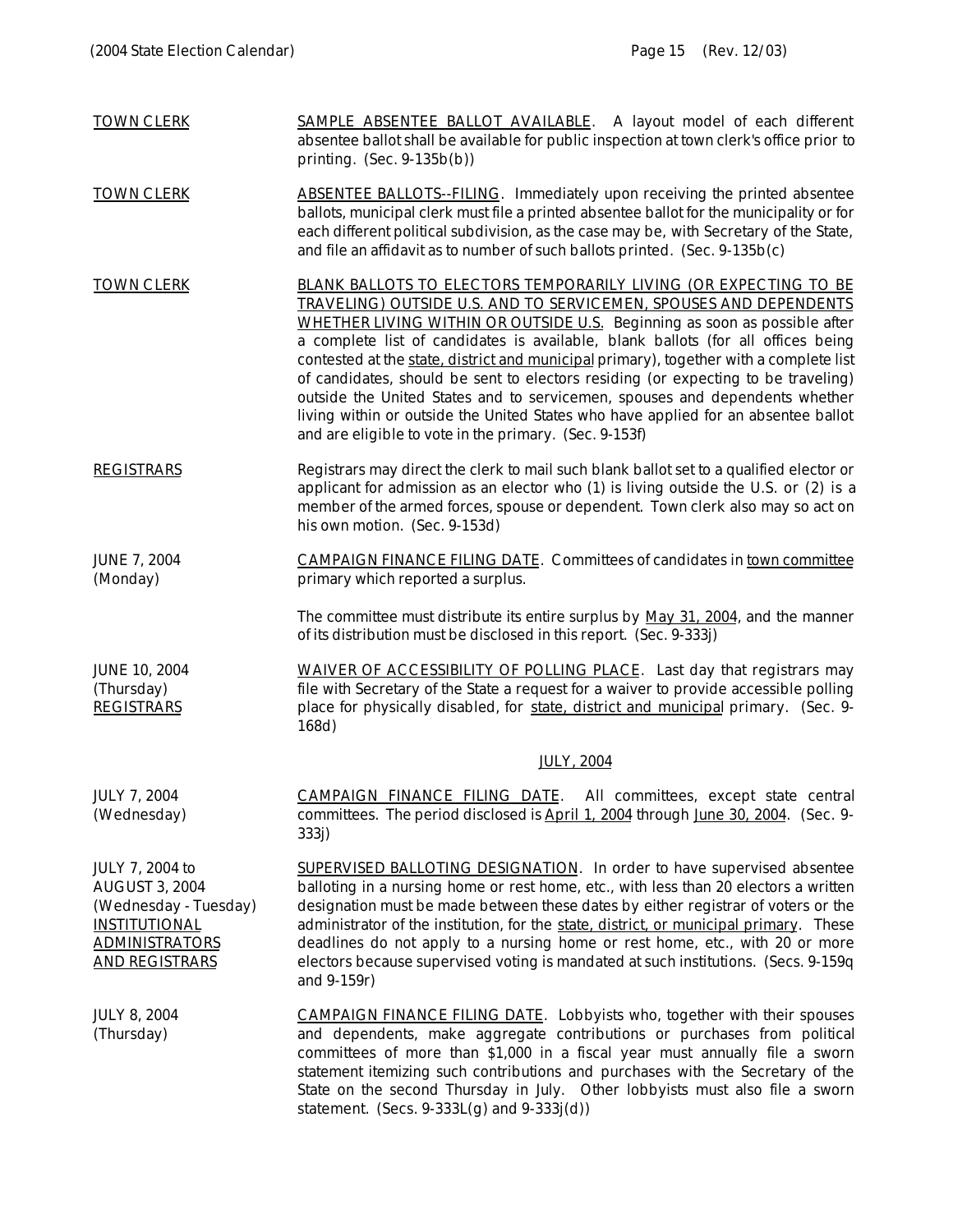| <b>JULY 9, 2004</b><br>(Friday)<br><b>MINOR PARTIES</b>                        | <b>MINOR PARTY RULES.</b> Minor parties must have filed with the Secretary of the<br>State, by this date, party rules regulating the manner in which the party nominates<br>candidates for public offices for which it has minor party status. One copy of<br>revised local party rules (and any amendments thereto) must<br>also be filed<br>forthwith with town clerk. (Secs. 9-372(6), 9-374 and 9-375)                                                                         |
|--------------------------------------------------------------------------------|------------------------------------------------------------------------------------------------------------------------------------------------------------------------------------------------------------------------------------------------------------------------------------------------------------------------------------------------------------------------------------------------------------------------------------------------------------------------------------|
| <b>JULY 9, 2004</b><br>(Friday)<br><b>REGISTRARS</b>                           | POLLING PLACES -- PRIMARY. Last day to determine polling places for state.<br>district and municipal primary. Polling places may be changed within thirty-one<br>day period only if town clerk and registrars of voters unanimously find that polling<br>place has been rendered unusable. If polling place found unusable, another<br>polling place must be designated forthwith and adequate notice of such change<br>published. (Secs. 9-168 and 9-169)                         |
| JULY 11, 2004<br>(Sunday)<br><b>TOWN CLERK</b>                                 | <b>OVERSEAS BALLOT.</b> Beginning this date, the primary overseas ballot is available<br>from town clerk upon application properly made if U. S. Senatorial or<br>Congressional primary is being held. (Sec. 9-158c)                                                                                                                                                                                                                                                               |
| <b>REGISTRARS</b>                                                              | Registrars may direct the clerk to mail such overseas ballot set to an eligible U.S.<br>citizen, and the town clerk may also so act on his own motion, but such ballot shall<br>not be counted unless a prescribed application is received by the town clerk prior<br>to primary day. (Sec. 9-153d)                                                                                                                                                                                |
| <b>JULY 12, 2004</b><br>(Monday)                                               | <b>CAMPAIGN FINANCE FILING DATE.</b> State Central Committees.<br>The period<br>disclosed is April 1, 2004 through June 30, 2004. (Sec. 9-333j)                                                                                                                                                                                                                                                                                                                                    |
| <b>JULY 12, 2004</b><br>(Monday)<br><b>CANDIDATES</b>                          | CHANGE OF NAME. Candidates for the office of registrar of voters and other<br>municipal offices (excluding the municipal offices of state senator and state<br>representative) must have changed their name on the registry list by this date in<br>order to have that change reflected on the state, district or municipal primary ballot<br>label. (Sec. 9-42a)                                                                                                                  |
| JULY 12, 2004 to<br>JULY 21, 2004<br>(Monday - Wednesday)<br><b>REGISTRARS</b> | NOTICE OF 14TH DAY BEFORE PRIMARY DAY REGISTRATION SESSION. If state,<br>district or municipal primary will be held in your town and if your town's population<br>is over 25,000, notice of July 27, 2004 session of registrars of voters to be published<br>at least once on or between any of these dates. This newspaper notice need not be<br>a legal notice. (Sec. 9-16)                                                                                                      |
| JULY 12, 2004 to<br>JULY 21, 2004<br>(Monday - Wednesday)<br><b>REGISTRARS</b> | NOTICE OF 14TH DAY BEFORE PRIMARY ENROLLMENT SESSION.<br>If state,<br>district or municipal primary will be held, notice must be published at least once on<br>or between any of these dates of the enrollment session to be held on July 27, 2004;<br>such notice shall state that the registrars will, at such time, hear requests by<br>persons removed for adding their names to the registry list. This newspaper notice<br>need not be a legal notice. (Secs. 9-37 and 9-53) |
| <b>JULY 19, 2004</b><br>(Monday)<br><b>CANDIDATES</b>                          | <b>LIST OF MODERATORS.</b> Last day for candidate to submit to registrar list of desired<br>certified primary moderators for state, district and municipal primary. Registrar<br>must notify all candidates of their right to submit a list of designees. (Sec. 9-436)                                                                                                                                                                                                             |
| <b>JULY 20, 2004</b><br>(Tuesday)<br><b>REGISTRARS</b>                         | CENTRAL COUNTING -- ABSENTEE BALLOTS. Last day for registrars to<br>designate in writing to the town clerk central location for the counting of absentee<br>ballots for state, district or municipal primary. Such location shall be published by<br>the town clerk in the notice for the primary. (Sec. 9-147a)                                                                                                                                                                   |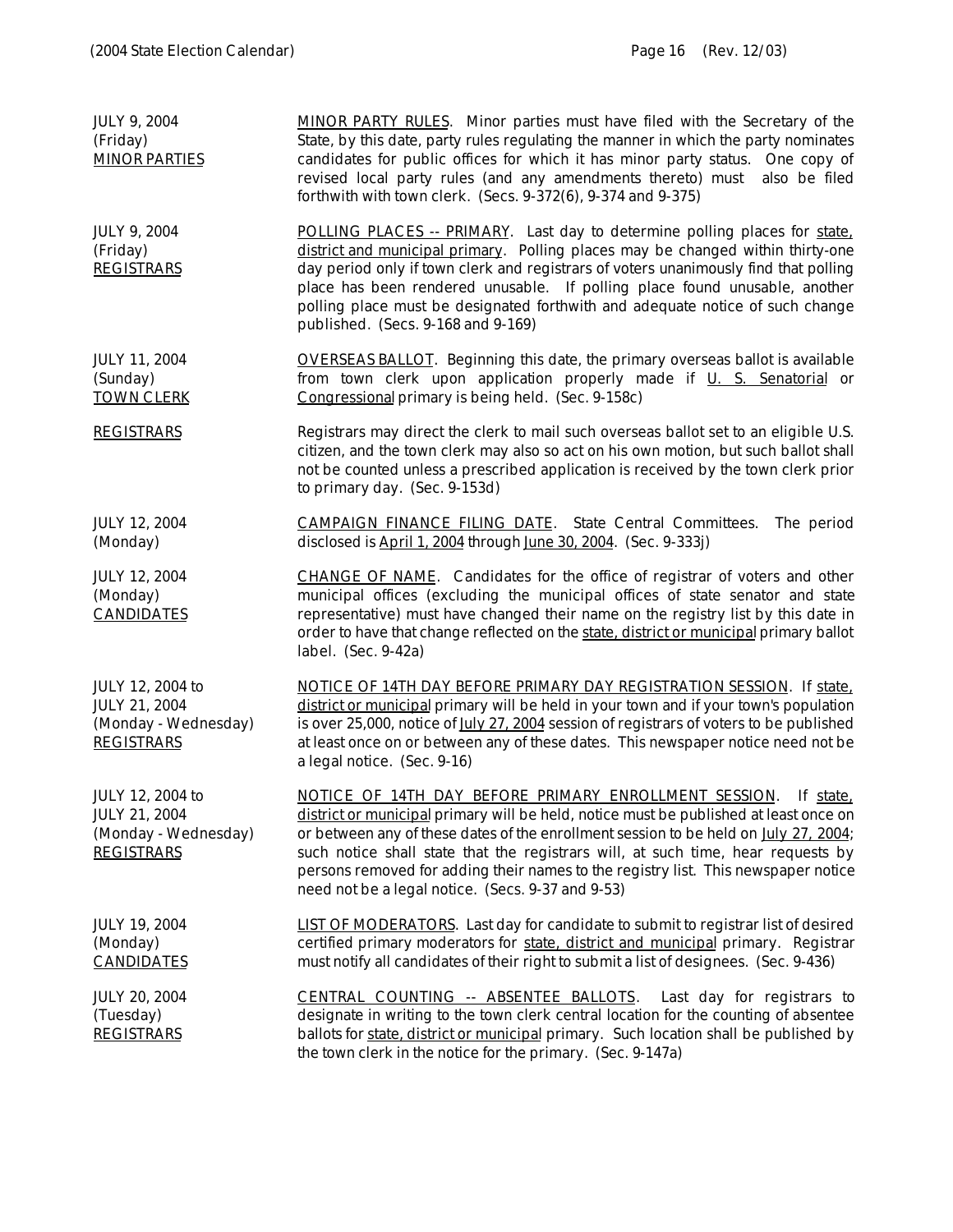JULY 20, 2004 (Tuesday) TOWN CLERK **REGISTRARS** ABSENTEE BALLOTS. Absentee ballots for state, district or municipal primary become available on this day. (Secs. 9-135 and 9-140(f)) Registrars of voters may direct town clerk to mail absentee ballot forms to a qualified elector or applicant for admission as an elector who (1) is living outside the U.S. or (2) is a member of the armed forces or the spouse or dependent of a member of the armed forces living where such member is stationed. Town clerk also may so act on his own motion. (Secs. 9-133f, 9-140(f) and 9-153d) JULY 20, 2004 to AUGUST 5, 2004 (Tuesday - Thursday) REGISTRARS REGISTRATION BY MAIL -- PRIMARY FOR STATE, DISTRICT AND MUNICIPAL OFFICES -- NOTICE OF ACCEPTANCE OR REJECTION TO BE SENT ON DAY OF RECEIPT. When an application for registration by mail is received during the period beginning on the 21st day before a primary and ending on the fifth day before a primary, registrar must send by first class mail a notice of acceptance or rejection on day of receipt of application. The privileges as an elector attach immediately upon approval of the application, and the new elector's name is added to the registry list. If a notice of approval is later returned undelivered, registrars must proceed with confirmation of voting residence notice under Conn. Gen. Stat. Sec. 9-35 or Sec. 9-43 and may challenge applicant at polls. (Sec. 9-23g(c) and (d)) JULY 27, 2004 (Tuesday) **REGISTRARS** PRIMARY ENROLLMENT SESSION. If primary is to be held, mandatory enrollment session must be held on this date (14th day before primary day) for the purpose of registration and/or enrollment of electors entitled to vote in state, district or municipal office primary. At least two consecutive hours required, between the hours of 12:00 noon and 9:00 p.m. (Sec. 9-51) If primary is to be held, registrars must also hold a session to hear requests for adding names to the registry list by persons removed. This session may be held simultaneously with the enrollment session. (Sec. 9-37) JULY 27, 2004 (Tuesday) REGISTRARS FOURTEENTH DAY BEFORE PRIMARY DAY REGISTRATION SESSION. If state, district or municipal primary will be held in your town and if your town's population is over 25,000, mandatory registration session must be held on this date. Hours: any two hours between 5:00 p.m. and 9:00 p.m. (Sec. 9-17) JULY 30, 2004 (Friday) **REGISTRARS** CANDIDATES LISTS OF PRIMARY OFFICIALS. Last day for candidates to submit to registrar lists of desired primary day officials, except moderators, for state, district and municipal primary. Registrar must notify all candidates of their right to submit a list of designees. (Sec. 9-436) AUGUST, 2004 AUGUST 1, 2004 to NOVEMBER 1, 2004 (Sunday - Monday) TOWN CLERK JUSTICES OF THE PEACE. Application to town clerk of persons who are not members of major parties. Not later than August 1, 2004, town clerk to send written notice to each incumbent justice of the peace appointed under Sec. 9-184c (unaffiliated and members of minor parties). (Sec. 9-184c) AUGUST 3, 2004 (Tuesday) REGISTRARS TOWN CLERK POLLING PLACE -- ADJACENT DISTRICT -- ELECTION. Last day for registrars, when necessary, to designate to the town clerk a polling place in an adjacent voting district for November  $2<sup>nd</sup>$  state election. Within 10 days after such filing, town clerk to publish notice. (Sec. 9-168b) AUGUST 3, 2004 (Tuesday) LEGISLATIVE BODY VOTING DISTRICTS. Last day to make changes in the boundaries of voting districts for November 2<sup>nd</sup> state election. (Sec. 9-169)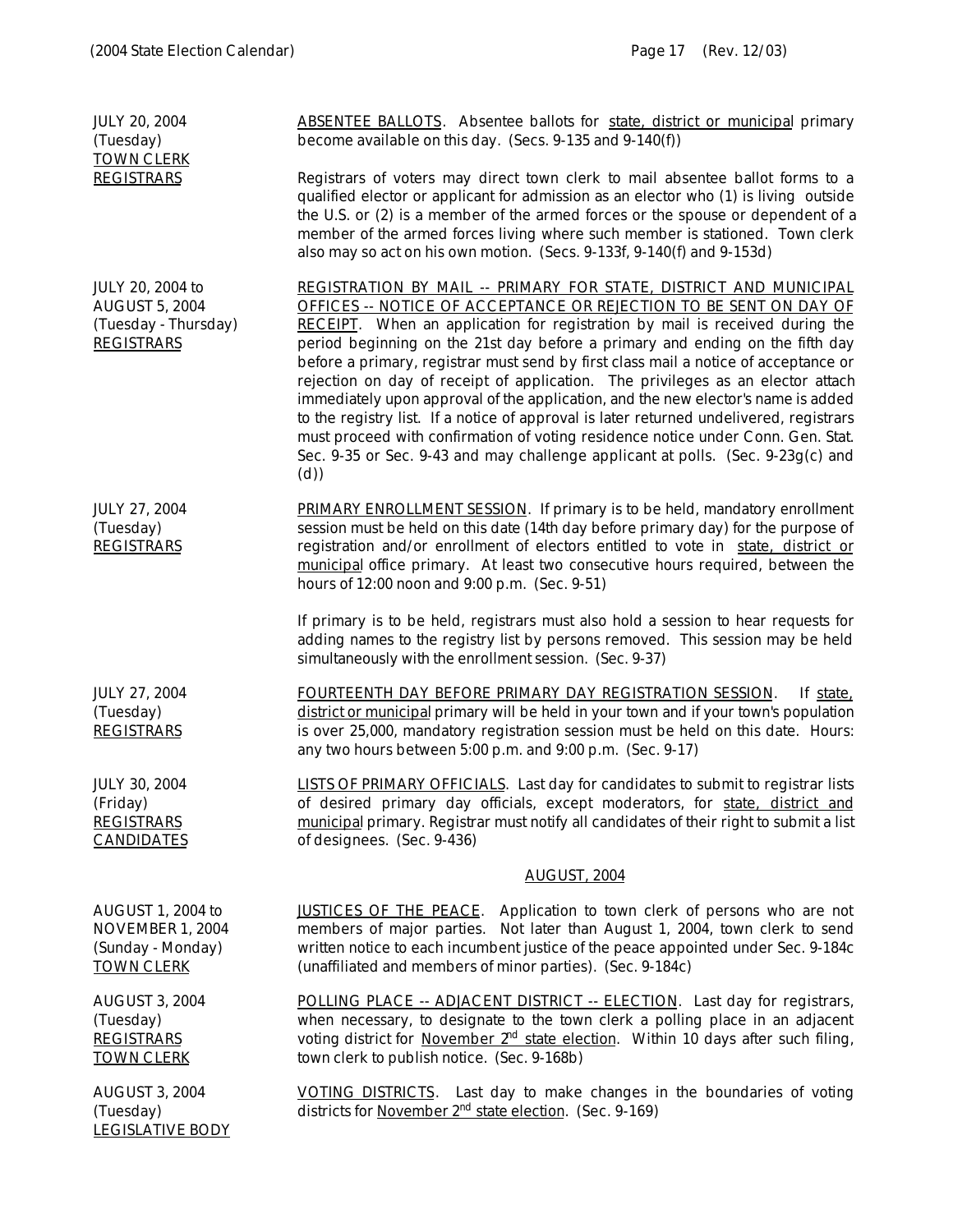| <b>AUGUST 3, 2004</b><br>(Tuesday)<br><b>REGISTRARS</b>                                                      | <b>ENROLLMENT LIST.</b> Supplementary or updated enrollment list for use at state.<br>district and municipal primary, if any, to be printed by this date. If two parties<br>have a primary, towns which have eliminated separate enrollment lists must print<br>enrollment lists. (Sec. 9-55)                                                                                                                                                                                                                                                                                                                                                                                                                                                                                                                                                                                                                                                     |
|--------------------------------------------------------------------------------------------------------------|---------------------------------------------------------------------------------------------------------------------------------------------------------------------------------------------------------------------------------------------------------------------------------------------------------------------------------------------------------------------------------------------------------------------------------------------------------------------------------------------------------------------------------------------------------------------------------------------------------------------------------------------------------------------------------------------------------------------------------------------------------------------------------------------------------------------------------------------------------------------------------------------------------------------------------------------------|
| <b>AUGUST 3, 2004</b><br>(Tuesday)<br><b>REGISTRARS</b>                                                      | ABSENTEE BALLOT CHECK-OFF. STATE, DISTRICT AND MUNICIPAL PRIMARY.<br>Whether central counting of absentee ballots has been designated or not,<br>beginning as soon after 11:00 a.m. as the absentee ballots are available from the<br>town clerk, the registrars may begin checking the absentee ballots on this day and<br>each weekday before the state, district or municipal primary. The ballots shall be<br>checked not later than the last weekday before the primary. The registrars shall<br>check without opening the outer envelopes the names of such absentee voters on<br>the official check list to be used at such primary by indicating "Absentee" or "A"<br>preceding such name, and in the case of central counting shall also note such<br>designation on a duplicate list. After checking is completed, town clerk seals<br>unopened ballots for delivery between 10:00 a.m. and 12:00 noon, primary day.<br>$(Sec. 9-140c)$ |
| <b>AUGUST 3, 2004</b><br>(Tuesday)<br><b>INSTITUTIONAL</b><br><b>ADMINISTRATORS</b><br><b>AND REGISTRARS</b> | SUPERVISED BALLOTING DESIGNATION. Last day to request supervised<br>absentee balloting in a nursing home or rest home, etc., with less than 20 electors.<br>A written designation must be made by this date by either registrar of voters or the<br>administrator of the institution, for the state, district, or municipal primary. This<br>deadline does not apply to a nursing home or rest home, etc., with 20 or more<br>electors because supervised voting is mandated at such institutions. (Secs. 9-159q<br>and 9-159r)                                                                                                                                                                                                                                                                                                                                                                                                                   |
| <b>AUGUST 3, 2004</b><br>(Tuesday)<br>PRIMARY CANDIDATES                                                     | <b>CAMPAIGN FINANCE FILING DATE.</b> All committees, except state central<br>committees, which have made or received a contribution or expenditure in<br>connection with the August 10, 2004 primary. The period disclosed is July 1, 2004<br>through July 27, 2004. (Sec. 9-333j)                                                                                                                                                                                                                                                                                                                                                                                                                                                                                                                                                                                                                                                                |
| <b>AUGUST 4, 2004</b><br>(Wednesday)<br>4:00 p.m.<br><b>CANDIDATES</b>                                       | NOMINATING PETITIONS. Last day for filing with town clerk or the Secretary of the<br>State nominating petitions for state, district or municipal office. Deadline 4:00 p.m.<br>Town clerk or assistant town clerk must be in his office between 1:00 p.m. and 4:00<br>p.m. to accept petitions. (Sec. 9-453i)                                                                                                                                                                                                                                                                                                                                                                                                                                                                                                                                                                                                                                     |
| <b>TOWN CLERK</b>                                                                                            | Clerk must file each petition page with Secretary of the State within 2 weeks after<br>receiving it. (Sec. 9-453n)                                                                                                                                                                                                                                                                                                                                                                                                                                                                                                                                                                                                                                                                                                                                                                                                                                |
| <b>AUGUST 4, 2004</b><br>(Wednesday)<br><b>TOWN CLERK</b>                                                    | SPECIAL 90-DAY MILITARY BLANK BALLOT -- ELECTION. The special 90-day<br>military blank ballot for all offices for military contingencies becomes available this<br>day upon application properly made. (Sec. 9-153e). Constitutional Pamphlet.<br>(Secs. 2-30a, 9-140(d)). Explanatory text and/or arguments re. local questions<br>(option). (Secs. 9-140(d) and 9-369b)                                                                                                                                                                                                                                                                                                                                                                                                                                                                                                                                                                         |
| <b>REGISTRARS</b>                                                                                            | Registrars may direct the clerk to mail such special ballot set to qualified persons<br>or town clerk may so act on his own motion. (Sec. 9-153d)                                                                                                                                                                                                                                                                                                                                                                                                                                                                                                                                                                                                                                                                                                                                                                                                 |
| <b>AUGUST 4, 2004</b><br>(Wednesday)<br><b>WRITE-IN</b><br><b>CANDIDATES</b>                                 | <b>WRITE-IN REGISTRATION -- ALL OFFICES EXCEPT PRESIDENT.</b> First day that<br>write-in candidates for any office being contested at November 2, 2004 election,<br>except president, may register as write-in candidates with Secretary of the State.<br>(Sec. 9-373a)                                                                                                                                                                                                                                                                                                                                                                                                                                                                                                                                                                                                                                                                           |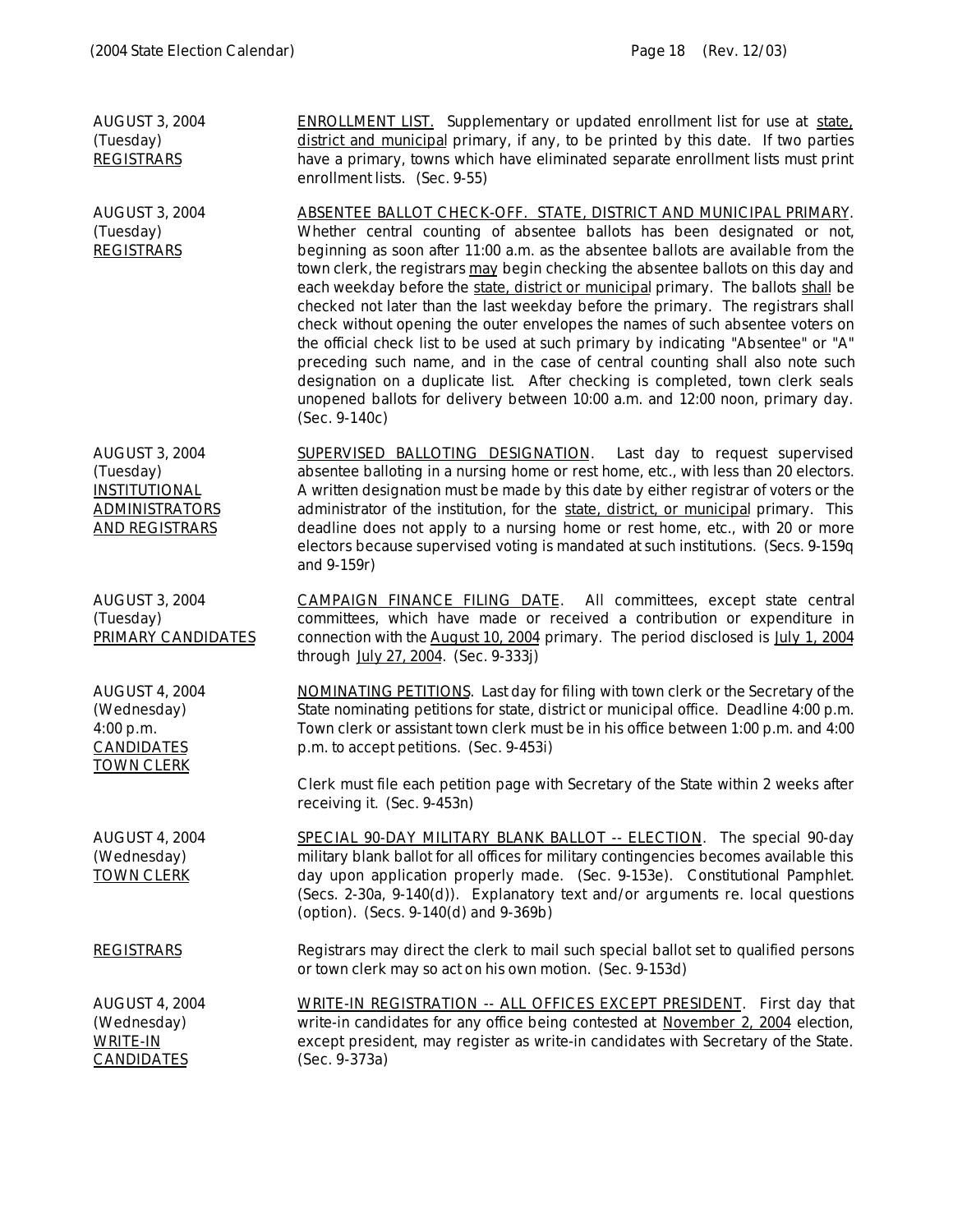| <b>AUGUST 5, 2004</b><br>(Thursday)<br><b>REGISTRARS</b>                                 | <b>REGISTRATION AND ENROLLMENT CUT-OFF.</b> Deadline for registering and/or<br>enrolling for voting in primary for state, district or municipal office unless register in<br>person with town clerk or registrar or unless file application for enrollment in<br>person with registrar of voters. (Secs. 9-23g, 9-56 and 9-57)                                                                                                                                                                                                                                                                                                                                                                                                                                                                                                                                                                                                                                             |
|------------------------------------------------------------------------------------------|----------------------------------------------------------------------------------------------------------------------------------------------------------------------------------------------------------------------------------------------------------------------------------------------------------------------------------------------------------------------------------------------------------------------------------------------------------------------------------------------------------------------------------------------------------------------------------------------------------------------------------------------------------------------------------------------------------------------------------------------------------------------------------------------------------------------------------------------------------------------------------------------------------------------------------------------------------------------------|
|                                                                                          | Mail-in application of new voter must be received by registrar of voters of the town<br>of residence by this day, except that a mail-in application of new voter postmarked<br>by this day or received by a voter registration agency or the Department of Motor<br>Vehicles by this day may be received by the registrar of voters until 12:00 noon of<br>August 9, 2004. (Sec. 9-23g(c) and (d))                                                                                                                                                                                                                                                                                                                                                                                                                                                                                                                                                                         |
|                                                                                          | However, enrollment application of unaffiliated voter must be received by this day<br>by registrar of voters of the town of residence unless unaffiliated voter files<br>application for enrollment in person with registrar of voters by 12:00 noon of<br>August 9, 2004. (Sec. 9-56)                                                                                                                                                                                                                                                                                                                                                                                                                                                                                                                                                                                                                                                                                     |
| AUGUST 6, 2004 thru<br><b>AUGUST 10, 2004</b><br>(Friday - Tuesday)<br><b>REGISTRARS</b> | REGISTRATION BY MAIL -- PRIMARY FOR STATE, DISTRICT OR MUNICIPAL<br>OFFICE -- NOTICE OF ACCEPTANCE OR REJECTION TO BE SENT WITHIN 10<br>DAYS. PRIVILEGES OF AN ELECTOR SHALL NOT ATTACH UNTIL THE DAY<br>AFTER THE PRIMARY OR THE DAY APPLICATION IS APPROVED BY REGISTRAR.<br>WHICHEVER IS LATER. When a mail-in application hand-delivered by someone<br>other than the applicant is received during this period by registrars in applicant's<br>town of residence (or by the DMV or a voter registration agency), or a mailed mail-<br>in application for registration is postmarked during this period, registrar must act<br>on the application and send by first-class mail a notice of acceptance or rejection<br>within 10 days of receipt of the application, but privileges of an elector shall not<br>attach until August 11, 2004, or until the application is approved by registrar,<br>whichever is <u>later</u> . (Sec. $9-23g(d)(2)$ )                     |
| <b>AUGUST 8, 2004</b><br>(Sunday)<br>6:00 a.m.<br><b>CANDIDATES</b>                      | <b>IMPORTANT EXCEPTION:</b><br>If an application of a new voter indicates that it was (1) received by August<br>5, 2004 by the DMV or a voter registration agency, or (2) postmarked by<br>August 5, 2004, the registrar of voters of the town of residence shall mail a<br>notice of acceptance or rejection on the day of receipt of such application<br>during the period August 6th through noon August 10th. Such persons<br>whose applications are accepted by noon August 10th acquire privileges of<br>an elector immediately and may vote in the primary. (Sec. $9-23g(c)$ and<br>(d)<br>UNOFFICIAL CHECKERS FOR STATE, DISTRICT AND MUNICIPAL PRIMARY.<br>Deadline for candidates to submit list of designees for unofficial checkers to the<br>registrar of voters. Such list must be submitted at least 48 hours prior to the<br>opening of the polls. The registrar must notify all candidates of their right to submit<br>a list of designees. (Sec. 9-436a) |
|                                                                                          | In addition, any person (other than a candidate or primary official) may serve as a<br>runner. (Sec. 9-235b)                                                                                                                                                                                                                                                                                                                                                                                                                                                                                                                                                                                                                                                                                                                                                                                                                                                               |
| <b>AUGUST 8, 2004</b><br>(Sunday)<br>$6:00$ a.m.<br><b>TOWN CLERK</b>                    | PRINTING OF SAMPLE BALLOTS. Town clerk prepares primary ballot labels for<br>primaries, if any, for nomination of state, district or municipal candidates, and at<br>least 48 hours before the primary provides a number of sample ballot labels for<br>distribution as he deems necessary. (Sec. 9-437)                                                                                                                                                                                                                                                                                                                                                                                                                                                                                                                                                                                                                                                                   |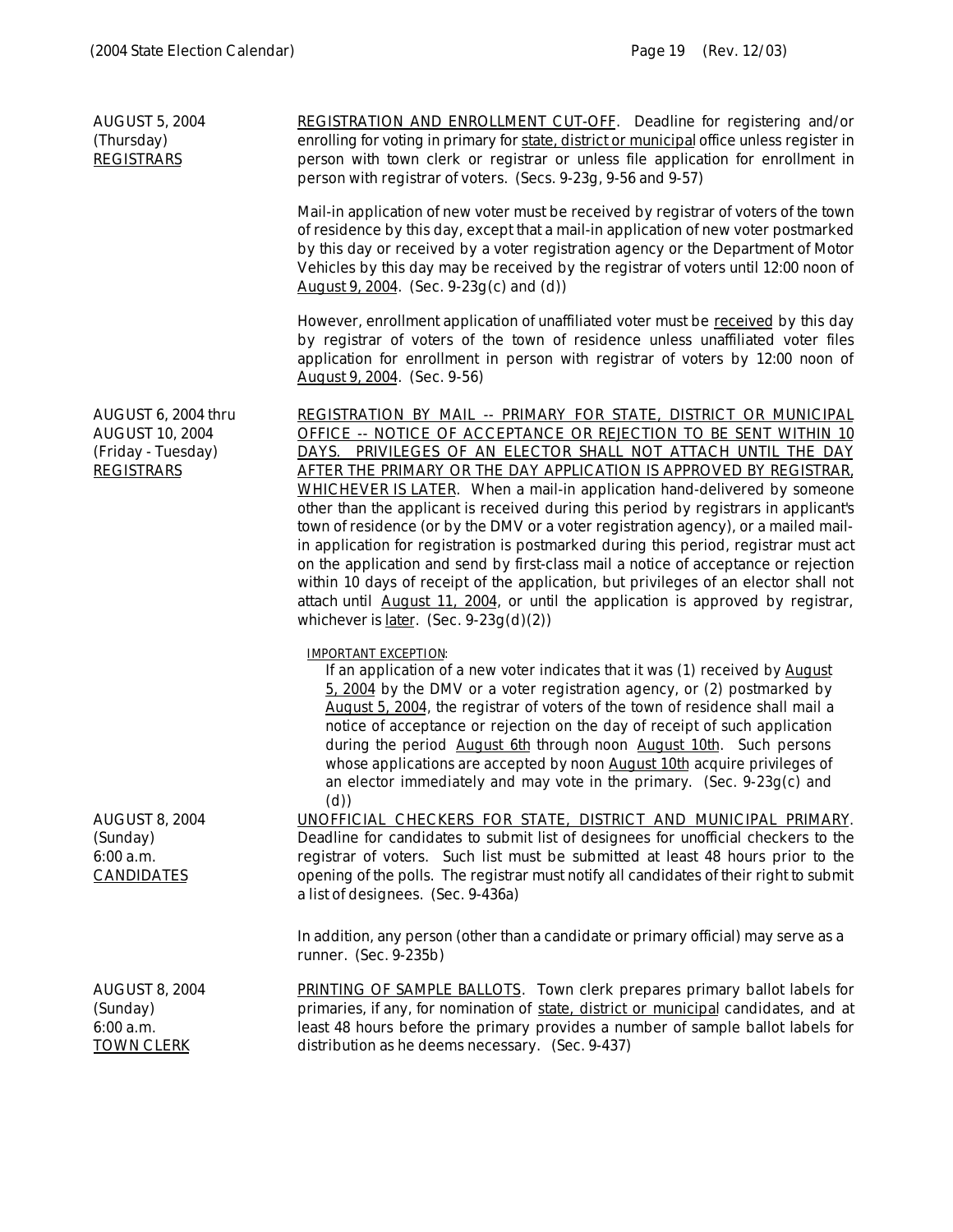| <b>AUGUST 9, 2004</b><br>(Monday)<br><b>REGISTRARS</b>               | ABSENTEE BALLOT CHECK-OFF. STATE, DISTRICT AND MUNICIPAL PRIMARY.<br>Whether central counting of absentee ballots has been designated or not,<br>beginning as soon after 11:00 a.m. as the absentee ballots are available from the<br>town clerk, the registrars shall check, without opening the outer envelopes, the<br>names of absentee voters on the official check list by indicating "Absentee" or "A"<br>preceding the name, and in the case of central counting shall also note such<br>designation on the duplicate list. After checking is completed, town clerk seals<br>unopened ballots for delivery between 10:00 a.m. and 12:00 noon, primary day.<br>Although checking may begin on August 3, 2004, it must be completed by this day.<br>$(Sec. 9-140c)$ |
|----------------------------------------------------------------------|---------------------------------------------------------------------------------------------------------------------------------------------------------------------------------------------------------------------------------------------------------------------------------------------------------------------------------------------------------------------------------------------------------------------------------------------------------------------------------------------------------------------------------------------------------------------------------------------------------------------------------------------------------------------------------------------------------------------------------------------------------------------------|
| <b>AUGUST 9, 2004</b><br>(Monday)<br><b>REGISTRARS</b>               | ENROLLMENT LIST. STATE, DISTRICT AND MUNICIPAL PRIMARY.<br>Separate<br>supplementary list compiled, which list shall include the name of any person who<br>was admitted as an elector or whose privileges of party enrollment attached since<br>the printing of the supplementary enrollment list on August 3, 2004. An updated list<br>may be printed instead. (Sec. 9-55)                                                                                                                                                                                                                                                                                                                                                                                               |
| <b>AUGUST 9, 2004</b><br>(Monday)<br><b>TOWN CLERK</b>               | <b>ABSENTEE BALLOTS -- PRIMARY. DEADLINE TO ISSUE.</b> Absentee ballots may<br>not be issued on day of state, district or municipal primary, except overseas<br>ballots and except electors who suddenly become ill within six days immediately<br>preceding the close of the polls at the primary or who are patients in a hospital<br>within such six-day period, may apply for and be issued an absentee ballot up to<br>the close of the polls. (Secs. 9-140(h) and 9-150c)                                                                                                                                                                                                                                                                                           |
| <b>AUGUST 9, 2004</b><br>(Monday)<br><b>REGISTRARS</b>               | SUPERVISED BALLOTING DEADLINE. Supervision of absentee balloting shall be<br>not later than the last business day before the state, district or municipal primary.<br>(Secs. 9-159q and 9-159r)                                                                                                                                                                                                                                                                                                                                                                                                                                                                                                                                                                           |
| <b>AUGUST 9, 2004</b><br>(Monday)<br>12:00 noon<br><b>REGISTRARS</b> | <b>REGISTRATION BY MAIL -- PRIMARY FOR STATE, DISTRICT AND MUNICIPAL</b><br>OFFICES. Deadline for the registrar of the mail-in applicant's town of residence to<br>receive mail-in application (postmarked by fifth day before primary or received by<br>DMV or voter registration agency by such fifth day) so that the applicant may be<br>enrolled in time to vote in primary. (Secs. 9-23a, and 9-23g(c) and (d))                                                                                                                                                                                                                                                                                                                                                     |
| <b>AUGUST 9, 2004</b><br>(Monday)<br>12:00 noon<br><b>REGISTRARS</b> | REGISTRATION AND ENROLLMENT CUT-OFF IN PERSON.<br>Deadline for<br>registering in person with the registrar of voters or town clerk of the town of<br>residence and deadline for enrolling in person with the registrar of voters for voting<br>in primary for state, district or municipal office. Deadline for cross-town<br>registrations to be received by registrar of town of residence.                                                                                                                                                                                                                                                                                                                                                                             |
|                                                                      | Applications from servicemen and persons out of the country under Secs. 9-26 and                                                                                                                                                                                                                                                                                                                                                                                                                                                                                                                                                                                                                                                                                          |

9-23a may be received throughout the day. (Secs. 9-19e, 9-23a, 9-56 and 9-57)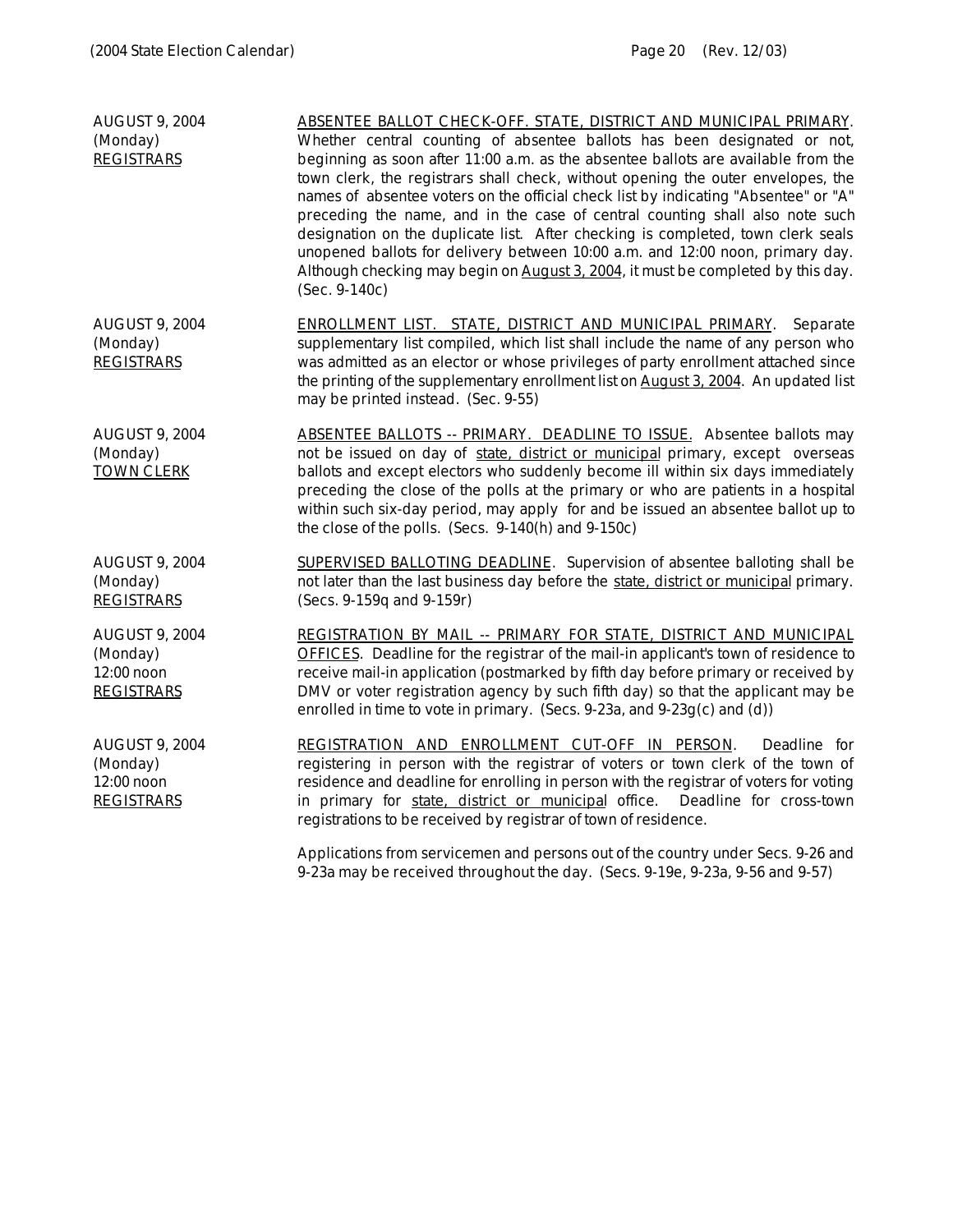AUGUST 9, 2004 (Monday) **REGISTRARS** ENROLLMENT LIST. Last day before primary to remove electors from registry list (and enrollment list) who have died, become disfranchised or confirmed in writing that they have moved out of town. An elector is deemed to have confirmed in writing that he has moved out of town if (1) the registrars have received a cancellation form or (2) the elector has notified DMV of a change of address out of town concerning a driver's license. (DMV notifies the registrars, and the registrars send Notice of Removal.) The names of persons removed are not sent to the polls and such persons may be restored on primary day only if the registrar is contacted and consents to approve the applicant's request for restoration. (Secs. 9-32 and 9-35) INACTIVE LIST. The registrars prepare an inactive list of (1) any person whose notice of approval of mail-in was returned undeliverable and who did not respond to a Confirmation of Voting Residence Notice sent thirty days prior to this date, and (2) any person who was sent a Confirmation of Voting Residence Notice between March 2, 2004--May 1, 2004, or between January 2, 2003--May 1, 2003, or between January 2, 2002--May 1, 2002, or between January 2, 2001--May 1, 2001, on the basis of the canvass and did not respond within thirty days after it was sent (and was not restored). The inactive list is sent to the polls. Electors on the inactive list may sign a restoration form at the polls and, if the registrar or assistant registrar of voters in the polls consents, such elector may vote. (Secs. 9-23g(c), 9-35 and 9- 42(c)) REMOVE FROM INACTIVE LIST. Last day before primary to remove electors from inactive registry list (and enrollment list) who were sent a Confirmation of Voting Residence Notice four years ago and did not respond within thirty days after it was sent (and were never restored to the active list). (Sec. 9-35) AUGUST 10, 2004 (Tuesday) 6:00 a.m. to 8:00 p.m. PRIMARY. PRIMARY FOR STATE, DISTRICT AND MUNICIPAL OFFICES if valid petition or petitions, or consent by 15% candidates have been filed. Hours: 6:00 a.m. to 8:00 p.m. (Secs. 9-376 and 9-423) (P.A. 03-241) ABSENTEE BALLOTS. In order to be cast at a primary, the absentee ballot must be received by the municipal clerk (1) by the close of the polls if it is mailed or if it is returned by a member of the immediate family of the applicant in person or the qualified designee of an ill or physically disabled ballot applicant in person, or (2)

140b)

by the day before the primary if it is returned in person by the applicant. (Sec. 9-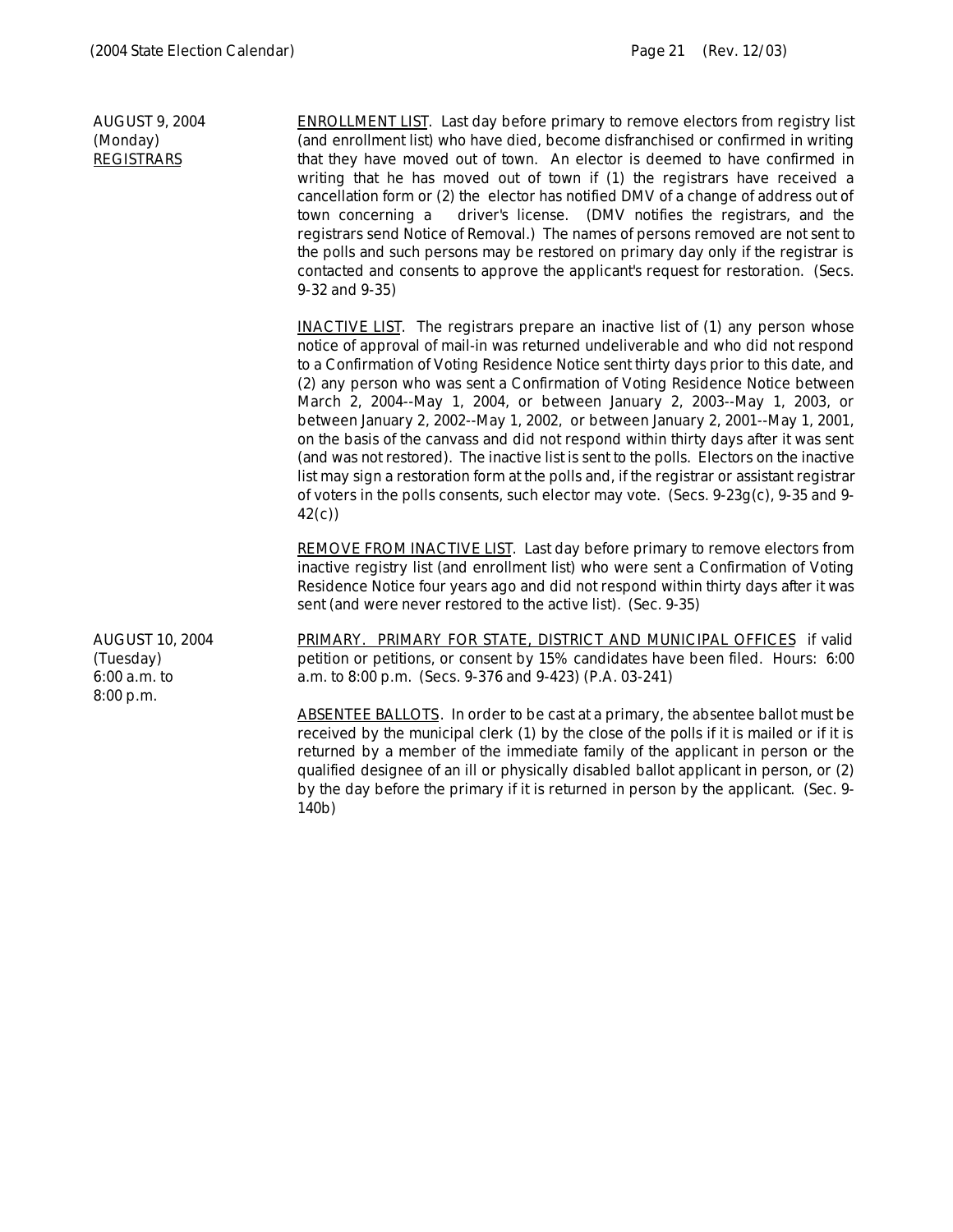**MODERATORS** 

446)

All absentee ballots received before 11:00 a.m. of August 9, 2004 are to be delivered to the registrars of voters between 10:00 a.m. and 12:00 noon on primary day. If the registrars choose the optional 6:00 p.m. count, ballots received after 11:00 a.m. of August 9, 2004 and before 6:00 p.m. of primary day are to be delivered at 6:00 p.m. (except that some may be retained until the polls close, if desired, in order to ensure ballot secrecy); and all ballots timely received after 6:00 p.m. are to be delivered at the close of the polls. If the optional 6:00 p.m. count is not designated, then all ballots timely received after 11:00 a.m. of the day before the primary are to be delivered to the registrars at the close of the polls and not before. In municipalities that have central counting of absentee ballots, at close of polls, registrars or assistant registrars shall deliver official check list to moderator of central location for checking. When counting of absentee ballots is complete, moderator delivers check list and other information to head moderator. (Sec. 9- 140c) OVERSEAS BALLOTS. Overseas ballots may be issued up to the close of the polls. However, they must be received by town clerk by close of the polls on primary day in order to be cast. (Secs. 9-158c and 9-158g) VOTER'S BILL OF RIGHTS & 3 SAMPLE BALLOTS. To be posted in each polling place (Sec. 9-236b). VOTER REGISTRATION RECEIPT. On primary day, an applicant whose name is not on the check-list may vote if, at the polls, he (1) presents a voter registration receipt from the DMV or other prescribed voter registration agency that his application was received by the deadline, (3) fills out a new voter registration card, (3) the card is approved by the registrar, and (4) the voter presents the required identification. (Sec. 9-23g(d)). AUGUST 11, 2004 (Wednesday) MODERATOR RETURN OF VOTES TO SECRETARY OF THE STATE. PRIMARY. Head moderator must either (1) fax one copy of the certificate of voters cast for candidates to the Secretary of the State by 12:00 midnight on primary day **and** then send such return to the Secretary of the State not later than 3 days later (Friday, August, 13, 2004) or (2) deliver immediately by hand to Secretary of the State not later than 6:00 p.m. of day after primary or to state police not later than 4:00 p.m. who shall deliver by hand to Secretary of the State before 6:00 p.m. one copy of duplicate certificate of votes cast for candidates. If Head moderator faxes return to Secretary of the State, he must also send (by hand delivery or mail) return by August 13, 2004. Final date for moderator in each town to deliver to town clerk one copy of duplicate certificate of votes cast for candidates. (Secs. 9-314 and 9-440) AUGUST 11, 2004 to AUGUST 13, 2004 (Wednesday - Friday) REGISTRARS REGISTRATION BY MAIL -- NOTICE OF ACCEPTANCE OR REJECTION TO BE SENT WITHIN 10 DAYS. When an application for registration by mail is received during this period, registrar must send by first class mail a notice of acceptance or rejection within 10 days of receipt of application. The privileges as an elector attach immediately upon approval of the application, and the new elector's name is added to the registry list. If a notice of approval is later returned undelivered, registrars must proceed with confirmation of voting residence notice under Conn. Gen. Stat. Sec. 9-35 or Sec. 9-43 and may challenge applicant at polls. (Sec. 9-  $23g(c)$  and  $(d)$ ) AUGUST 13, 2004 (Friday) MODERATORS DISCREPANCY -- RECOUNT. Last day for head moderator to order recount when there is a discrepancy in returns. (Secs. 9-310 and 9-311) AUGUST 17, 2004 (Tuesday) CLOSE VOTE OR DISCREPANCY RECOUNT. Last day to conduct close vote or discrepancy recount . (Secs. 9-310, 9-311, 9-311a, 9-311b, 9-370a, 9-445 and 9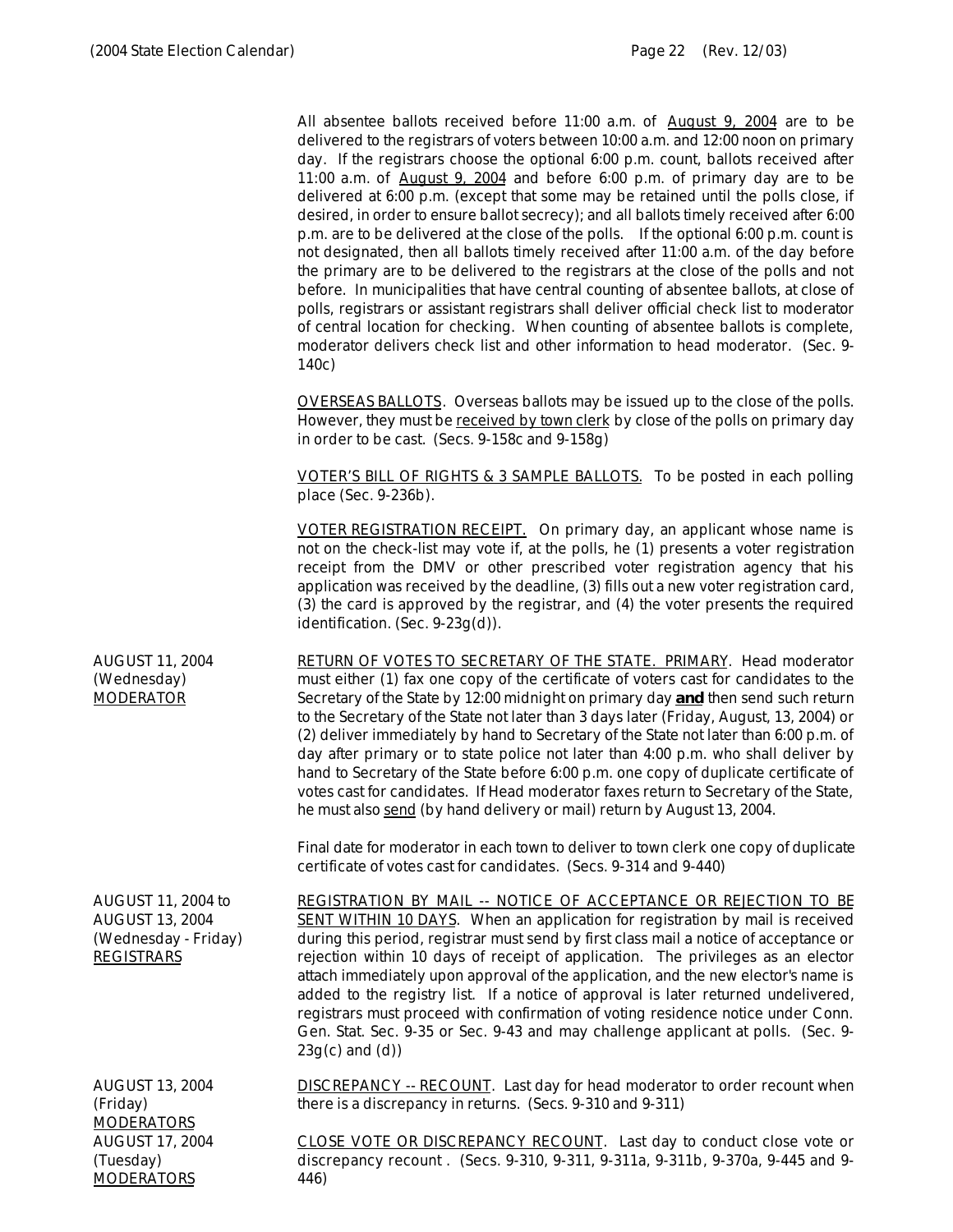AUGUST 17, 2004 (Tuesday) TOWN CLERK LIST OF CANDIDATES. Last day for clerk to file list of candidates for municipal offices with Secretary of the State. (Sec. 9-461) AUGUST 18, 2004 (Tuesday) TOWN CLERK NOMINATING PETITIONS. Last day for town clerk to file nominating petition pages, received by clerk on August 4th, with Secretary of the State. (Secs. 9-453i and 9-453n) AUGUST 20, 2004 (Friday) TOWN CLERK ABSENTEE BALLOTS -- REPORT. Last day for town clerk to file with Secretary of the State statement accounting for number of absentee voting forms and challenged ballot forms used at state, district and municipal primary. (Secs. 9- 139c and 9-232e) AUGUST 24, 2004 (Tuesday) CANDIDATES AND ELECTORS COMPLAINT. Last day for bringing complaint to the Superior Court contesting ruling of official or count of votes at state, district or municipal primary. (Sec. 9- 329a) AUGUST 24, 2004 (Tuesday) VOTING MACHINES. Voting machines used at state, district and municipal primary to remain locked through this date. (Sec. 9-447) AUGUST 31, 2004 (Tuesday) TOWN CLERK PRIMARY FORMS. Town Clerk destroys if no contest is pending, and no subpoena has been issued by the State Elections Enforcement Commission, the following forms used at town committee primary, if any: sealed depository envelopes by district containing absentee ballots counted, and absentee ballot counters' notes, worksheets or written materials and record of votes cast by absentee ballot for each candidate; sealed depository envelope containing challenged ballots; affidavit of town clerk attesting to accuracy of endorsement of date and time of receipt of outer envelopes; and the affidavit(s) regarding municipal clerk's delivery and registrars receipt of ballots. (Secs.  $9-140c(a)$  and (j),  $9-150a(m)$ ,  $9-150b(f)$ , (i) and (j), and 9-232f) *\*If a presidential preference primary was held, all of the above forms are to be retained until January 9, 2006. (42 U.S.C. 1974)* SEPTEMBER, 2004 SEPTEMBER 2, 2004 (Thursday) TOWN CLERK QUESTIONS ON BALLOT. Last day for municipality to approve question to appear on ballot at state election, unless otherwise specifically provided by the general statutes. (Sec. 9-370) Town clerk must keep full text of question on file in his office open to public inspection from time question is approved for submission through election. (Sec. 9-369a) SEPTEMBER 2, 2004 (Thursday) REGISTRARS WAIVER OF ACCESSIBILITY OF POLLING PLACE. Last day that registrars may file with Secretary of the State a request for a waiver to provide accessible polling place for physically disabled for election. (Sec. 9-168d) SEPTEMBER 8, 2004 (Wednesday) 4:00 p.m. NOMINATING **PETITION** PARTY DESIGNATIONS STATEMENT OF ENDORSEMENT -- NOMINATING PETITION CANDIDATES. Last day that party designation committee or chairman or secretary of a minor party may file statement of endorsement of nominating petition candidate with a party designation with Secretary of the State. (Sec. 9-453o) SEPTEMBER 8, 2004 (Wednesday) MINOR PARTIES MINOR PARTY NOMINATIONS AND CERTIFICATION. All minor party nominations and certification for state, district and municipal office (except justice of the peace) must be made and certified by this date. Certification for state and district office must be delivered to Secretary of the State, and for municipal office to town clerk.

(Sec. 9-452)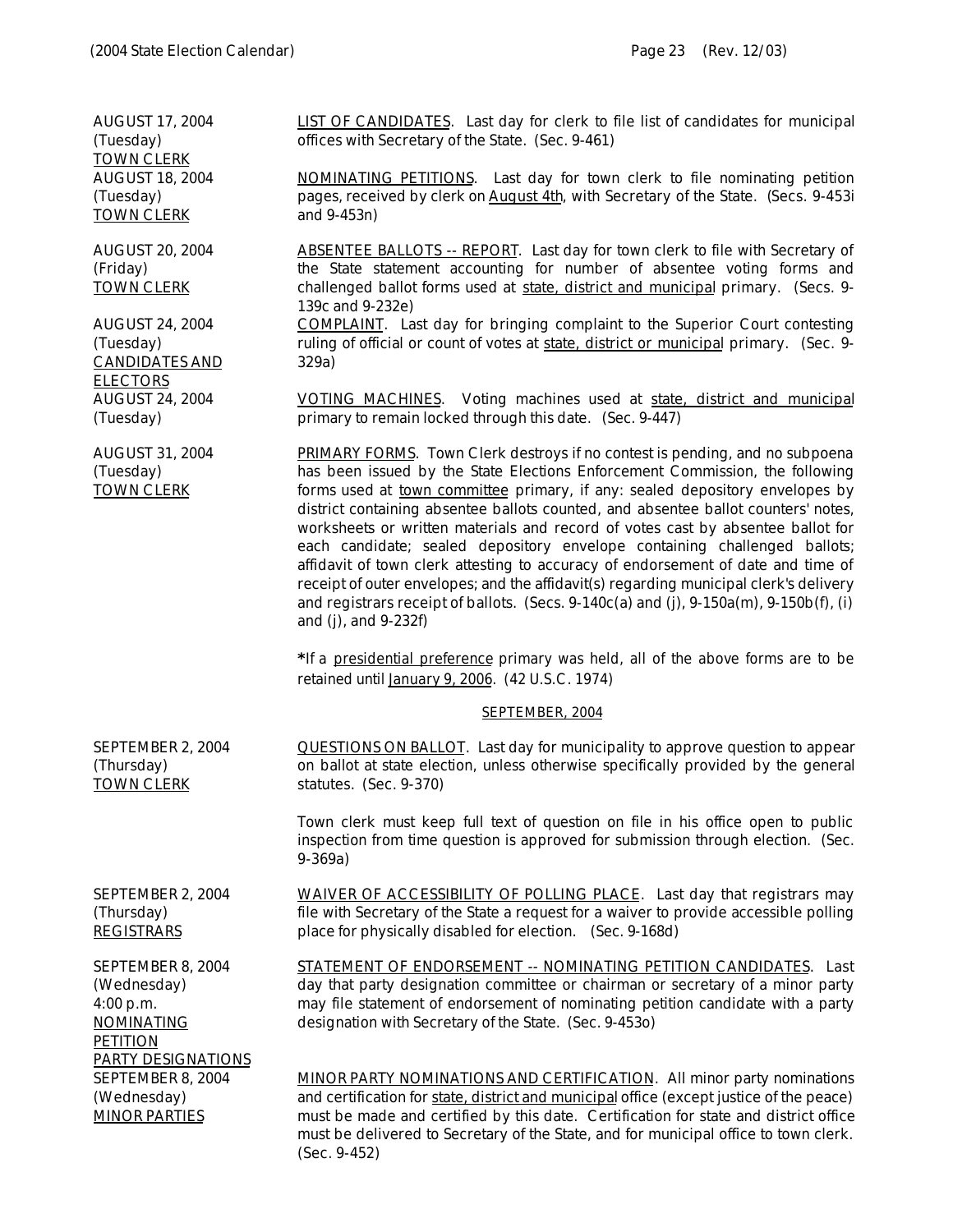SEPTEMBER 8, 2004 (Wednesday) CANDIDATES

SEPTEMBER 9, 2004 (Thursday)

SEPTEMBER 14, 2004 thru OCTOBER 12, 2004 (Tuesday - Tuesday) **REGISTRARS** 

SEPTEMBER 15, 2004

(Wednesday) SECRETARY OF THE STATE; TOWN CLERK

Written notice of date, time, location and purpose of nominating meeting for state and district office must be filed with Secretary of the State, and for municipal office with town clerk, not later than five days before meeting. (Sec. 11 of P.A. 99-276)

CHANGE OF NAME. Last day for candidates for the office of registrar of voters and other municipal offices (excluding the municipal offices of state senator and state representative) to change name on registry list and have name change reflected on the ballot label at the election. (Secs. 9-42a and 9-250)

CAMPAIGN FINANCE FILING DATE. Filing date, within 30 days of the primary, for committees of unsuccessful primary candidates. (Sec. 9-333j)

REGISTRATION BY MAIL -- ELECTION -- NOTICE OF ACCEPTANCE OR REJECTION TO BE SENT WITHIN 4 DAYS. When an application for registration by mail is received during the period beginning on the 49th day before election and ending on the 21st day before election, registrar must send by first class mail a notice of acceptance or rejection within four days of receipt of application. The privileges as an elector attach immediately upon approval of the application, and the new elector's name is added to the registry list. If a notice of approval is later returned undelivered, registrars must proceed with confirmation of voting residence notice under Conn. Gen. Stat. Sec. 9-35 or Sec. 9-43 and may challenge applicant at polls. (Sec. 9-23g(c) and (d))

LIST OF CANDIDATES. List of candidates for state and district offices is sent to town clerk by Secretary of the State on this date. (Sec. 9-462)

PRINTING ABSENTEE BALLOTS. Immediately after the deadline for the certification of all candidates whose names are to appear on the ballot label, the town clerk must begin making arrangements to have the absentee ballots for the election printed. (Sec. 9-135b(a))

SAMPLE ABSENTEE BALLOT AVAILABLE. A layout model of each different absentee ballot shall be available for public inspection at town clerk's office prior to printing. (Sec. 9-135b(b))

ABSENTEE BALLOTS -- FILING. Immediately upon receiving the printed absentee ballots, municipal clerk must file a printed absentee ballot for the town or for each different political subdivision, as the case may be, with Secretary of the State, and file an affidavit as to number of such ballots printed. (Sec. 135b(c))

BLANK BALLOTS TO ELECTORS TEMPORARILY LIVING (OR EXPECTING TO BE TRAVELING) OUTSIDE U.S. AND TO SERVICEMEN, SPOUSES AND DEPENDENTS WHETHER LIVING WITHIN OR OUTSIDE U.S. Beginning as soon as possible after a complete list of candidates and questions is available, blank ballots (for all offices), together with a complete list of candidates and questions, should be sent to electors residing (or expecting to be traveling) outside the United States and to servicemen, spouses and dependents whether living within or outside the United States who have applied for an absentee ballot. (Sec. 9-153f) Constitutional Pamphlet. (Secs. 2-30a, 9-140(d)). Explanatory text and/or arguments re local questions (option). (Secs. 9-140(d) and 9-369b.)

REGISTRARS Registrars may direct the clerk to mail such blank ballot set to a qualified elector or applicant for admission as an elector who (1) is living outside the U.S. or (2) is a member of the armed forces, spouse or dependent. Town clerk also may so act on his own motion. (Sec. 9-153d)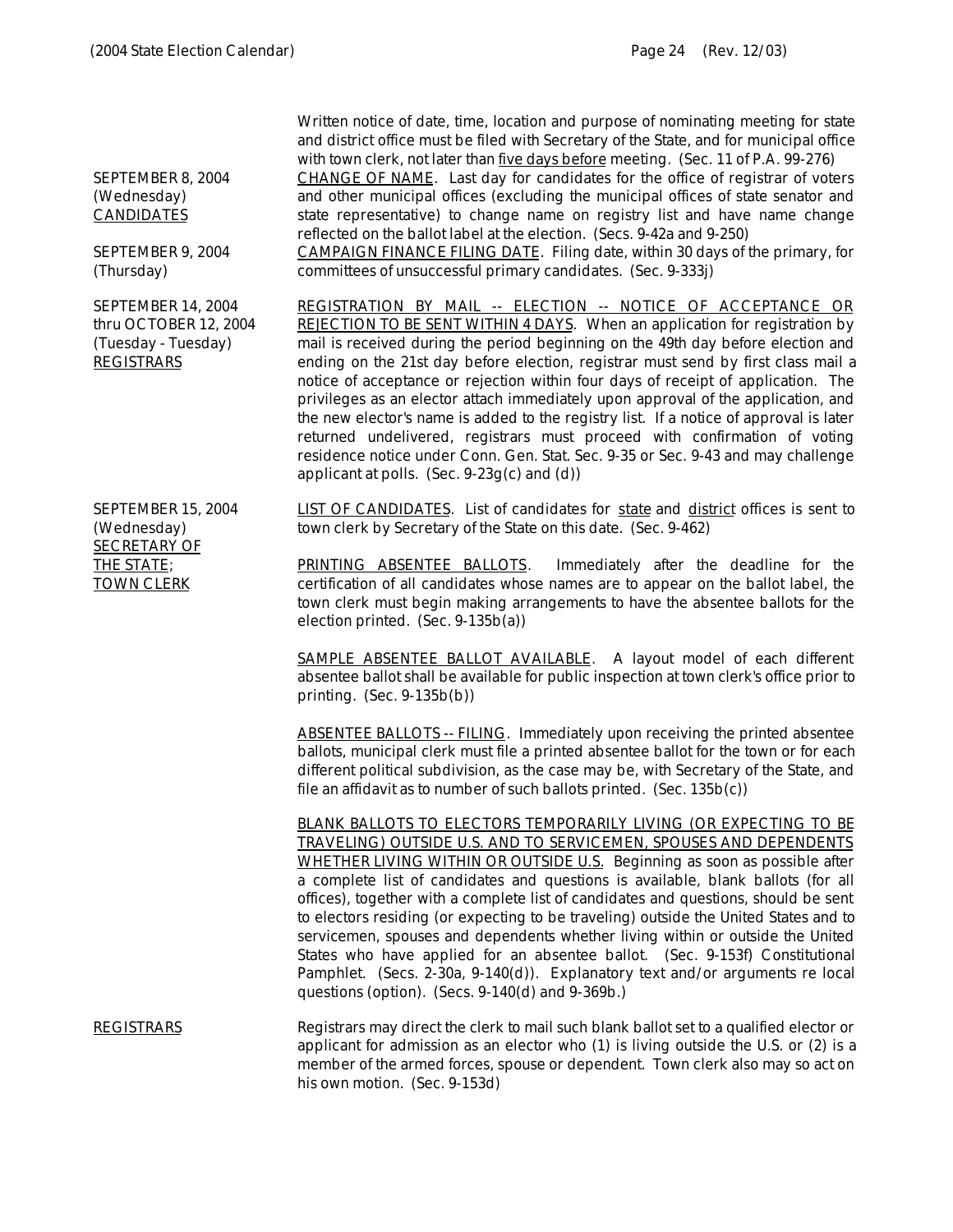| SEPTEMBER 17, 2004<br>(Friday)<br><b>TOWN CLERK</b>                                                                                                | QUESTIONS ON BALLOT. Last day for town clerk to file with Secretary of the State<br>a statement setting forth the designation of each question to be voted on as it will<br>appear on the voting machine, the date upon which the submitting action was<br>taken, and a reference to the law under which such action was taken. (Sec. 9-<br>369a)                                                                                                                                                                                                                                              |
|----------------------------------------------------------------------------------------------------------------------------------------------------|------------------------------------------------------------------------------------------------------------------------------------------------------------------------------------------------------------------------------------------------------------------------------------------------------------------------------------------------------------------------------------------------------------------------------------------------------------------------------------------------------------------------------------------------------------------------------------------------|
|                                                                                                                                                    | If questions are submitted within the period of forty-five days before election under<br>specific authority of general statutes, such statement must be filed forthwith upon<br>taking of such action. (Sec. 9-369a)                                                                                                                                                                                                                                                                                                                                                                           |
| SEPTEMBER 18, 2004 to<br><b>OCTOBER 26, 2004</b><br>(Saturday - Tuesday)<br><b>INSTITUTIONAL</b><br><b>ADMINISTRATORS</b><br><b>AND REGISTRARS</b> | <b>SUPERVISED BALLOTING DESIGNATION.</b> In order to have supervised absentee<br>balloting in a nursing home or rest home, etc., with less than 20 electors a written<br>designation must be made between these dates by either registrar of voters or the<br>administrator of the institution for the election. These deadlines do not apply to a<br>nursing home or rest home, etc., with 20 or more electors because supervised<br>voting is mandated at such institutions. (Secs. 9-159q and 9-159r)                                                                                       |
| SEPTEMBER 18, 2004<br>(Saturday)<br><b>TOWN CLERK</b>                                                                                              | <b>OVERSEAS BALLOT.</b> Beginning this date, the election overseas ballot for the<br>offices of Presidential Electors, U.S. Senator and Representative in Congress only is<br>available from town clerk upon application properly made. (Sec. 9-158c)                                                                                                                                                                                                                                                                                                                                          |
| <b>REGISTRARS</b>                                                                                                                                  | Registrars may direct the clerk to mail such overseas ballot set to an eligible U.S.<br>citizen, and the town clerk may also so act on his own motion, but such ballot shall<br>not be counted unless a prescribed application is received by the town clerk prior<br>to election day. (Sec. 9-153d)                                                                                                                                                                                                                                                                                           |
| SEPTEMBER 18, 2004<br>(Saturday)                                                                                                                   | <b>PRESIDENTIAL BALLOT.</b> Beginning this date, presidential ballots are to be<br>provided to "residents" upon application properly made. (Sec. 9-158c)                                                                                                                                                                                                                                                                                                                                                                                                                                       |
| <b>TOWN CLERK</b><br>SEPTEMBER 22, 2004<br>(Wednesday)<br><b>REGISTRARS</b>                                                                        | NOTICE OF TUESDAY OF THE FIFTH WEEK BEFORE ELECTION CORRECTIONS<br>SESSION TO COMPLETE PRELIMINARY REGISTRY LIST. Publication of newspaper<br>legal notice and posting of notice of registrar's session of September 26, 2004 for<br>completing preliminary registry list. Applicable to the registrars of voters of ALL<br>towns. (Sec. 9-35)                                                                                                                                                                                                                                                 |
| SEPTEMBER 27, 2004<br>(Monday)<br><b>REGISTRARS</b>                                                                                                | CHALLENGED REGISTRATION. Last day for registrars to mail challenge as to<br>retention of name on registry list where registrars are unable to agree on erasure.<br>$(Sec. 9-43)$                                                                                                                                                                                                                                                                                                                                                                                                               |
| <b>SEPTEMBER 27, 2004</b><br>(Monday)<br><b>REGISTRARS</b>                                                                                         | <b>NOTICE OF SESSION FOR REVISION OF PRELIMINARY REGISTRY LIST.</b> Last day<br>for publication of notice of one or more sessions of the registrars, for the revision<br>and correction of the preliminary registry list, to be held during the period between<br>October 2, 2004 and October 9, 2004. In municipalities of less than 5,000, notice<br>must be posted. In municipalities of over 5,000, notice must be published and<br>posted. This newspaper notice need not be a legal notice. The number of sessions<br>shall be fixed by the registrars of each municipality. (Sec. 9-37) |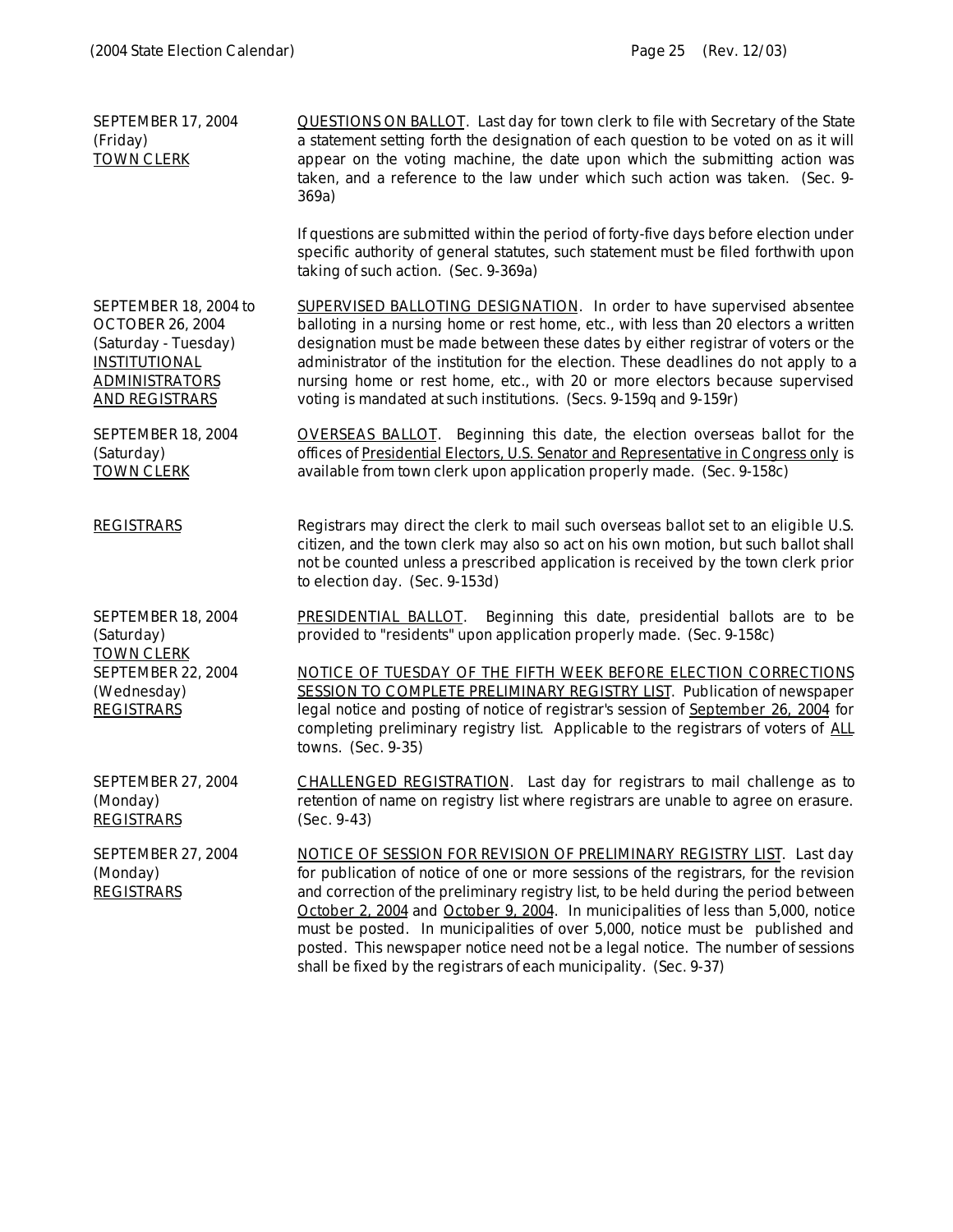SEPTMEBER 28, 2004

REGISTRARIS<br>Registraris

TUESDAY OF FIFTH WEEK BEFORE ELECTION DAY REGISTRARS' SESSION TO

| (Tuesday)<br><b>REGISTRARS</b>                                        | <b>COMPLETE PRELIMINARY REGISTRY LIST.</b> Such session shall be held during such<br>hours between 9:00 a.m. and 5:00 p.m. as the registrars find necessary to<br>complete preliminary registry list.                                                                                                                                                                                                                                                                                                                                                                                                                                                                                                                                                                                                                                                                                                      |
|-----------------------------------------------------------------------|------------------------------------------------------------------------------------------------------------------------------------------------------------------------------------------------------------------------------------------------------------------------------------------------------------------------------------------------------------------------------------------------------------------------------------------------------------------------------------------------------------------------------------------------------------------------------------------------------------------------------------------------------------------------------------------------------------------------------------------------------------------------------------------------------------------------------------------------------------------------------------------------------------|
|                                                                       | At this session (and on any day except election day or primary day), registrars<br>remove electors from the registry list who have died, become disfranchised or<br>confirmed in writing that they have moved out of town. An elector is deemed to<br>have confirmed in writing that he has moved out of town if (1) the registrars have<br>received a cancellation form or (2) the elector has notified the DMV of a change of<br>address out of town concerning a driver's license. (DMV notifies the registrars, and<br>the registrars send Notice of Removal.) The names of persons removed are not<br>sent to the polls and such persons may be restored on election day only if both<br>registrars are contacted and consent to approve the applicant's request for<br>restoration. (Secs. 9-32 and 9-35)                                                                                            |
|                                                                       | Names removed from the registry list must also be removed from the enrollment<br>list. Immediately after session, registrars must post names and addresses of<br>electors removed from registry list and statement that list of remedies is available<br>from registrars. (Secs. 9-35, 9-35a and 9-64a)                                                                                                                                                                                                                                                                                                                                                                                                                                                                                                                                                                                                    |
|                                                                       | <b>INACTIVE LIST.</b> The registrars prepare an inactive list of (1) any person whose<br>notice of approval of mail-in was returned undeliverable and who did not respond<br>to a confirmation of voting residence notice sent thirty days prior to this date, and<br>(2) any person who was sent a confirmation of voting residence notice between<br>March 2, 2004--May 1, 2004 or between January 2, 2000--May 1, 2000 or between<br>January 2, 2002--May 1, 2002 or between January 2, 2001--May 1, 2001 on the<br>basis of the canvass and did not respond within thirty days after it was sent (and<br>was not restored). The inactive list is sent to the polls. Electors on the inactive list<br>may sign a restoration form at the polls and, if both registrars or both assistant<br>registrars of voters in the polls consent, such elector may vote. (Secs. 9-23g(c), 9-<br>35 and $9-42(c)$ ) |
|                                                                       | REMOVE FROM INACTIVE LIST. The registrars remove from the inactive list all<br>electors who were sent a Confirmation of Voting Residence Notice four years ago<br>and did not respond within thirty days after it was sent (and were never restored to<br>the active list). (Sec. 9-35)                                                                                                                                                                                                                                                                                                                                                                                                                                                                                                                                                                                                                    |
|                                                                       | OCTOBER, 2004                                                                                                                                                                                                                                                                                                                                                                                                                                                                                                                                                                                                                                                                                                                                                                                                                                                                                              |
| OCTOBER 1, 2004<br>(Friday)<br><b>TOWN CLERK</b><br><b>REGISTRARS</b> | ABSENTEE BALLOTS. Printed absentee ballots for the election become available to<br>electors on this day. (Secs. 9-135 and 9-140(f)). Constitutional Pamphlet. (Secs. 2-<br>30a, 9-140(d)). Explanatory text and/or arguments re. local questions (option).<br>(Secs. 9-140(d) and 9-369b.)                                                                                                                                                                                                                                                                                                                                                                                                                                                                                                                                                                                                                 |
|                                                                       | Registrars may direct the clerk to mail an absentee ballot set to an elector or an<br>applicant for admission as an elector who (1) is living outside the U.S. or (2) is a<br>member of the armed forces, or the spouse or dependent living where such<br>member is stationed. Town clerk also may so act on his own motion. (Secs. 9-<br>140(f) and 9-153d)                                                                                                                                                                                                                                                                                                                                                                                                                                                                                                                                               |
| OCTOBER 1, 2004<br>(Friday)<br><b>REGISTRARS</b>                      | <b>POLLING PLACES.</b> Last day for determining polling places for the election. Polling<br>places may be changed after this date only if town clerk and registrars of voters<br>unanimously find that polling place has been rendered unusable. If polling place<br>found unusable, another polling place must be designated forthwith and adequate<br>notice of such change published. (Secs. 9-168 and 9-169)                                                                                                                                                                                                                                                                                                                                                                                                                                                                                           |
|                                                                       |                                                                                                                                                                                                                                                                                                                                                                                                                                                                                                                                                                                                                                                                                                                                                                                                                                                                                                            |

OCTOBER 1, 2004 (Friday) PRELIMINARY REGISTRY LIST. Last day to complete and deposit certified preliminary registry list in town clerk's office for public inspection. (Sec. 9-36)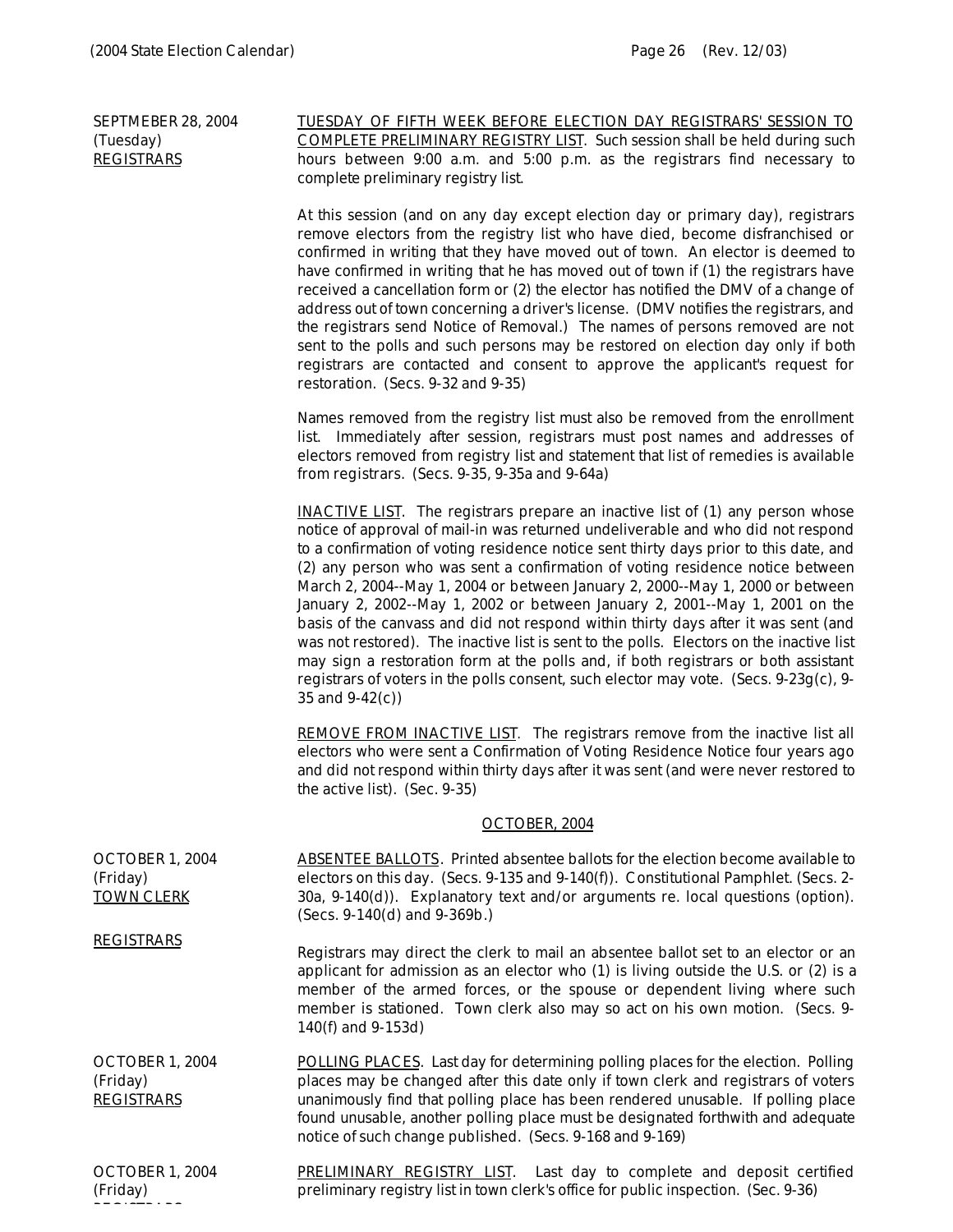OCTOBER 1, 2004 to OCTOBER 11, 2004 (Friday - Monday) **REGISTRARS** NOTICE OF SATURDAY OF THIRD WEEK BEFORE ELECTION DAY REGISTRATION SESSION. Notice of October 16, 2004 session of the Registrars of Voters of *ALL* towns to be published at least once on or between any of these dates. This newspaper notice need not be a legal notice. (Sec. 9-16) OCTOBER 2, 2004 (Saturday) REGISTRARS REGISTRY LIST. In municipalities of more than 5,000 population, last day for producing and posting for public inspection the certified copy of preliminary registry list for each voting district. Copies of such list must be made available for distribution by the registrars. (Sec. 9-36) OCTOBER 2, 2004 to OCTOBER 9, 2004 (Saturday - Saturday) **REGISTRARS** REGISTRARS' SESSIONS. Registrars must hold one or more sessions during period between Saturday of fifth week and Saturday of fourth week before election to revise and correct preliminary registry list. Number of sessions is to be fixed by registrars. In towns over 5,000 population required notice must be published in newspaper at least five days before first of such sessions but need not be legal notice. Registrars may hold additional sessions of which no notice need be given, except during period of six days before election. (Sec. 9-37) OCTOBER 3, 2004 (Sunday) TOWN CLERK PRESIDENTIAL BALLOT. Beginning this date, presidential ballots are to be provided to "former residents" upon application properly made. (Secs. 9-158a (2), 9-158c and 9-158d(a) OCTOBER 5, 2004 to OCTOBER 13, 2004 (Tuesday - Wednesday) **REGISTRARS** NOTICE OF FOURTEENTH DAY BEFORE ELECTION DAY REGISTRATION SESSION. Notice of October 19, 2004, session of the Registrars of Voters of *ALL* towns, to be published at least once on or between any of these dates. This newspaper notice need not be a legal notice. (Sec. 9-16) OCTOBER 7, 2004 (Thursday) CAMPAIGN FINANCE FILING DATE. All committees, except state central committees. The period disclosed is July 1, 2004 through September 30, 2004, except that if the committee filed a statement on the seventh day preceding the August 10, 2004 primary, the period disclosed is from July 28, 2004 through September 30, 2004. (Secs. 9-333j) OCTOBER 12, 2004 (Tuesday) TOWN CLERK REGISTRARS SPECIAL REGISTRATION SESSION -- APPLICATION. Last day that 25 or more persons who are employed by the same employer at the same place of employment in a town, or 25 or more persons who attend the same school, college or university, or who reside at the same hospital, residential care home, rest home, nursing home or convalescent home and believe themselves qualified to become electors in any Connecticut town, may sign and submit a request to the town clerk or either registrar of voters for an admitting official to go to such place of employment, school or residence in order to take and act upon applications for admission as electors. (Secs. 9-19c and 9-19d) OCTOBER 12, 2004 (Tuesday) **REGISTRARS** CENTRAL COUNTING -- ABSENTEE BALLOTS. Last day for registrars of voters to notify town clerk in writing if they decide to count absentee ballots at a central location, which location shall be published in the warning for the election. (Sec. 9- 147a) OCTOBER 12, 2004 (Tuesday) REGISTRARS ELECTION OFFICIALS. Last day for registrars to appoint election officials. Town clerk, registrars of voters, moderator and mechanic shall instruct election officials. (Sec. 9-249)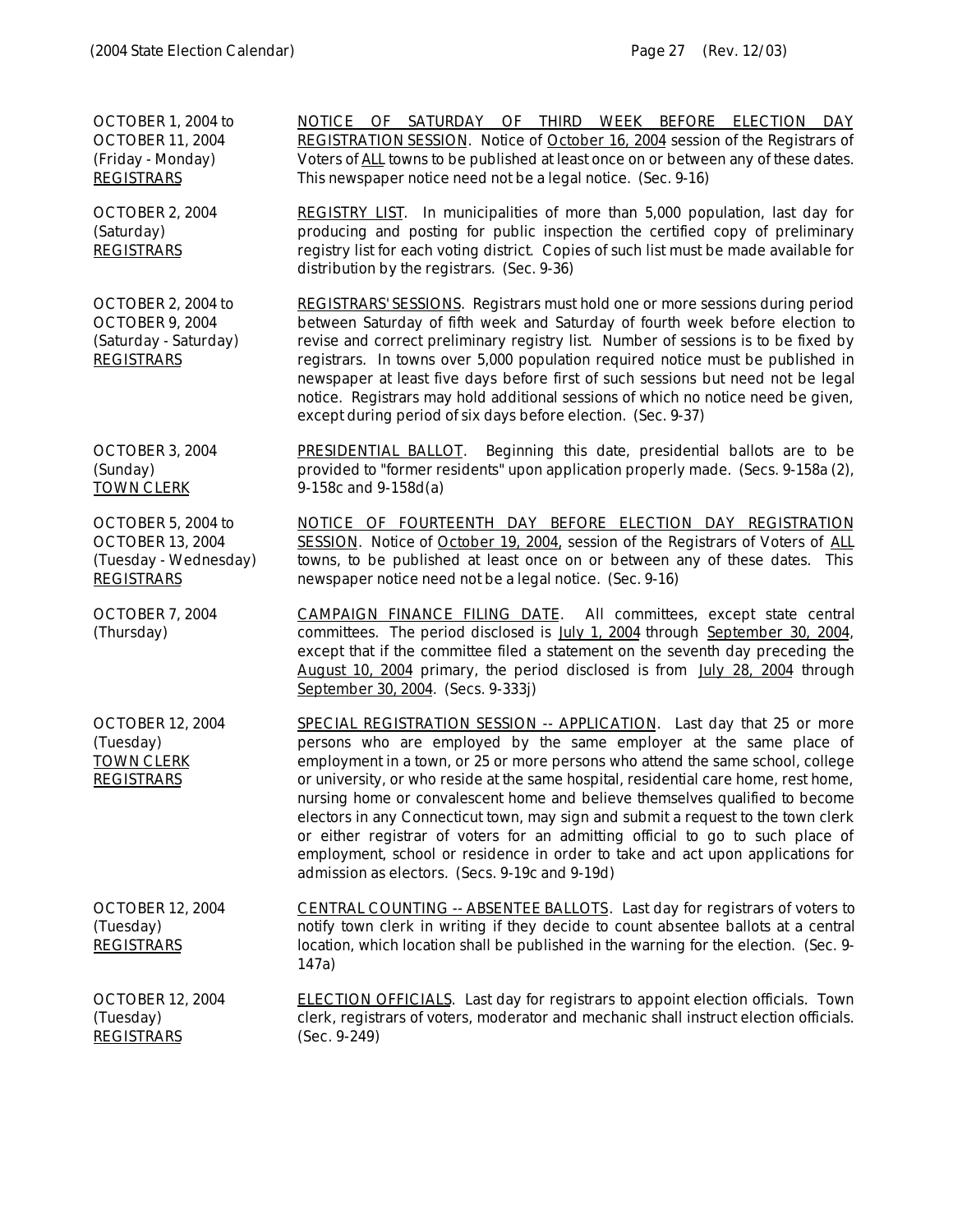| OCTOBER 13, 2004 thru<br><b>OCTOBER 19, 2004</b><br>(Wednesday - Tuesday)<br><b>REGISTRARS</b>      | REGISTRATION BY MAIL -- NOTICE OF ACCEPTANCE OR REJECTION TO BE<br>SENT ON DAY OF RECEIPT. When an application for registration by mail is<br>received during the period beginning on the 20th day before election and ending<br>on the 14th day before election, registrar must send by first-class mail a notice of<br>acceptance or rejection on day of receipt of application. The privileges as an<br>elector attach immediately upon approval of the application, and the new elector's<br>name is added to the registry list. If a notice of approval is later returned<br>undelivered, registrars must proceed with confirmation of voting residence notice<br>under Conn. Gen. Stat. Sec. 9-35 or Sec. 9-43 and may challenge applicant at<br>polls. (Sec. $9-23g(c)$ and (d)) |
|-----------------------------------------------------------------------------------------------------|-----------------------------------------------------------------------------------------------------------------------------------------------------------------------------------------------------------------------------------------------------------------------------------------------------------------------------------------------------------------------------------------------------------------------------------------------------------------------------------------------------------------------------------------------------------------------------------------------------------------------------------------------------------------------------------------------------------------------------------------------------------------------------------------|
| <b>OCTOBER 16, 2004</b><br>(Saturday)<br><b>REGISTRARS</b>                                          | SATURDAY OF THIRD WEEK BEFORE ELECTION DAY REGISTRATION SESSION<br>IN ALL TOWNS. Hours: 10:00 a.m. to 2:00 p.m. (Sec. 9-17)                                                                                                                                                                                                                                                                                                                                                                                                                                                                                                                                                                                                                                                             |
| OCTOBER 17, 2004 to<br><b>OCTOBER 27, 2004</b><br>(Sunday - Wednesday)<br><b>REGISTRARS</b>         | NOTICE OF LIMITED REGISTRATION SESSION TO BE HELD ON THE LAST<br><b>WEEKDAY BEFORE ELECTION.</b> Notice to be published at least once on or<br>between these dates of November 1, 2004 limited session of registrars of voters of<br>ALL towns. This newspaper notice need not be a legal notice. (Secs. 9-16 and 9-<br>17)                                                                                                                                                                                                                                                                                                                                                                                                                                                             |
| OCTOBER 18, 2004 to<br>COTOBER 27, 2004<br>(Monday - Wednesday)<br><b>TOWN CLERK</b>                | WARNING OF ELECTION. Town clerk or assistant town clerk must publish once,<br>on or between any of these dates, notice of election, which notice shall include the<br>time and location of the polling places, and record each such warning. (Sec. 9-<br>225)                                                                                                                                                                                                                                                                                                                                                                                                                                                                                                                           |
|                                                                                                     | If central counting of absentee ballots is timely designated by registrars of voters,<br>the warning for the election shall include such central location. (Sec. 9-147a)                                                                                                                                                                                                                                                                                                                                                                                                                                                                                                                                                                                                                |
|                                                                                                     | The warning must also include a statement concerning any question to be included<br>on the ballot. (Secs. 9-369 and 9-369a)                                                                                                                                                                                                                                                                                                                                                                                                                                                                                                                                                                                                                                                             |
| <b>OCTOBER 19, 2004</b><br>(Tuesday)<br>4:00 p.m.<br><b>WRITE-IN</b>                                | WRITE-IN REGISTRATION -- ALL CANDIDATES. Last day that write-in candidates<br>for any office being contested at election may register with Secretary of the State.<br>(Secs. 9-175 and 9-373a)                                                                                                                                                                                                                                                                                                                                                                                                                                                                                                                                                                                          |
| <b>CANDIDATES</b><br><b>OCTOBER 19, 2004</b><br>(Tuesday)<br><b>TOWN CLERK</b><br><b>REGISTRARS</b> | PHYSICALLY DISABLED -- VOTER REGISTRATION. Last day for receipt by town<br>clerk or registrar of voters of mailed application for admission as elector on<br>prescribed form of any such person who became 18 years of age, U.S. citizen, or<br>resident of the municipality on or before October 19, 2004. Within ten days of<br>proper application, voting official to arrange for voter-making at place of<br>confinement. (Sec. 9-31a)                                                                                                                                                                                                                                                                                                                                              |
|                                                                                                     | Such persons whose rights as to age, citizenship or residence mature after the<br>above date may apply up to 9:00 a.m. November 1, 2004. (Sec. 9-31a)                                                                                                                                                                                                                                                                                                                                                                                                                                                                                                                                                                                                                                   |
| <b>OCTOBER 19, 2004</b><br>(Tuesday)<br><b>ALL VOTER</b><br><b>REGISTRATION</b><br><b>OFFICIALS</b> | FOURTEENTH DAY BEFORE ELECTION DAY REGISTRATION SESSION --<br>REGISTRATION CUT-OFF IN ALL TOWNS. This is the last regular session for<br>admission of electors for those who become 18 years of age, U.S. citizens, or<br>residents of the municipality on or before October 19, 2004. Hours: 9:00 a.m. to<br>8:00 p.m. (Sec. 9-17)                                                                                                                                                                                                                                                                                                                                                                                                                                                     |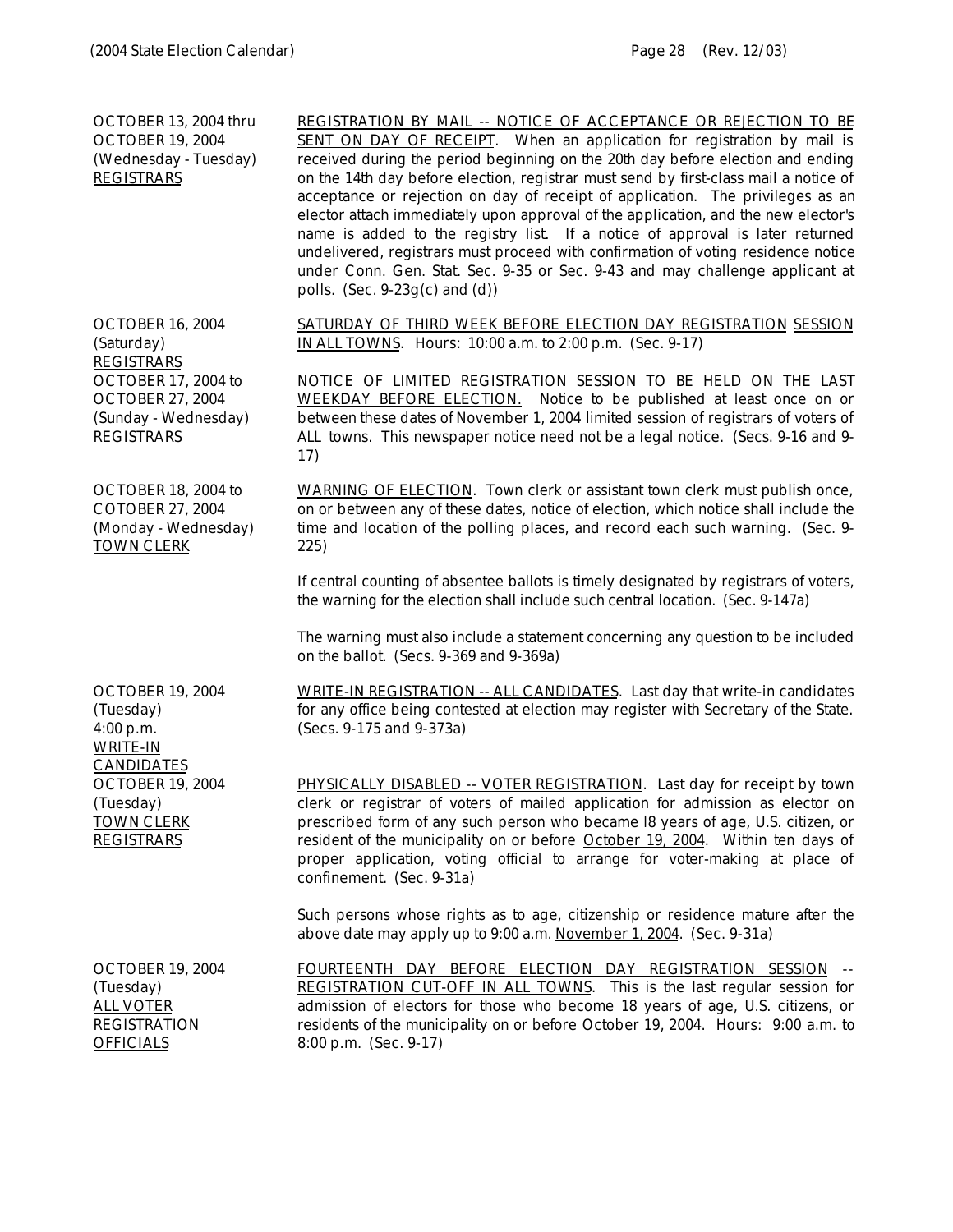Those whose rights as to age, citizenship or residence mature after the above date may apply in the office on a daily basis until the opening of the limited session on November 1, 2004 or at such limited session. (Sec. 9-19b(d)) Persons who do not fall into a "matured rights" category may apply for admission in the office between the cut-off date and the opening of the matured rights session but such applications are not effective until the third day following the date of the election. (Sec. 9-19g) Final date to apply for crosstown admission. Actual approval by town of residence may occur after this date. (Sec. 9-19e) Last day for 25-name petition session to be held. (Sec. 9-19c) Last day for an elector to make a signed written request to the registrars of voters for erasure of his name from the registry list. (Sec. 9-35b) OCTOBER 19, 2004 (Tuesday) **REGISTRARS** REGISTRATION BY MAIL -- ELECTION DEADLINE -- APPLICATION. Handdelivered mail-in registration applications must be *received* by registrars in applicant's town of residence (or by DMV or a voter registration agency) and, mailed mail-in registration applications must be *postmarked* by this date, for the applicant to be entitled to vote in the election. Electoral privileges of applicants meeting this deadline attach immediately upon approval by the registrar. For example, if a mail-in application is postmarked "October 19, 2004" and received on November 1, 2004, and if the applicant is otherwise qualified, the registrar approves the application on November 1st, adds the new elector's name to the list and the new elector may vote in the election on November  $2<sup>nd</sup>$ . If a notice of approval is later returned undelivered, registrars must proceed with confirmation of voting residence notice under Conn. Gen. Stat. Sec. 9-35 or Sec. 9-43 and may challenge applicant at polls. (Conn. Gen. Stat. Sec. 9-23g(d)(2)) OCTOBER 19, 2004 to OCTOBER 26, 2004 (Tuesday - Tuesday) REGISTRARS REGISTRATION AND PARTY ENROLLMENT FIGURES. Registrars in each municipality must send written or faxed report to Secretary of the State. Handdelivered or faxed reports must be received beginning October 20, 2004 and by 4:30 p.m. on October 26, 2004. Mailed reports must be *postmarked* beginning 8:00 p.m. on October 19, 2004 and by midnight October 26, 2004. (Sec. 9-65) OCTOBER 20, 2004 thru NOVEMBER 2, 2004 (Wednesday - Tuesday) REGISTRARS REGISTRATION BY MAIL -- NOTICE OF ACCEPTANCE OR REJECTION TO BE SENT WITHIN 10 DAYS. PRIVILEGES OF AN ELECTOR SHALL NOT ATTACH UNTIL THE DAY AFTER THE ELECTION OR THE DAY APPLICATION IS APPROVED BY REGISTRAR, WHICHEVER IS LATER. When a hand-delivered mail-in application is received during this period by registrars in applicant's town of residence (or by the DMV or a voter registration agency), or a mailed mail-in application for registration is postmarked during this period, registrar must act on the application and send by first-class mail a notice of acceptance or rejection

## *IMPORTANT EXCEPTION:*

whichever is <u>later</u>. (Sec.  $9-23g(d)(2)$ )

*If an application indicates that it was received by October 19, 2004 by the DMV or a voter registration agency (or a special assistant registrar or town clerk or a registrar of voters of another town), the registrar of voters of the town of residence shall mail a notice of acceptance or rejection on the day of receipt of such application during this period. Such persons whose applications are accepted acquire privileges of an elector immediately and may vote in the election. (Sec. 9-23g)*

within 10 days of receipt of the application, but privileges of an elector shall not attach until November 3, 2004, or until the application is approved by registrar,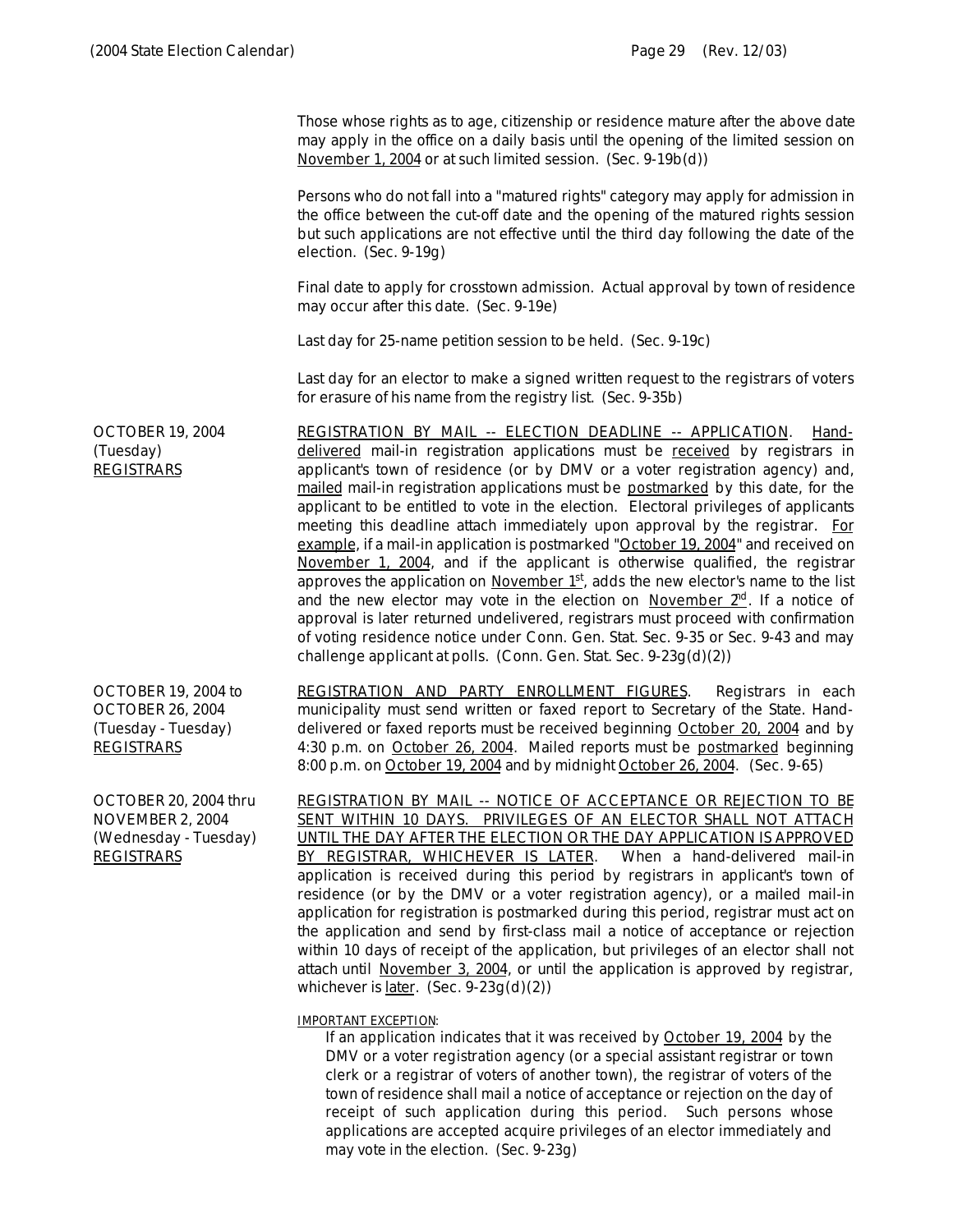| <b>OCTOBER 21, 2004</b><br>(Thursday)                                                                          | <b>CAMPAIGN FINANCE FILING DATE.</b> State Central Committees.<br>The period<br>disclosed is July 1, 2004 through October 14, 2004. (Sec. 9-333j)                                                                                                                                                                                                                                                                                                                                                                                                                                                                                                                                                                                                                                                                                                                                     |
|----------------------------------------------------------------------------------------------------------------|---------------------------------------------------------------------------------------------------------------------------------------------------------------------------------------------------------------------------------------------------------------------------------------------------------------------------------------------------------------------------------------------------------------------------------------------------------------------------------------------------------------------------------------------------------------------------------------------------------------------------------------------------------------------------------------------------------------------------------------------------------------------------------------------------------------------------------------------------------------------------------------|
| <b>OCTOBER 22, 2004</b><br>(Friday)<br><b>TOWN CLERK</b>                                                       | <b>SAMPLE BALLOT LABEL.</b> Last day for clerk to file with Secretary of the State<br>sample of completed ballot label. (Sec. 9-256)                                                                                                                                                                                                                                                                                                                                                                                                                                                                                                                                                                                                                                                                                                                                                  |
| <b>OCTOBER 22, 2004</b><br>(Friday)<br><b>REGISTRARS</b><br><b>OCTOBER 25, 2004</b>                            | <b>CORRECTED REGISTRY LIST.</b> Day for registrars to file certified corrected final<br>registry list in town clerk's office. (Sec. 9-38)<br><b>REGISTRY LIST -- ELECTOR'S CLAIMS.</b> Last day for any elector whose residence                                                                                                                                                                                                                                                                                                                                                                                                                                                                                                                                                                                                                                                       |
| (Monday)<br><b>REGISTRARS</b>                                                                                  | has been challenged since the last regular election or primary to file written request<br>for retention of registration. (Sec. 9-43)                                                                                                                                                                                                                                                                                                                                                                                                                                                                                                                                                                                                                                                                                                                                                  |
| <b>OCTOBER 26, 2004</b><br>(Tuesday)<br><b>REGISTRARS</b>                                                      | <b>ABSENTEE BALLOT CHECK-OFF.</b> Whether central counting of absentee ballots<br>has been designated or not, beginning as soon after 11:00 a.m. as the absentee<br>ballots are available from the town clerk the registrars may begin checking the<br>absentee ballots on this and each weekday before the election. The ballots shall be<br>checked not later than the last weekday before the election. The registrars shall<br>check, without opening the outer envelopes, the names of such absentee voters on<br>the official check list to be used at such election by indicating "Absentee" or "A"<br>preceding such name, and in the case of central counting shall also note such<br>designation on a duplicate list. After checking is completed, town clerk seals<br>unopened ballots for delivery between 10:00 a.m. and 12:00 noon, election day.<br>$(Sec. 9-140c(b))$ |
| <b>OCTOBER 26, 2004</b><br>(Tuesday)                                                                           | PRELIMINARY REGISTRY LIST. Last day for correction or revision of preliminary<br>registry list by registrars. (Sec. 9-37)                                                                                                                                                                                                                                                                                                                                                                                                                                                                                                                                                                                                                                                                                                                                                             |
| <b>REGISTRARS</b><br><b>OCTOBER 26, 2004</b><br>(Tuesday)                                                      | <b>CAMPAIGN FINANCE FILING DATE.</b> All committees, except state central<br>committees (and except candidate committee whose candidate is not on the<br>election ballot). The period disclosed is October 1, 2004 through October 19.<br>$2004.$ (Secs. 9-333j)                                                                                                                                                                                                                                                                                                                                                                                                                                                                                                                                                                                                                      |
| <b>OCTOBER 26, 2004</b><br>(Tuesday)<br><b>INSTITUTIONAL</b><br><b>ADMINISTRATORS</b><br><b>AND REGISTRARS</b> | <b>SUPERVISED BALLOTING DESIGNATION.</b> Last day to request supervised<br>absentee balloting in a nursing home or rest home, etc., with less than 20 electors.<br>A written designation must be made by this date by either registrar of voters or the<br>administrator of the institution for the election. (Sec. 9-159q)                                                                                                                                                                                                                                                                                                                                                                                                                                                                                                                                                           |
|                                                                                                                | This deadline does not apply to a nursing home or rest home, etc., with 20 or more<br>electors because supervised voting is mandated at such institutions. (Secs. 9-159q<br>and $9-159r$ )                                                                                                                                                                                                                                                                                                                                                                                                                                                                                                                                                                                                                                                                                            |
| <b>OCTOBER 27, 2004</b><br>(Wednesday)<br><b>REGISTRARS</b>                                                    | <b>REGISTRY LIST.</b> Last day for registrars to file with town clerk supplementary or<br>updated registry list containing names and addresses of electors transferred,<br>restored or added to registry list prior to this date, provided in municipalities of<br>under 25,000, such additional names may be inserted in writing in final list. (Sec. 9-<br>38)                                                                                                                                                                                                                                                                                                                                                                                                                                                                                                                      |
| <b>OCTOBER 31, 2004</b><br>(Sunday)<br>6:00 a.m.<br><b>REGISTRARS</b>                                          | <b>UNOFFICIAL CHECKERS.</b> Deadline for Town Chairmen or candidates (if qualified)<br>to designate unofficial checkers to the registrars of voters. Registrar, at request of<br>his town chairman, shall change appointments up to close of polls. (Sec. 9-235)                                                                                                                                                                                                                                                                                                                                                                                                                                                                                                                                                                                                                      |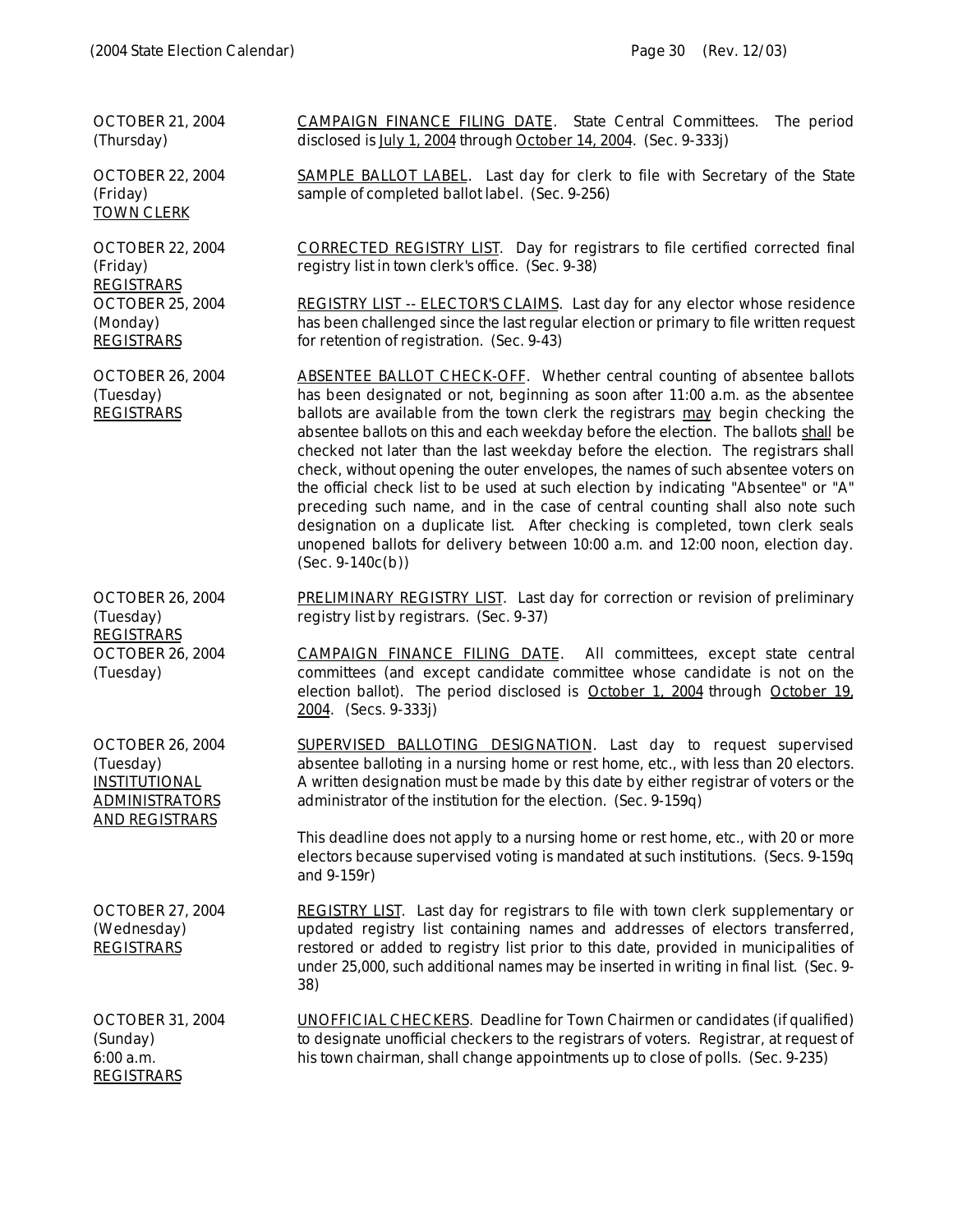In addition, any person (other than a candidate or election official) may serve as a runner. (Sec. 9-235b)

Unofficial Checkers for Questions: Registrars must notify (1) each committee and person on whose behalf a political committee statement of organization or a certificate of exemption has been filed for a question with the town clerk, and (2) each other group known to be for or against a referendum issue, of their right to submit designees to the registrars at least 48 hours before the opening of the polls, indicating their position on the question. (Sec. 9-235(e))

### NOVEMBER, 2004

| NOVEMBER 1, 2004<br>(Monday)<br><b>TOWN CLERK</b>                                                      | JUSTICES OF THE PEACE. Last day for application to town clerk of persons who<br>are not members of major parties. Town clerk may be required to hold lottery on or<br>before the fifteenth business day of November and give five days' public notice.<br>(See Sec. 9-184c)                                                                                                                                                                            |
|--------------------------------------------------------------------------------------------------------|--------------------------------------------------------------------------------------------------------------------------------------------------------------------------------------------------------------------------------------------------------------------------------------------------------------------------------------------------------------------------------------------------------------------------------------------------------|
| NOVEMBER 1, 2004<br>(Monday)<br>$9:00$ a.m.<br><b>REGISTRARS</b>                                       | PHYSICALLY DISABLED -- VOTER REGISTRATION. Deadline for receipt by town<br>clerk or registrar of voters of mailed application for admission as elector on<br>prescribed form of any such person whose qualification as to age, citizenship or<br>residence was attained since October 19th. (Sec. 9-31a(b)(2))                                                                                                                                         |
| <b>TOWN CLERK</b><br>NOVEMBER 1, 2004<br>(Monday)<br>5:00 p.m.<br><b>ADMITTING</b><br><b>OFFICIALS</b> | <b>SERVICEMEN -- SPECIAL SESSIONS.</b> Admitting official, on written request<br>received at any time prior to 5:00 p.m. on this date, may admit as electors<br>members of armed forces and former members of armed forces discharged within<br>the calendar year immediately preceding such request, if found qualified. (Sec. 9-<br>25)                                                                                                              |
|                                                                                                        | Applications from servicemen and persons out of the country may be received<br>throughout the day. (Secs. 9-25 and 9-26)                                                                                                                                                                                                                                                                                                                               |
| NOVEMBER 1, 2004<br>(Monday)<br><b>REGISTRARS</b>                                                      | LIMITED REGISTRATION SESSION THE LAST WEEKDAY BEFORE ELECTION.<br>Session of Registrars of Voters of ALL towns to admit those seeking to vote in<br>election whose qualification as to age, citizenship or residence was attained since<br>October 19th. Hours: 9:00 a.m. - 12:00 noon. (Sec. 9-17)                                                                                                                                                    |
| NOVEMBER 1, 2004<br>(Monday)<br><b>REGISTRARS</b>                                                      | SUPERVISED BALLOTING DEADLINE. Supervision of absentee balloting shall be<br>not later than the last business day before the election. (Secs. 9-159q and 9-159r)                                                                                                                                                                                                                                                                                       |
| NOVEMBER 1, 2004<br>(Monday)<br><b>TOWN CLERK</b>                                                      | <b>ELECTION MATERIALS.</b> Town clerks to provide election materials to Moderators<br>before 8:00 p.m. (Sec. 9-259)                                                                                                                                                                                                                                                                                                                                    |
| NOVEMBER 1, 2004<br>(Monday)<br><b>REGISTRARS</b>                                                      | VOTING MACHINES. Machines must be prepared and delivered to polling places<br>with all necessary furniture and equipment by 6:00 p.m. (Secs. 9-238 and 9-247)                                                                                                                                                                                                                                                                                          |
| NOVEMBER 1, 2004<br>(Monday)<br><b>TOWN CLERK</b>                                                      | <b>ABSENTEE BALLOTS. DEADLINE TO ISSUE.</b> Absentee ballots may not be issued<br>on election day, except presidential or overseas ballots and except electors who<br>suddenly become ill within six days immediately preceding the close of the polls at<br>the election or who are patients in a hospital within such six-day period, may apply<br>for and be issued an absentee ballot up to the close of the polls. (Secs. 9-140(h)<br>and 9-150c) |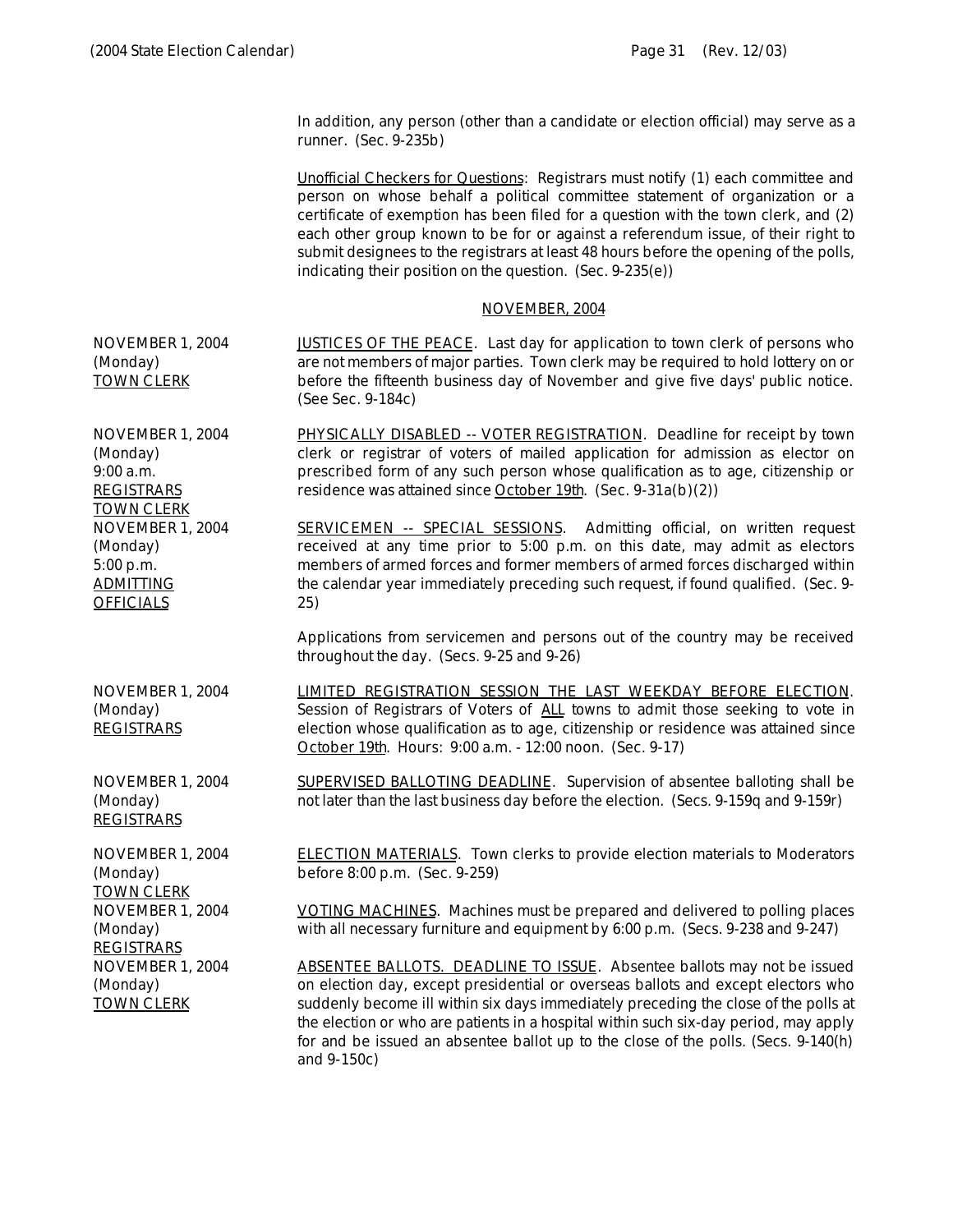NOVEMBER 1, 2004 (Monday) **REGISTRARS** ABSENTEE BALLOT CHECK-OFF. Whether central counting of absentee ballots has been designated or not, beginning as soon after 11:00 a.m. on this day as the absentee ballots are available from the town clerk, the registrars shall check without opening the outer envelopes, the names of such absentee voters on the official check list to be used at such election by indicating "Absentee" or "A" preceding such name, and shall in the case of central counting also note such designation on duplicate list. After checking is completed, town clerk seals unopened ballots for delivery between 10:00 a.m. and 12:00 noon election day. Although checking may begin on **October 26, 2004**, it must be completed by this day. (Sec. 9-140c) NOVEMBER 1, 2004 (Monday) REGISTRARS REGISTRY LIST. Last day before election to remove electors from registry list who have died, become disfranchised or confirmed in writing that they have moved out of town. An elector is deemed to have confirmed in writing that he has moved out of town if (1) the registrars have received a cancellation form or (2) the elector has notified DMV of a change of address out of town concerning a driver's license. (DMV notifies the registrars, and the registrars send Notice of Removal.) The names of persons removed are not sent to the polls and such persons may be restored on election day only if both registrars are contacted and consent to approve the applicant's request for restoration. (Secs. 9-32 and 9-35)

> INACTIVE LIST. The registrars prepare an inactive list of (1) any person whose notice of approval of mail-in was returned undeliverable and who did not respond to a confirmation of voting residence notice sent thirty days prior to this date, and (2) any person who was sent a confirmation of voting residence notice between March 2, 2004--May 1, 2004 or between January 2, 2003--May 1, 2003 or between January 2, 2002--May 1, 2002 or between January 2, 2001--May 1, 2001 on the basis of the canvass and did not respond within thirty days after it was sent (and was not restored). The inactive list is sent to the polls. Electors on the inactive list may sign a restoration form at the polls and, if both registrars or both assistant registrars of voters in the polls consent, such elector may vote. (Secs. 9-23g(c), 9- 35 and 9-42(c))

> REMOVE FROM INACTIVE LIST. Last day before election to remove electors from inactive registry list who were sent a Confirmation of Voting Residence Notice four years ago and did not respond within thirty days after it was sent (and were never restored to the active list). (Sec. 9-35)

> > \* ELECTION DAY \*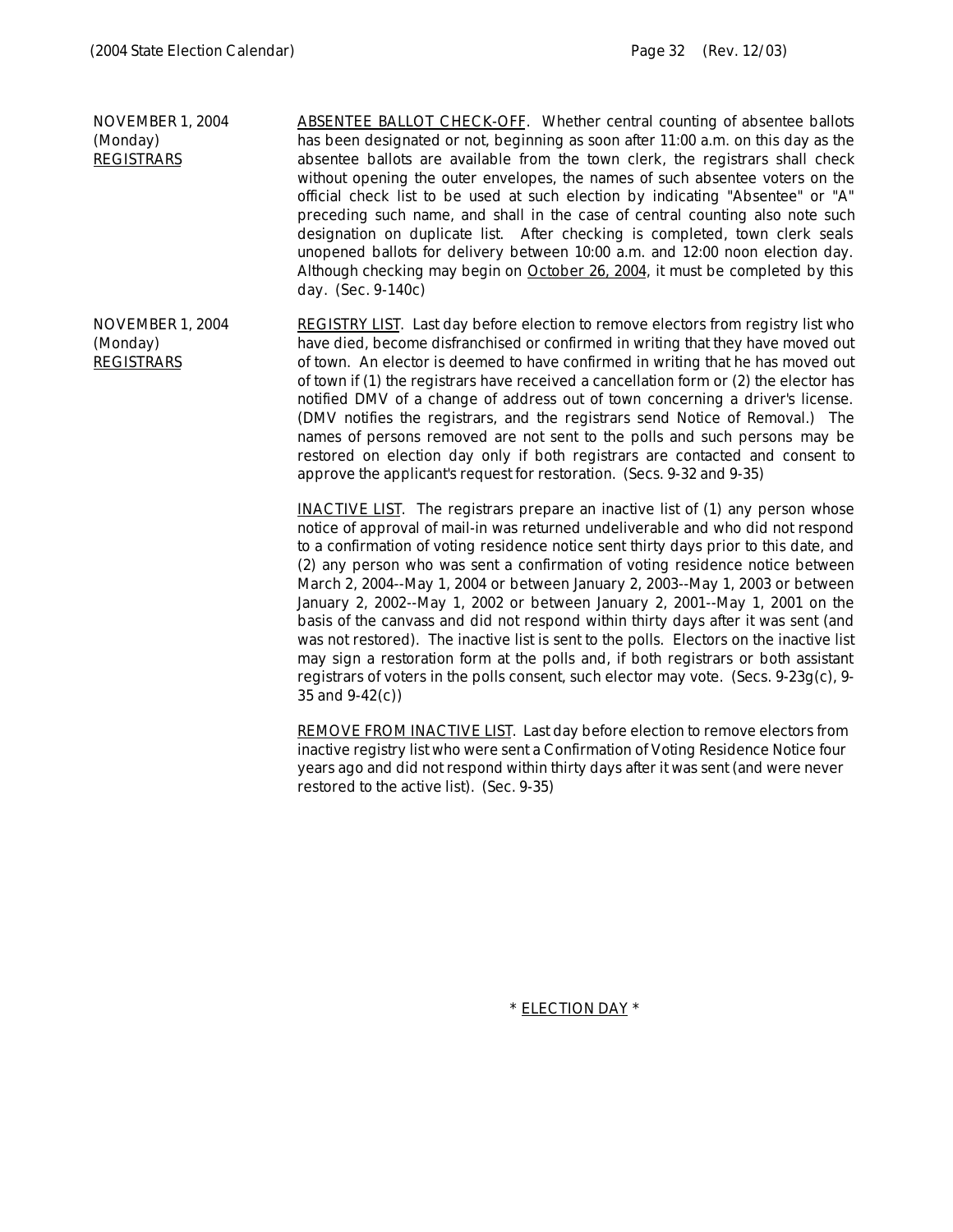NOVEMBER 2, 2004 (Tuesday) ALL ELECTION **OFFICIALS** 

*MEETING OF ELECTION OFFICIALS* at polling places by 5:15 a.m. (Secs. 9-174 and 9-259)

*MEETING OF MODERATOR AND ASSISTANTS* by 5:40 a.m. to place distance markers. (Sec. 9-236)

*DEMONSTRATOR VOTING MACHINE* to be provided inside polling place. (Sec. 9- 260)

*3 SAMPLE BALLOT LABELS; 3 CONSTITUTIONAL AMENDMENT POSTERS (If Applicable) and VOTER'S BILL OF RIGHTS POSTERS* (and, if town so elects, 3 local question posters of explanatory text and/or arguments re local questions) to be posted in each polling place. (Secs. 9-255, 9-369b, 2-30a(b), and 9-236b)

VOTER REGISTRATION RECEIPT. On election day, an applicant whose name is not on the check-list may vote if, at the polls, he (1) presents a voter registration receipt from the DMV or other prescribed voter registration agency that his application was received by the deadline, (3) fills out a new voter registration card, (3) the card is approved by the registrar, and (4) the voter presents the required identification. (Sec. 9-23g(d)).

*HOURS OF VOTING*. Polls to be open 6:00 a.m. to 8:00 p.m. Electors in line by 8:00 p.m. permitted to vote. (Sec. 9-174)

*OVERSEAS BALLOTS*. Overseas ballots may be issued up to the close of the polls. However, they must be received by town clerk by close of the polls on election day in order to be cast. (Secs. 9-158c and 9-158g)

*PRESIDENTIAL BALLOTS*. Presidential ballots for "residents" and for "former residents" may be issued up to the close of the polls. However, all presidential ballots must be received by town clerk by close of the polls on election day in order to be cast. (Secs. 9-158c and 9-158g)

*ABSENTEE BALLOTS*. In order to be cast at an election, the absentee ballot must be received by the town clerk (1) by the close of the polls if it is mailed or if it is returned by a member of the immediate family of the applicant in person or by the qualified designee of an ill or physically disabled ballot applicant in person, or (2) by the day before the election if it is returned in person by the applicant. (Sec. 9- 140b)

*ABSENTEE BALLOTS*. Absentee ballots are to be delivered to the registrars of voters between 10:00 a.m. and 12:00 noon, at 6:00 p.m. (optional), and again, immediately after the close of the polls. Those ballots which are timely received after 11:00 a.m. of the last weekday before election are to be delivered to the registrars of voters at 6:00 p.m. and/or 8:00 p.m. In municipalities which have central counting of absentee ballots, at close of polls, registrars or assistant registrars shall deliver official check list to central counting moderator. When counting of absentee ballots is complete, central counting moderator delivers check list, duplicate check list and returns required by Sec. 9-150b to head moderator. (Secs. 9-140c)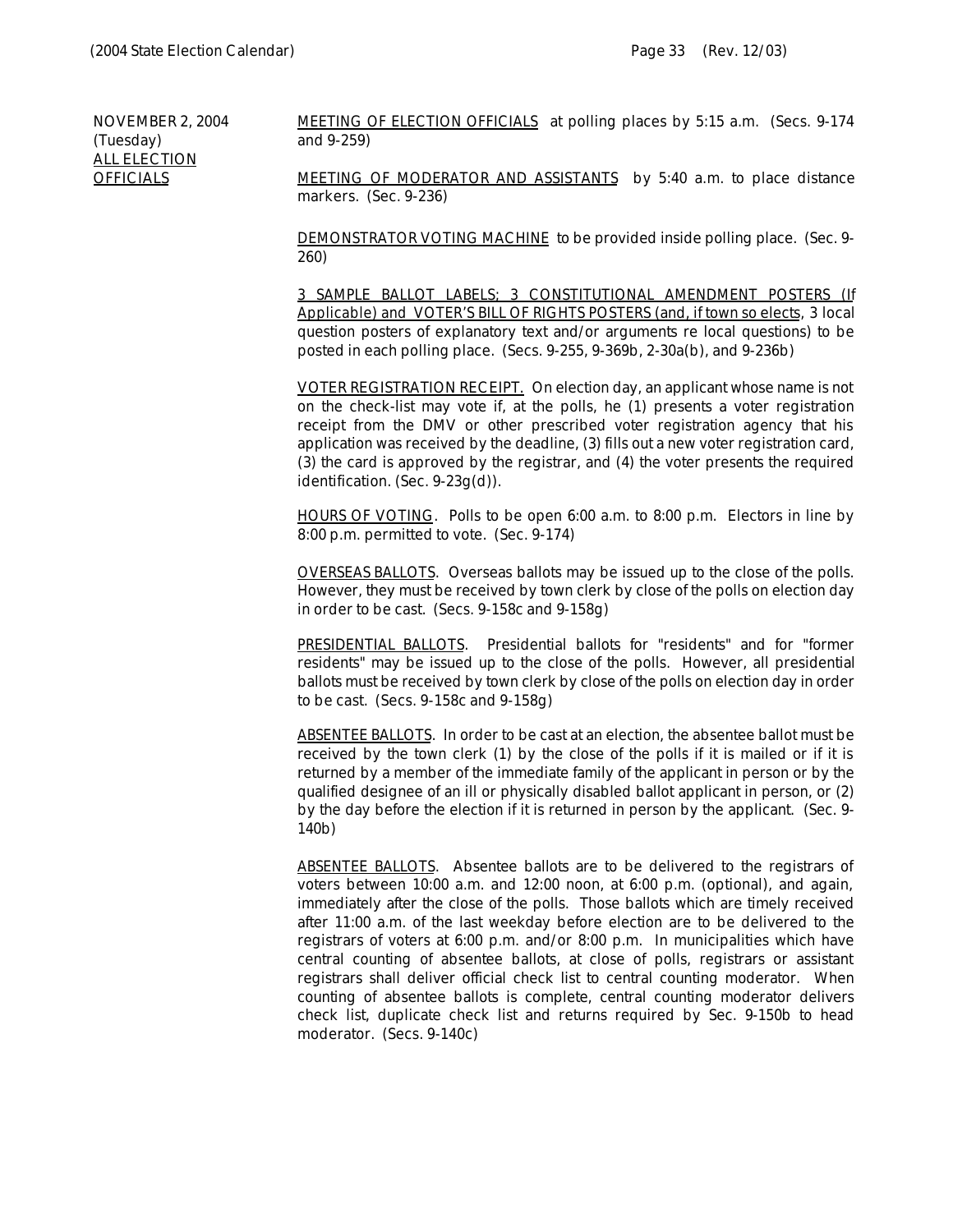| NOVEMBER 2, 2004<br>(Tuesday)<br><b>MODERATORS</b>                                             | <b>IMMEDIATELY AFTER THE CLOSE OF POLLS.</b> Immediately after close of polls,<br>checkers must deliver to moderator a certificate in duplicate, stating whole number<br>of names on registry list and number checked thereon as having voted. Names of<br>persons requesting a challenged ballot are crossed off registry list and added at<br>end of list. (Secs. 9-158j, 9-232e and 9-307)                                                                                                                                                                                                                                                                                                                                                                                                                                                                                                                                  |
|------------------------------------------------------------------------------------------------|--------------------------------------------------------------------------------------------------------------------------------------------------------------------------------------------------------------------------------------------------------------------------------------------------------------------------------------------------------------------------------------------------------------------------------------------------------------------------------------------------------------------------------------------------------------------------------------------------------------------------------------------------------------------------------------------------------------------------------------------------------------------------------------------------------------------------------------------------------------------------------------------------------------------------------|
|                                                                                                | Registrars at the respective polls must add their certificate to the check list.<br>Moderator must lock duplicate copy of moderator's return in voting machine.<br>(Secs. 9-307 and 9-309). In municipalities which have central counting of absentee<br>ballots, the head moderator shall add the results from the voting machines (on each<br>polling place moderator's returns) to the absentee count recorded on the central<br>counting moderator's return for the corresponding voting district. (Sec. 9-150b(c))                                                                                                                                                                                                                                                                                                                                                                                                        |
| NOVEMBER 3, 2004<br>(Wednesday)<br><b>MODERATOR</b>                                            | RETURN OF VOTES TO SECRETARY OF THE STATE. Head moderator must either<br>1) fax one copy of the certificate of votes cast for candidates to the Secretary of the<br>State by 12:00 midnight on election day <b>and</b> then send such return to the Secretary<br>of the State not later than three days later (Friday, November 5, 2004) or 2) deliver<br>immediately by hand to Secretary of the State not later than 6:00 p.m. of day after<br>election or to state police not later than 4:00 p.m. who shall deliver by hand to<br>Secretary of the State before 6:00 p.m. one copy of duplicate certificate of votes<br>cast for candidates and the result of the vote cast on each question, both state and<br>local, appearing on the election ballot. If Head moderator faxes return to Secretary<br>of the State, he must also send (by hand delivery or mail) return by November 5,<br>2004. (Secs. 9-314 and 9-369a) |
|                                                                                                | Final date for head moderator in each town to deliver to Town Clerk one copy of<br>duplicate certificate of votes cast for candidates. (Sec. 9-314)                                                                                                                                                                                                                                                                                                                                                                                                                                                                                                                                                                                                                                                                                                                                                                            |
| NOVEMBER 3, 2004<br>(Wednesday)<br><b>MODERATORS</b>                                           | <b>CERTIFIED CHECK LIST</b> to be deposited with Town Clerk. (Sec. 9-307).<br>TIE VOTE OR "CLOSE" VOTE -- RECOUNT. For provisions relating to automatic<br>recanvass where tie vote or where plurality of winning candidate was within limits<br>prescribed by statute, see Sections 9-310, 9-311a and 9-311b.                                                                                                                                                                                                                                                                                                                                                                                                                                                                                                                                                                                                                 |
|                                                                                                | Recanvass of close question vote -- Sec. 9-370a.                                                                                                                                                                                                                                                                                                                                                                                                                                                                                                                                                                                                                                                                                                                                                                                                                                                                               |
| NOVEMBER 3, 2004 thru<br><b>DECEMBER 31, 2004</b><br>(Wednesday - Friday)<br><b>REGISTRARS</b> | <b>REGISTRATION BY MAIL -- NOTICE OF ACCEPTANCE OR REJECTION TO BE</b><br>SENT WITHIN 10 DAYS. When an application for registration by mail is received<br>during this period registrar must send by first class mail a notice of acceptance or<br>rejection within 10 days of receipt of application. The privileges as an elector<br>attach immediately upon approval of the application, and the new elector's name is<br>added to the registry list. If a notice of approval is later returned undelivered,<br>registrars must proceed with confirmation of voting residence notice under Conn.<br>Gen. Stat. Sec. 9-35 or Sec. 9-43 and may challenge applicant at polls. (Sec. 9-<br>$23g(c)$ and $(d)$ )                                                                                                                                                                                                                |
| NOVEMBER 5, 2004<br>(Friday)<br><b>MODERATORS</b>                                              | <b>DISCREPANCY</b> -- RECOUNT. Last day for head moderator to order recount when<br>there is a discrepancy in returns. (Secs. 9-310 and 9-311)                                                                                                                                                                                                                                                                                                                                                                                                                                                                                                                                                                                                                                                                                                                                                                                 |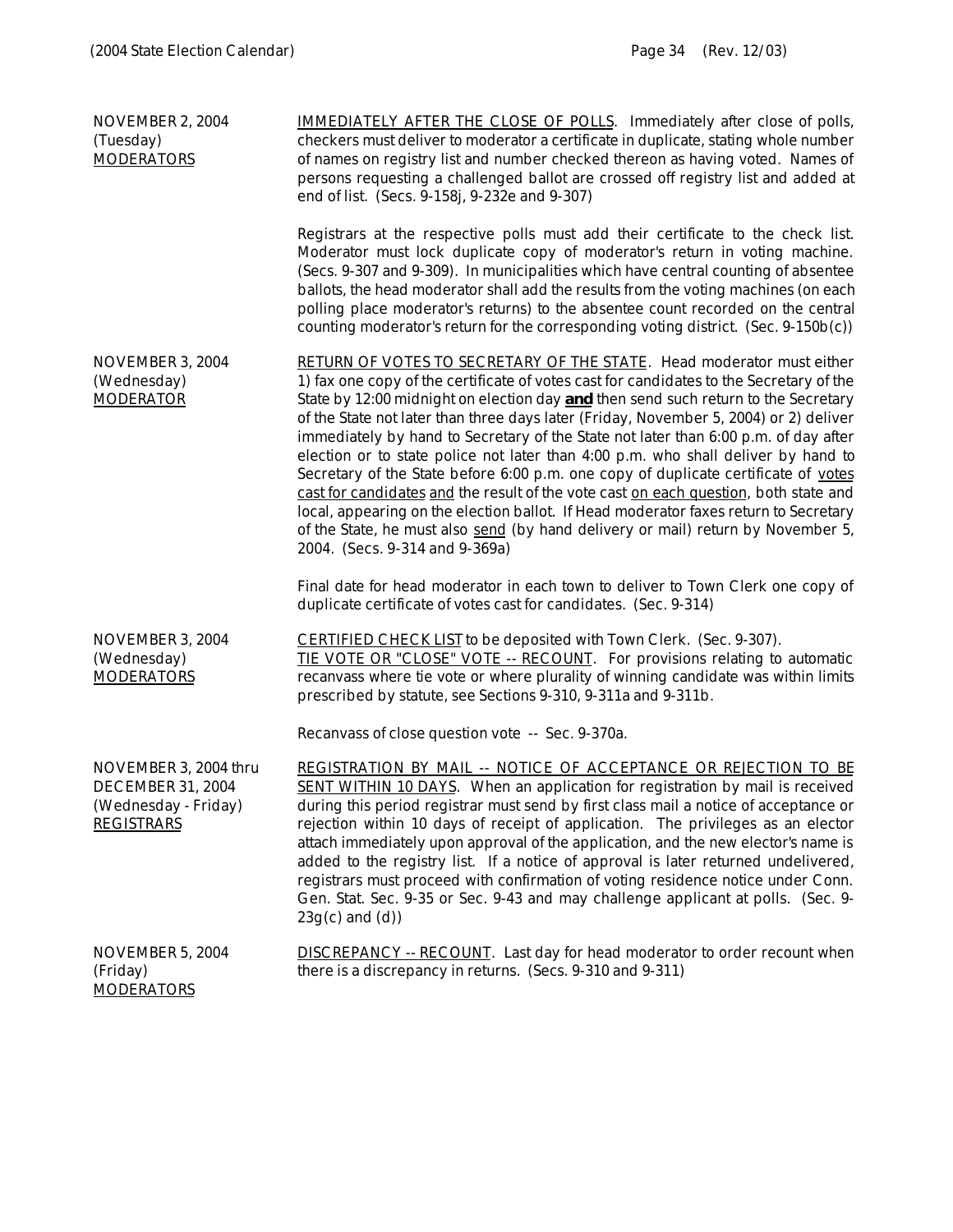| NOVEMBER 8, 2004<br>(Monday)<br><b>TOWN CLERK</b>                                 | <b>PRIMARY FORMS.</b> Town clerk destroys if no contest is pending, and no subpoena<br>has been issued by the State Elections Enforcement Commission, the following<br>forms used at the August 10, 2004 state, district or municipal primary: sealed<br>depository envelopes by district containing inner and outer envelopes from which<br>absentee ballots have been removed, together with the contents of serially-<br>numbered outer envelopes marked "rejected"; all executed absentee ballot<br>applications and direction by registrar forms; the numerical list of serially-<br>numbered absentee envelopes issued; the list of applicants who have been issued<br>more than one absentee ballot under Sec. 9-153c; all unused printed absentee<br>ballots; absentee ballots received after the polls close; and list of absentee ballot<br>applicants who returned their absentee ballots. (Secs. 9-140(e), 9-150a(f), 9-<br>$150b(f)$ , (h) and (j), and $9-153c(c)$ )<br>*If primary for U.S Senator or Representative in Congress is held, all of these forms<br>(except unused printed absentee ballots for the U.S. Senatorial or Congressional |
|-----------------------------------------------------------------------------------|-----------------------------------------------------------------------------------------------------------------------------------------------------------------------------------------------------------------------------------------------------------------------------------------------------------------------------------------------------------------------------------------------------------------------------------------------------------------------------------------------------------------------------------------------------------------------------------------------------------------------------------------------------------------------------------------------------------------------------------------------------------------------------------------------------------------------------------------------------------------------------------------------------------------------------------------------------------------------------------------------------------------------------------------------------------------------------------------------------------------------------------------------------------------|
|                                                                                   | primary) are to be retained until July 15, 2006. (42 U.S.C. 1974)                                                                                                                                                                                                                                                                                                                                                                                                                                                                                                                                                                                                                                                                                                                                                                                                                                                                                                                                                                                                                                                                                               |
| NOVEMBER 8, 2004<br>(Monday)<br><b>TOWN CLERK</b>                                 | <b>MACHINE REPORTS</b> . Reports of machine mechanics and reports of registrars and<br>party watchers provided for in Sections 9-244 and 9-246 from state, district or<br>municipal primary to be kept by town clerk through this day. (Secs. 9-245 and 9-<br>436)                                                                                                                                                                                                                                                                                                                                                                                                                                                                                                                                                                                                                                                                                                                                                                                                                                                                                              |
| NOVEMBER 8, 2004<br>(Monday)                                                      | <b>CAMPAIGN FINANCE FILING DATE.</b> Committees of unsuccessful candidates in<br>state, district or municipal primary which reported and continued a deficit. (Sec.<br>$9 - 333j$                                                                                                                                                                                                                                                                                                                                                                                                                                                                                                                                                                                                                                                                                                                                                                                                                                                                                                                                                                               |
|                                                                                   | Committees of unsuccessful candidates in a primary which reported a surplus must<br>distribute their entire surplus by this date. (Sec. 9-333j)                                                                                                                                                                                                                                                                                                                                                                                                                                                                                                                                                                                                                                                                                                                                                                                                                                                                                                                                                                                                                 |
| NOVEMBER 9, 2004<br>(Tuesday)                                                     | CLOSE VOTE OR DISCREPANCY RECOUNT. Last day to conduct close vote or<br>discrepancy recount. (Secs. 9-310, 9-311, 9-311a, 9-311b, 9-370a)                                                                                                                                                                                                                                                                                                                                                                                                                                                                                                                                                                                                                                                                                                                                                                                                                                                                                                                                                                                                                       |
| <b>MODERATORS</b><br><b>NOVEMBER 12, 2004</b><br>(Friday)<br><b>TOWN CLERK</b>    | ABSENTEE BALLOTS REPORT. Last day for town clerk to file with Secretary of the<br>State statement accounting for number of absentee ballot forms received from said<br>Secretary for the election. (Secs. 9-139c and 9-232e)                                                                                                                                                                                                                                                                                                                                                                                                                                                                                                                                                                                                                                                                                                                                                                                                                                                                                                                                    |
| <b>NOVEMBER 15, 2004</b><br>(Monday)                                              | <b>CAMPAIGN FINANCE FILING DATE.</b> Committees of unsuccessful candidates in<br>state, district or municipal primary which reported a surplus.                                                                                                                                                                                                                                                                                                                                                                                                                                                                                                                                                                                                                                                                                                                                                                                                                                                                                                                                                                                                                 |
|                                                                                   | The committee must distribute its entire surplus by November 8, 2004, and the<br>manner of its distribution must be disclosed in this report. (Sec. 9-333j)                                                                                                                                                                                                                                                                                                                                                                                                                                                                                                                                                                                                                                                                                                                                                                                                                                                                                                                                                                                                     |
| <b>NOVEMBER 15, 2004</b><br>(Monday)                                              | CAMPAIGN FINANCE FILING DATE. The campaign treasurer of any political<br>committee formed by or on behalf of a lobbyist must biennially file a certification to<br>that effect with the Secretary of the State on or before November 15th. (Sec. 9-<br>333L(f)                                                                                                                                                                                                                                                                                                                                                                                                                                                                                                                                                                                                                                                                                                                                                                                                                                                                                                  |
| <b>NOVEMBER 16, 2004</b><br>(Tuesday)<br><b>CANDIDATES AND</b><br><b>ELECTORS</b> | <b>ELECTION CONTEST.</b> Last day for bringing any complaint contesting ruling of<br>moderator or count of votes to the proper court. (Secs. 9-323, 9-324 and 9-328)                                                                                                                                                                                                                                                                                                                                                                                                                                                                                                                                                                                                                                                                                                                                                                                                                                                                                                                                                                                            |
| <b>NOVEMBER 16, 2004</b><br>(Tuesday)                                             | VOTING MACHINES. Voting machines are to remain locked through this date.<br>(Secs. 9-266 and 9-310)                                                                                                                                                                                                                                                                                                                                                                                                                                                                                                                                                                                                                                                                                                                                                                                                                                                                                                                                                                                                                                                             |
| <b>TOWN CLERK</b><br><b>NOVEMBER 17, 2004</b>                                     | <b>REPORT OF REFERENDUM.</b> Town clerk to file with Secretary of the State result of a                                                                                                                                                                                                                                                                                                                                                                                                                                                                                                                                                                                                                                                                                                                                                                                                                                                                                                                                                                                                                                                                         |
| (Wednesday)<br><b>TOWN CLERK</b>                                                  | referendum (a) on charter or charter amendment, or (b) on the question of the<br>acceptance of a special act, or (c) conducted in accordance with the provisions of<br>a special act. (Sec. 9-371)                                                                                                                                                                                                                                                                                                                                                                                                                                                                                                                                                                                                                                                                                                                                                                                                                                                                                                                                                              |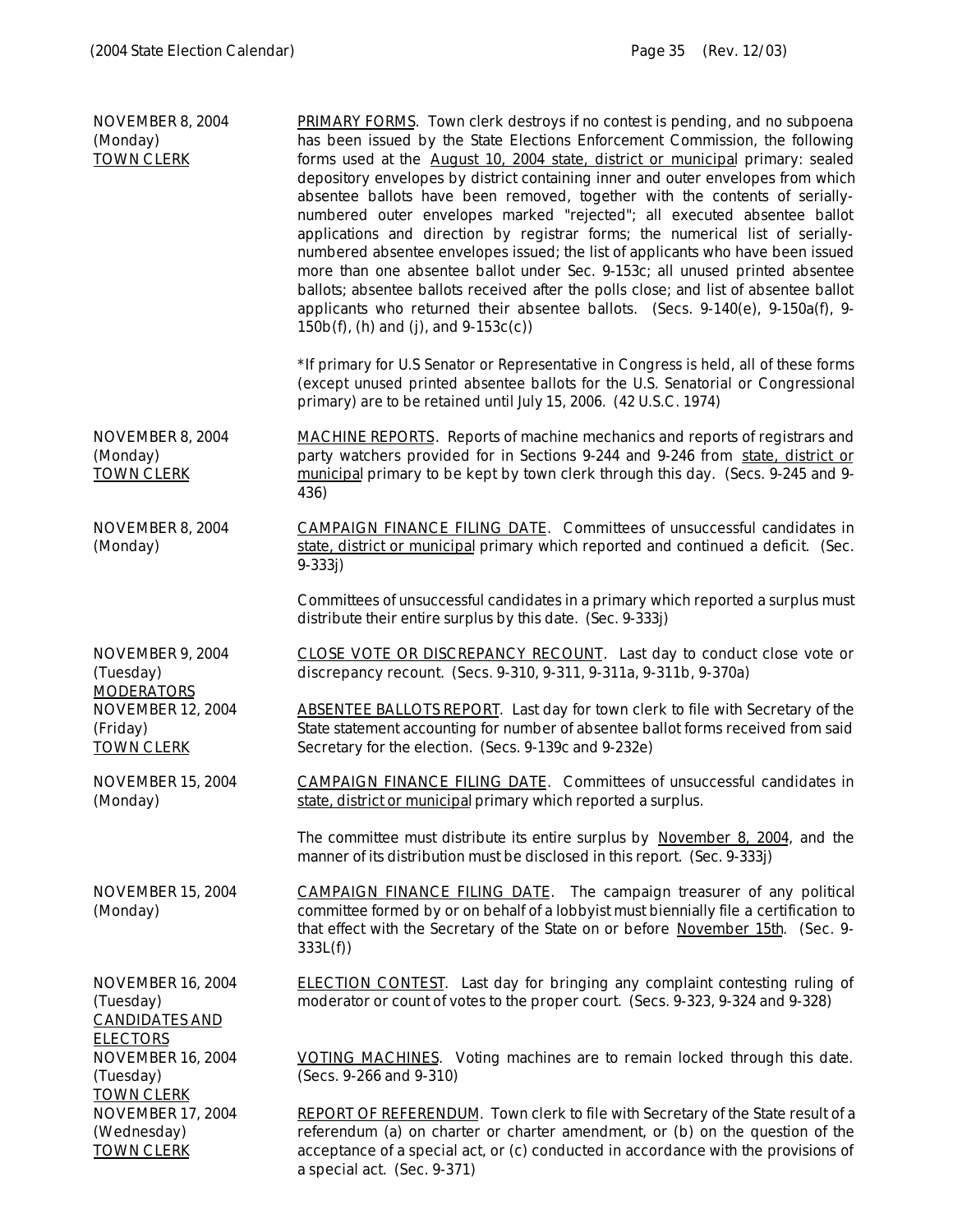| <b>NOVEMBER 23, 2004</b><br>(Tuesday)<br><b>TOWN CLERK</b>                   | RUN-OFF ELECTION. Run-off election for offices in which tie-vote resulted is to be<br>held three weeks after election. At least three days' notice of such adjourned<br>election must be published by town clerk. (Sec. 9-332)<br>DECEMBER, 2004                                                                                                                                                                                                                                                                                                                                                                                                                                                                                                                                                                                                      |
|------------------------------------------------------------------------------|-------------------------------------------------------------------------------------------------------------------------------------------------------------------------------------------------------------------------------------------------------------------------------------------------------------------------------------------------------------------------------------------------------------------------------------------------------------------------------------------------------------------------------------------------------------------------------------------------------------------------------------------------------------------------------------------------------------------------------------------------------------------------------------------------------------------------------------------------------|
| DECEMBER 2, 2004<br>(Thursday)<br><b>TOWN CLERK</b>                          | COPIES OF CHARTERS. Last day for clerk to file with Secretary of the State three<br>certified copies of any charter, charter amendments or home rule ordinance<br>amendments approved at the election, with the effective date indicated and in the<br>case of the approval of charter or home rule ordinance amendments, three<br>certified copies of the complete charter or ordinance incorporating such<br>amendments. (Sec. 7-191(h))                                                                                                                                                                                                                                                                                                                                                                                                            |
| DECEMBER 2, 2004<br>(Thursday)<br><b>REGISTRARS</b>                          | CERTIFICATE OF CANVASS COMPLETION. Last day for registrars of voters to file<br>with Secretary of the State a certificate signed under penalties of false statement<br>stating that the annual canvass of voters was completed. (Sec. 9-32)                                                                                                                                                                                                                                                                                                                                                                                                                                                                                                                                                                                                           |
|                                                                              | JANUARY, 2005                                                                                                                                                                                                                                                                                                                                                                                                                                                                                                                                                                                                                                                                                                                                                                                                                                         |
| <b>JANUARY 3, 2005</b><br>(Monday)                                           | VOTING DISTRICT RETURNS. Last day that town clerk of towns divided into voting<br>districts may file voting district returns in tabular or summary form. (Sec. 9-322a)                                                                                                                                                                                                                                                                                                                                                                                                                                                                                                                                                                                                                                                                                |
| <b>TOWN CLERK</b><br><b>JANUARY 3, 2005</b><br>(Monday)<br><b>TOWN CLERK</b> | <b>ELECTION FORMS</b> . Town clerk destroys, if no contest is pending and no subpoena<br>has been issued by the State Elections Enforcement Commission, all unused<br>printed absentee ballots for the state election. (Sec. 9-150b(h))                                                                                                                                                                                                                                                                                                                                                                                                                                                                                                                                                                                                               |
| <b>JANUARY 3, 2005</b><br>(Monday)<br><b>TOWN CLERK</b>                      | <b>MACHINE REPORTS</b> . Reports of machine mechanics and reports of registrars and<br>party watchers provided for in Sections 9-244 and 9-246 for state election to be<br>kept by town clerk through this day. (Sec. 9-245)                                                                                                                                                                                                                                                                                                                                                                                                                                                                                                                                                                                                                          |
| <b>JANUARY 7, 2005</b><br>(Friday)                                           | <b>CAMPAIGN FINANCE FILING DATE.</b> Filing date, all committees except for State<br>Central Committees, established for the election. (Sec. 9-333j)                                                                                                                                                                                                                                                                                                                                                                                                                                                                                                                                                                                                                                                                                                  |
|                                                                              | A candidate or political committee organized for the election which has eliminated<br>any deficit or distributed any surplus at this time, may terminate upon the filing of<br>this statement. (Sec. 9-333j)                                                                                                                                                                                                                                                                                                                                                                                                                                                                                                                                                                                                                                          |
| <b>JANUARY 31, 2005</b><br>(Monday)                                          | <b>CAMPAIGN FINANCE FILING DATE.</b> State Central Committees. The period<br>disclosed is October 15, 2004 through December 31, 2004. (Sec. 9-333j)                                                                                                                                                                                                                                                                                                                                                                                                                                                                                                                                                                                                                                                                                                   |
|                                                                              | <b>FEBRUARY, 2005</b>                                                                                                                                                                                                                                                                                                                                                                                                                                                                                                                                                                                                                                                                                                                                                                                                                                 |
| FEBRUARY 7, 2005<br>(Monday)                                                 | <b>CAMPAIGN FINANCE FILING DATE.</b> Committees established for the November<br>$2nd$ state election. Committees organized for the election which reported a surplus<br>must distribute the same. (Sec. 9-333j)                                                                                                                                                                                                                                                                                                                                                                                                                                                                                                                                                                                                                                       |
|                                                                              | <b>MARCH, 2005</b>                                                                                                                                                                                                                                                                                                                                                                                                                                                                                                                                                                                                                                                                                                                                                                                                                                    |
| <b>MARCH 7, 2005</b><br>(Monday)<br><b>TOWN CLERK</b>                        | <b>PRIMARY FORMS</b> . Town clerk destroys, if no contest is pending, and no subpoena<br>has been issued by the State Elections Enforcement Commission, the following<br>forms used at August 10, 2004 state, district or municipal primary, if any: Sealed<br>depository envelopes by district containing absentee ballots counted, and<br>absentee ballot counters' notes, worksheets or written materials and record of<br>votes cast by absentee ballot for each candidate; sealed depository envelope<br>containing challenged ballots; affidavit of town clerk attesting to accuracy of<br>endorsement of date and time of receipt of outer envelopes; and the affidavit(s)<br>regarding municipal clerk's delivery and registrars' receipt of ballots. (Secs. 9-<br>$140c(a)$ and (j), $9-150a(m)$ , $9-150b(f)$ , (i) and (j), and $9-232f$ ) |